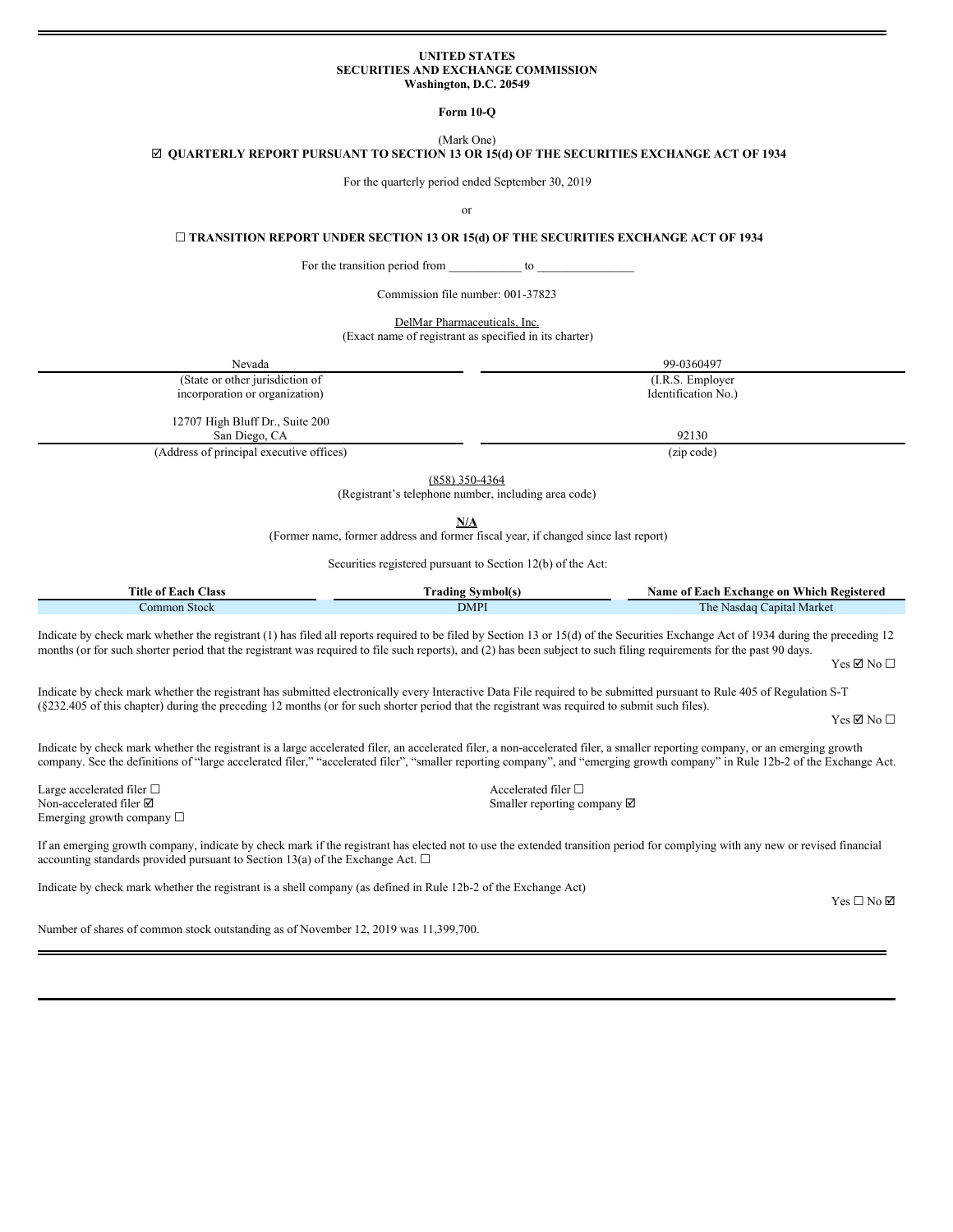# **TABLE OF CONTENTS**

|                   |                                                                                        | Page No. |
|-------------------|----------------------------------------------------------------------------------------|----------|
|                   | <b>PART I. - FINANCIAL INFORMATION</b>                                                 |          |
| Item 1            | <b>Financial Statements.</b>                                                           |          |
| Item 2.           | Management's Discussion and Analysis of Financial Condition and Results of Operations. | 20       |
| Item 3.           | <b>Quantitative and Qualitative Disclosures About Market Risk.</b>                     | 36       |
| Item <sub>4</sub> | Controls and Procedures.                                                               | 36       |
|                   | PART II - OTHER INFORMATION                                                            |          |
| Item 1.           | Legal Proceedings.                                                                     | 37       |
| Item 1A.          | <b>Risk Factors.</b>                                                                   | 37       |
| Item 2.           | Unregistered Sales of Equity Securities and Use of Proceeds.                           | 37       |
| Item 3.           | Defaults Upon Senior Securities.                                                       | 37       |
| Item 4.           | Mine Safety Disclosures.                                                               | 37       |
| Item 5.           | Other Information.                                                                     | 37       |
| Item 6.           | Exhibits.                                                                              | 37       |
|                   |                                                                                        |          |

### i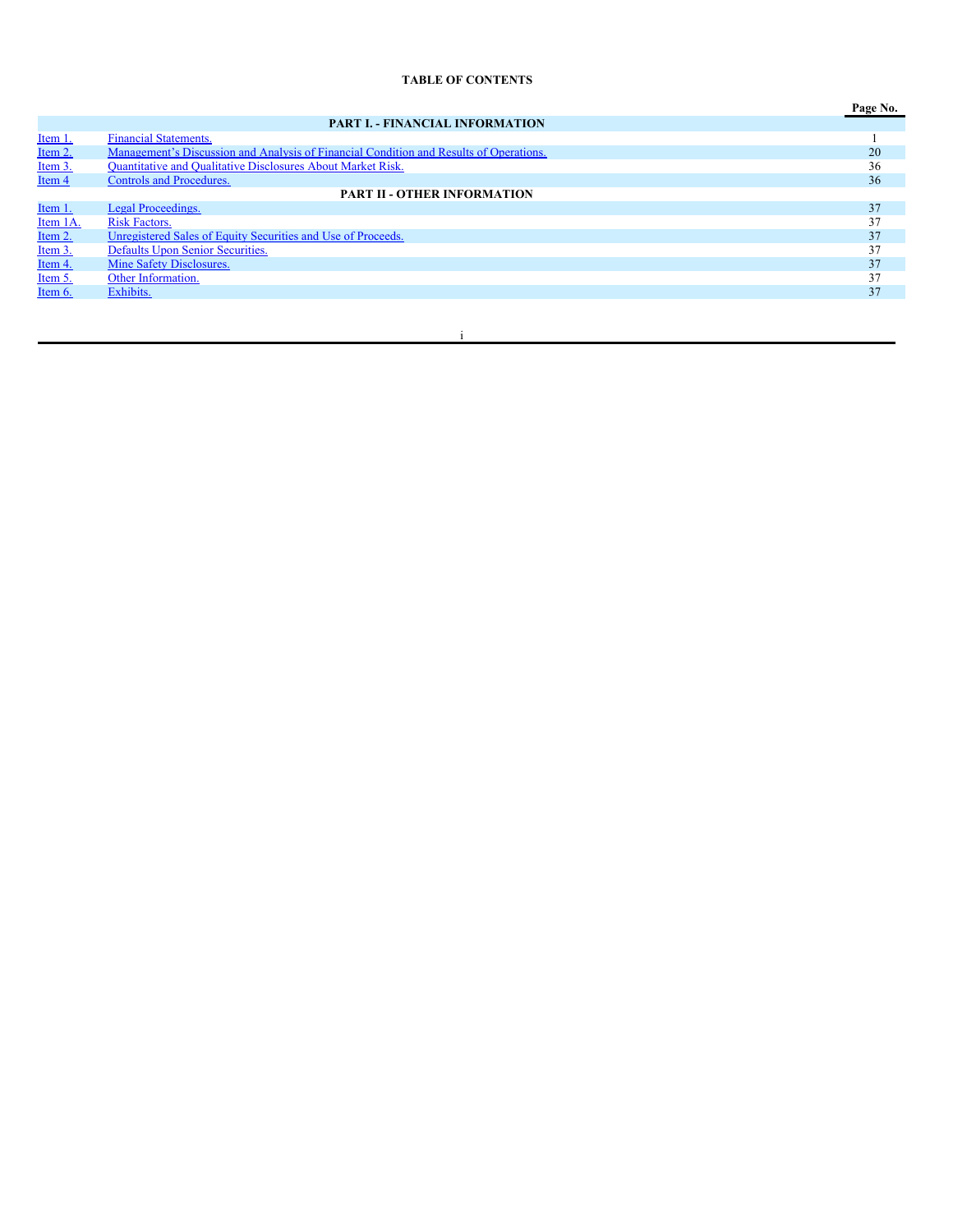## **PART 1. - FINANCIAL INFORMATION**

## <span id="page-2-0"></span>**Item 1. Financial Statements.**

# **DelMar Pharmaceuticals, Inc.**

Condensed Consolidated Interim Financial Statements (Unaudited)

# **For the three months ended September 30, 2019**

(expressed in US dollars unless otherwise noted)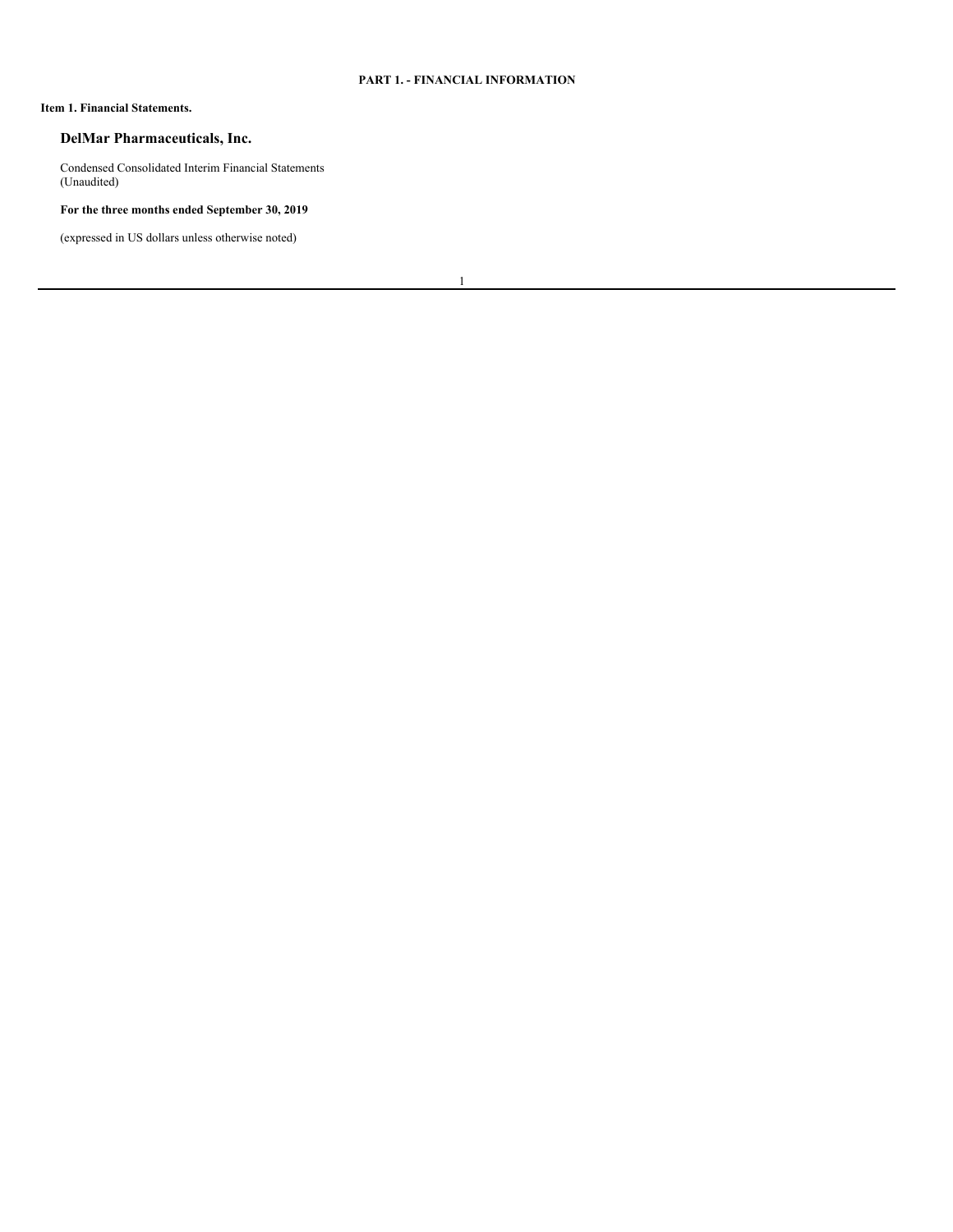|                                                                              | <b>Note</b> | September 30,<br>2019<br>S<br>(unaudited) | <b>June 30,</b><br>2019<br>S |
|------------------------------------------------------------------------------|-------------|-------------------------------------------|------------------------------|
| <b>Assets</b>                                                                |             |                                           |                              |
| <b>Current assets</b>                                                        |             |                                           |                              |
| Cash and cash equivalents                                                    |             | 8,060,039                                 | 3,718,758                    |
| Prepaid expenses and deposits                                                |             | 223,714                                   | 280,248                      |
| Interest, taxes and other receivables                                        |             | 70,743                                    | 26,187                       |
|                                                                              |             | 8,354,496                                 | 4,025,193                    |
| Intangible assets - net                                                      |             | 9,261                                     | 12,062                       |
|                                                                              |             | 8,363,757                                 | 4,037,255                    |
| <b>Liabilities</b>                                                           |             |                                           |                              |
|                                                                              |             |                                           |                              |
| <b>Current liabilities</b>                                                   |             |                                           |                              |
| Accounts payable and accrued liabilities                                     |             | 1,127,543                                 | 1,744,517                    |
| Related party payables                                                       | 3           | 211,300                                   | 325,208                      |
|                                                                              |             |                                           |                              |
|                                                                              |             | 1,338,843                                 | 2,069,725                    |
| <b>Stockholders' equity</b>                                                  |             |                                           |                              |
| <b>Preferred stock</b>                                                       |             |                                           |                              |
| Authorized                                                                   |             |                                           |                              |
| 5,000,000 shares, \$0.001 par value                                          |             |                                           |                              |
| Issued and outstanding                                                       |             |                                           |                              |
| 278,530 Series A shares at September 30, 2019 (June 30, 2019 – 278,530)      | 3,5         | 278,530                                   | 278,530                      |
| 648,613 Series B shares at September 30, 2019 (June 30, 2019 – 673,613)      | 5           | 4,524,897                                 | 4,699,304                    |
| 1 special voting share at September 30, 2019 (June 30, 2019 – 1)             |             |                                           |                              |
| <b>Common stock</b>                                                          |             |                                           |                              |
| Authorized                                                                   |             |                                           |                              |
| 95,000,000 shares at September 30, 2019 and June 30, 2019, \$0.001 par value |             |                                           |                              |
| 11,406,233 issued at September 30, 2019 (June 30, 2019 - 3,839,358)          | 5           | 11,406                                    | 3,839                        |
| Additional paid-in capital                                                   | 5           | 56,098,086                                | 50,954,741                   |
|                                                                              |             |                                           |                              |
| Warrants                                                                     | 5           | 8,279,168                                 | 6,588,283                    |
| <b>Accumulated deficit</b>                                                   |             | (62, 188, 351)                            | (60, 578, 345)               |
| Accumulated other comprehensive income                                       |             | 21,178                                    | 21,178                       |
|                                                                              |             |                                           |                              |
|                                                                              |             | 7,024,914                                 | 1,967,530                    |
|                                                                              |             | 8,363,757                                 | 4,037,255                    |

**Nature of operations, corporate history, and going concern**(note 1) **Subsequent events** (note 8)

The accompanying notes are an integral part of these condensed consolidated interim financial statements.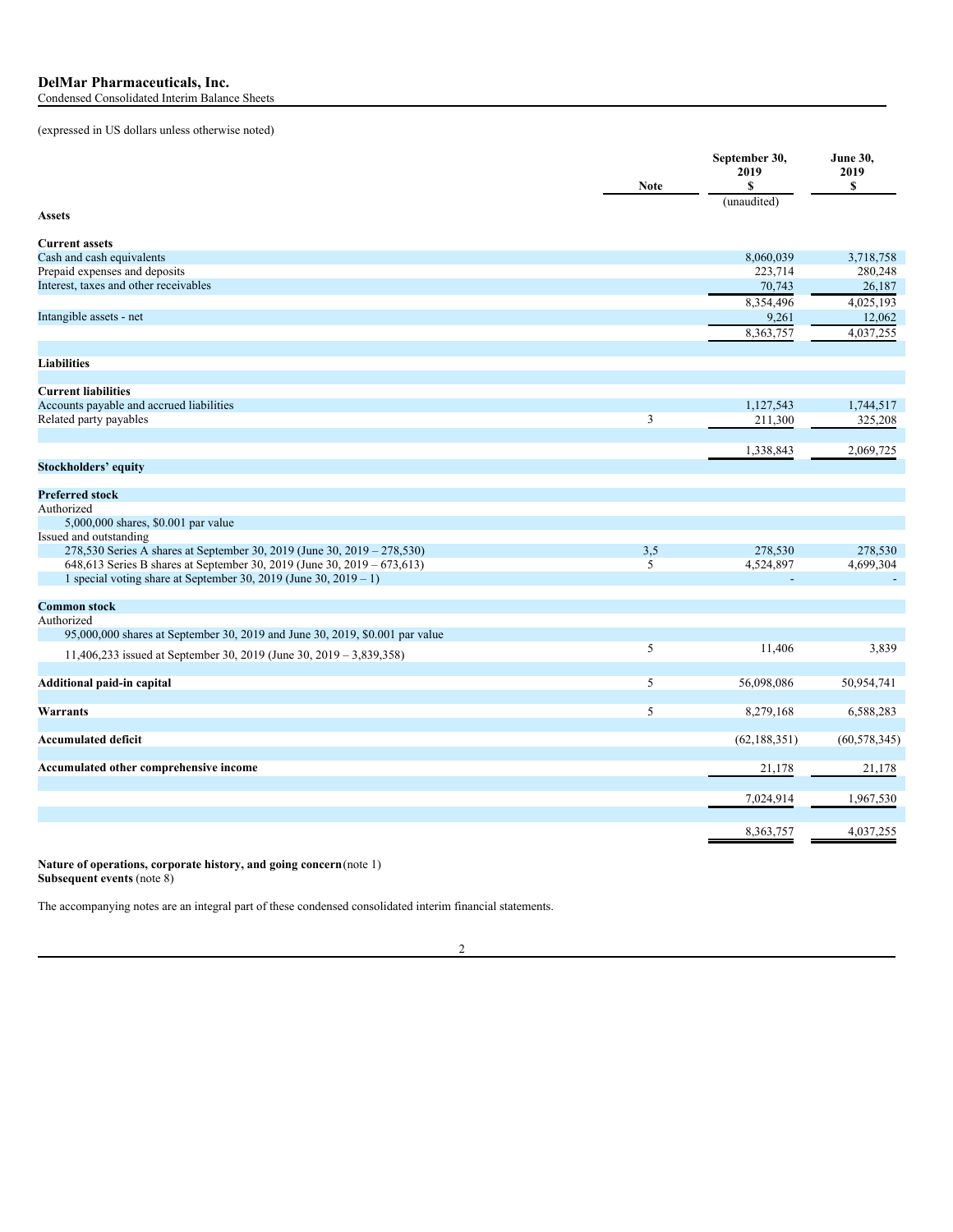Condensed Consolidated Interim Statements of Operations (Unaudited)

(expressed in US dollars unless otherwise noted)

|                                                             |                | Three months ended September 30, |           |
|-------------------------------------------------------------|----------------|----------------------------------|-----------|
|                                                             |                | 2019                             | 2018      |
|                                                             | <b>Note</b>    | S                                | S         |
| <b>Expenses</b>                                             |                |                                  |           |
| Research and development                                    | 5              | 721,475                          | 1,019,120 |
| General and administrative                                  | 5              | 913,628                          | 986,470   |
|                                                             |                | 1,635,103                        | 2,005,590 |
| Other (income) loss                                         |                |                                  |           |
| Change in fair value of derivative liability                | $\overline{4}$ |                                  | 220       |
| Foreign exchange (gain) loss                                |                | (374)                            | 5,838     |
| Interest income                                             |                | (28, 858)                        | (19, 844) |
|                                                             |                | (29, 232)                        | (13,786)  |
| Net loss for the period                                     |                | 1,605,871                        | 1,991,804 |
| Computation of basic loss per share                         |                |                                  |           |
| Net loss for the period                                     |                | 1,605,871                        | 1,991,804 |
| Series B Preferred stock dividend                           | 5              | 2,046                            | 36,085    |
| Net loss for the period attributable to common stockholders |                | 1,607,917                        | 2,027,889 |
|                                                             |                |                                  |           |
| Basic and fully diluted loss per share                      |                | 0.21                             | 0.88      |
| Basic weighted average number of shares                     |                | 7,538,562                        | 2,296,909 |
|                                                             |                |                                  |           |

The accompanying notes are an integral part of these condensed consolidated interim financial statements.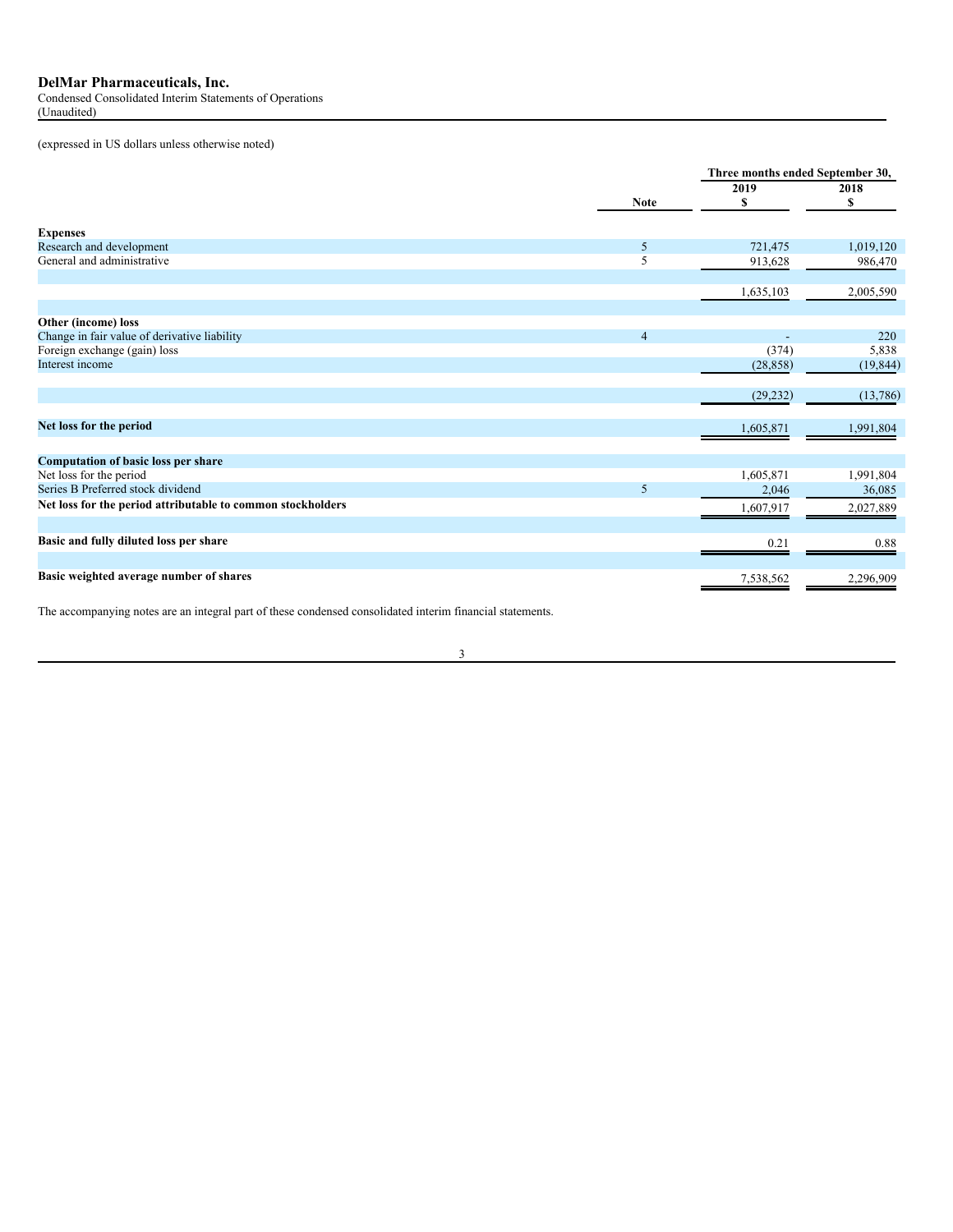Condensed Consolidated Interim Statements of Stockholders' Equity (Unaudited)

(expressed in US dollars unless otherwise noted)

|                                                           | Number<br>of<br>common<br>shares | Common<br>stock<br>\$ | <b>Additional</b><br>paid-in<br>capital<br>S | Accumulated<br>other<br>comprehensive<br>income<br>\$ | <b>Preferred stock</b><br>\$ | Warrants<br>S | Accumulated<br>deficit<br>\$ | Stockholders'<br>equity<br>\$ |
|-----------------------------------------------------------|----------------------------------|-----------------------|----------------------------------------------|-------------------------------------------------------|------------------------------|---------------|------------------------------|-------------------------------|
| <b>Balance - June</b><br>30, 2019                         | 3,839,358                        | 3,839                 | 50,954,741                                   | 21,178                                                | 4,977,834                    | 6,588,283     | (60, 578, 345)               | 1,967,530                     |
| Issuance of<br>shares and<br>warrants - net of            |                                  |                       |                                              |                                                       |                              |               |                              |                               |
| issue costs<br>Exercise of                                | 4,895,000                        | 4,895                 | 2,489,251                                    |                                                       |                              | 4,088,820     |                              | 6,582,966                     |
| warrants for<br>cash                                      | 2,655,000                        | 2,655                 | 2,421,830                                    |                                                       |                              | (2,397,935)   |                              | 26,550                        |
| Conversion of<br>Series B<br>preferred stock<br>to common |                                  |                       |                                              |                                                       |                              |               |                              |                               |
| stock                                                     | 6,250                            | 6                     | 174,401                                      |                                                       | (174, 407)                   |               |                              |                               |
| Shares issued<br>for services                             | 6,925                            | $\overline{7}$        | 4,836                                        |                                                       |                              |               |                              | 4,843                         |
| Stock option<br>expense                                   | $\overline{\phantom{a}}$         | $\overline{a}$        | 50,985                                       |                                                       |                              |               |                              | 50,985                        |
| Series A<br>preferred cash<br>dividend                    |                                  |                       |                                              |                                                       |                              |               | (2,089)                      | (2,089)                       |
| Series B<br>preferred stock<br>dividend<br>Loss for the   | 3,700                            | $\overline{4}$        | 2,042                                        |                                                       |                              |               | (2,046)                      |                               |
| year                                                      |                                  |                       |                                              |                                                       |                              |               | (1,605,871)                  | (1,605,871)                   |
| <b>Balance -</b><br>September 30,<br>2019                 | 11,406,233                       | 11,406                | 56,098,086                                   | 21,178                                                | 4,803,427                    | 8,279,168     | (62, 188, 351)               | 7,024,914                     |
| <b>Balance - June</b><br>30, 2018                         | 2,296,667                        | 2,297                 | 43,198,193                                   | 21,178                                                | 6,425,410                    | 8,229,482     | (52, 441, 337)               | 5,435,223                     |
| Warrants issued<br>for services                           |                                  |                       |                                              |                                                       |                              | 30,661        |                              | 30,661                        |
| Shares issued<br>for services<br>Performance              | 706                              | $\mathbf{1}$          | 4,138                                        |                                                       |                              |               |                              | 4,139                         |
| stock unit<br>expense                                     |                                  |                       | 61,514                                       |                                                       |                              |               |                              | 61,514                        |
| Stock option<br>expense                                   |                                  |                       | 132,902                                      |                                                       |                              |               |                              | 132,902                       |
| Series A<br>preferred cash<br>dividend<br>Series B        |                                  |                       |                                              |                                                       |                              |               | (2,089)                      | (2,089)                       |
| preferred stock<br>dividend                               | 4,960                            | $\overline{4}$        | 36,081                                       |                                                       | L,                           |               | (36,085)                     |                               |
| Loss for the<br>year                                      |                                  |                       |                                              |                                                       |                              |               | (1,991,804)                  | (1,991,804)                   |
| Balance -<br>September 30,<br>2018                        | 2,302,333                        | 2,302                 | 43,432,828                                   | 21,178                                                | 6,425,410                    | 8,260,143     | (54, 471, 315)               | 3,670,546                     |

The accompanying notes are an integral part of these condensed consolidated interim financial statements.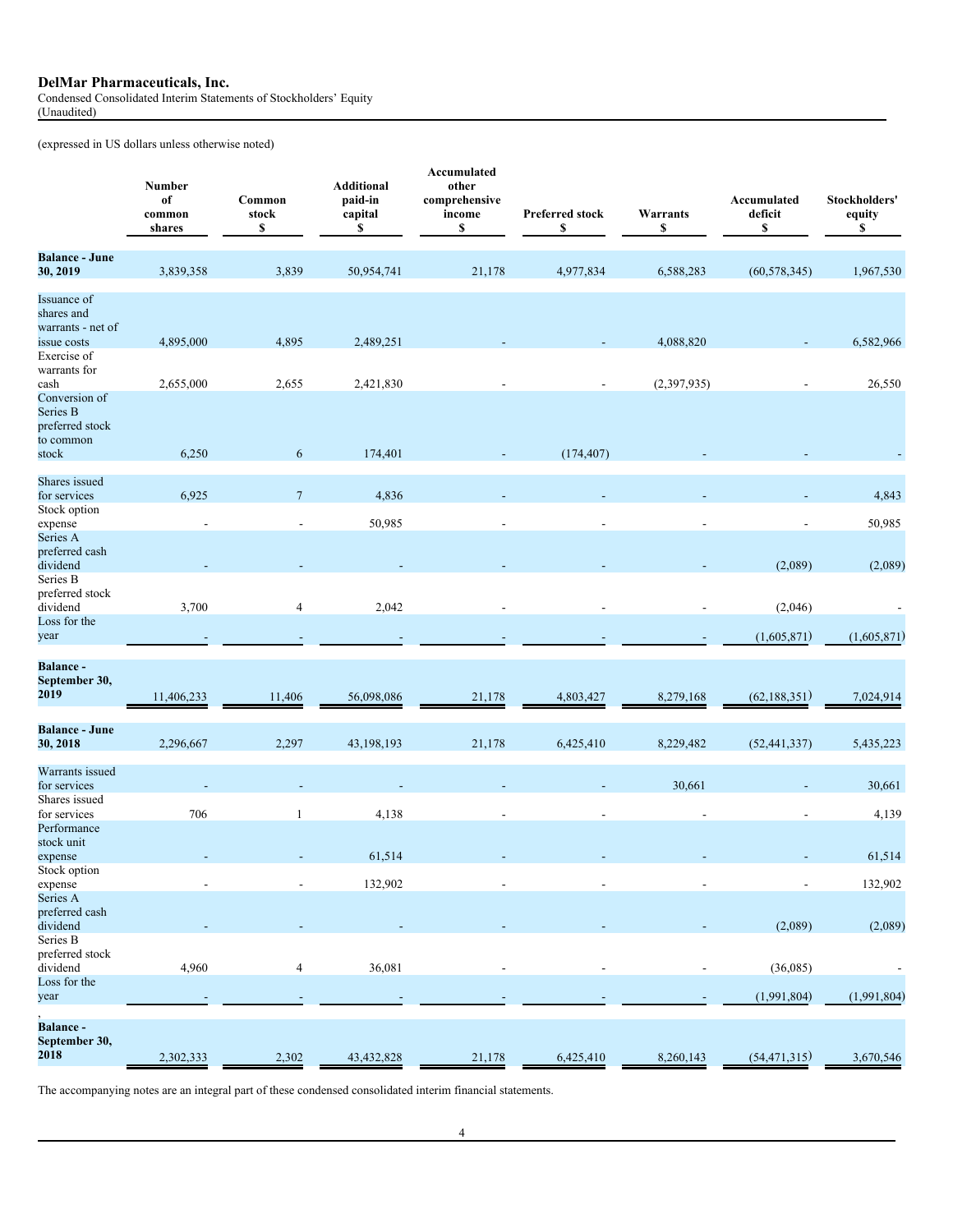Condensed Consolidated Interim Statements of Cash Flows (Unaudited)

(expressed in US dollars unless otherwise noted)

|                                                                                      | Three months ended September 30, |               |             |
|--------------------------------------------------------------------------------------|----------------------------------|---------------|-------------|
|                                                                                      |                                  | 2019          | 2018        |
|                                                                                      | <b>Note</b>                      | \$            | S           |
| Cash flows from operating activities                                                 |                                  |               |             |
| Loss for the period                                                                  |                                  | (1,605,871)   | (1,991,804) |
| Adjustments to reconcile net loss to net cash used in operating activities           |                                  |               |             |
| Amortization of intangible assets                                                    |                                  | 2,801         | 6,659       |
| Change in fair value of derivative liability                                         | 4                                |               | 220         |
| Shares issued for services                                                           |                                  | 4.843         | 4,139       |
| Warrants issued for services                                                         |                                  |               | 30,661      |
| Stock option expense                                                                 | 5                                | 50,985        | 132,902     |
| Performance stock unit expense                                                       |                                  |               | 61,514      |
|                                                                                      |                                  |               |             |
| Changes in operating assets and liabilities                                          |                                  |               |             |
| Interest, taxes and other receivables                                                |                                  | (44, 556)     | 27,849      |
| Prepaid expenses and deposits                                                        |                                  | 56,534        | 203,462     |
| Accounts payable and accrued liabilities                                             |                                  | (616,974)     | (568, 199)  |
| Related party payables                                                               |                                  | (113,908)     | 7,674       |
| Net cash used in operating activities                                                |                                  | (2, 266, 146) | (2,084,923) |
|                                                                                      |                                  |               |             |
| <b>Cash flows from financing activities</b>                                          |                                  |               |             |
| Net proceeds from the issuance of shares and warrants<br>Warrants exercised for cash | 5                                | 6,582,966     |             |
|                                                                                      | 5<br>3                           | 26,550        |             |
| Series A preferred stock dividend                                                    |                                  | (2,089)       | (2,089)     |
| Net cash provided by (used in) financing activities                                  |                                  | 6,607,427     | (2,089)     |
| Increase (decrease) in cash and cash equivalents                                     |                                  | 4,341,281     | (2,087,012) |
| Cash and cash equivalents - beginning of period                                      |                                  | 3,718,758     | 5,971,995   |
| Cash and cash equivalents - end of period                                            |                                  | 8,060,039     | 3.884.983   |
|                                                                                      |                                  |               |             |

**Supplementary information (note 7)**

The accompanying notes are an integral part of these condensed consolidated interim financial statements.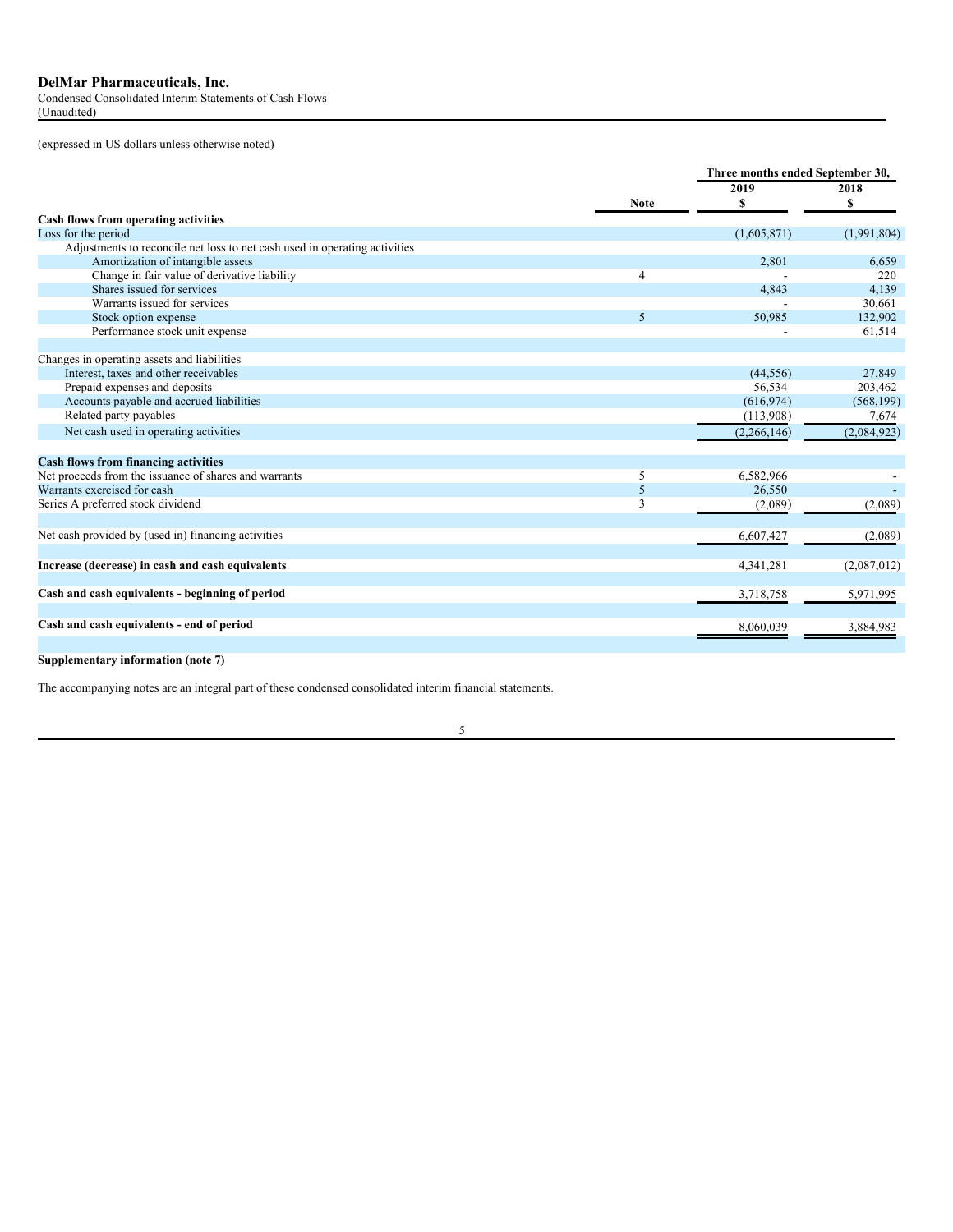#### **1 Nature of operations, corporate history, and going concern**

## **Nature of operations**

DelMar Pharmaceuticals, Inc. (the "Company") is a clinical stage drug development company with a focus on the treatment of solid tumor cancers. The Company is currently conducting two phase 2 clinical trials in the United States and China with its product candidate, VAL-083, as a potential new treatment for glioblastoma multiforme, the most common and aggressive form of brain cancer. Historical research indicates that VAL-083 is also active in other solid tumor cancers such as ovarian, lung, pediatric brain cancer, as well as other solid tumors of the central nervous system. The Company may pursue opportunities in these cancers in the future. In order to accelerate the Company's development timelines, it leverages existing preclinical and clinical data from a wide range of sources. The Company may seek marketing partnerships in order to potentially offset clinical costs and to generate future royalty revenue from approved indications of its product candidate.

## **Corporate history**

The Company is a Nevada corporation formed on June 24, 2009 under the name Berry Only, Inc. On January 25, 2013, the Company entered into and closed an exchange agreement (the "Exchange Agreement"), with Del Mar Pharmaceuticals (BC) Ltd. ("Del Mar (BC)"), 0959454 B.C. Ltd. ("Callco"), and 0959456 B.C. Ltd. ("Exchangeco") and the security holders of Del Mar (BC). Upon completion of the Exchange Agreement, Del Mar (BC) became a wholly-owned subsidiary of the Company (the "Reverse Acquisition").

DelMar Pharmaceuticals, Inc. is the parent company of Del Mar (BC), a British Columbia, Canada corporation incorporated on April 6, 2010, which is a clinical stage company with a focus on the development of drugs for the treatment of cancer. The Company is also the parent company to Callco and Exchangeco which are British Columbia, Canada corporations. Callco and Exchangeco were formed to facilitate the Reverse Acquisition.

References to the Company refer to the Company and its wholly-owned subsidiaries, Del Mar (BC), Callco and Exchangeco.

#### **Going concern**

These condensed consolidated interim financial statements have been prepared on a going concern basis which assumes that the Company will continue its operations for the foreseeable future and contemplates the realization of assets and the settlement of liabilities in the normal course of business.

For the three months ended September 30, 2019, the Company reported a loss of \$1,605,871, and a negative cash flow from operations of \$2,266,146. The Company had an accumulated deficit of \$62,188,351 and had cash equivalents on hand of \$8,060,039 as of September 30, 2019. The Company is in the development stage and has not generated any revenues to date. The Company does not have the prospect of achieving revenues until such time that its product candidate is commercialized, or partnered, which may not ever occur. In the near future, the Company will require additional funding to maintain its clinical trials, research and development projects, and for general operations. These circumstances indicate substantial doubt exists about the Company's ability to continue as a going concern within one year from the date of filing of these condensed consolidated financial statements.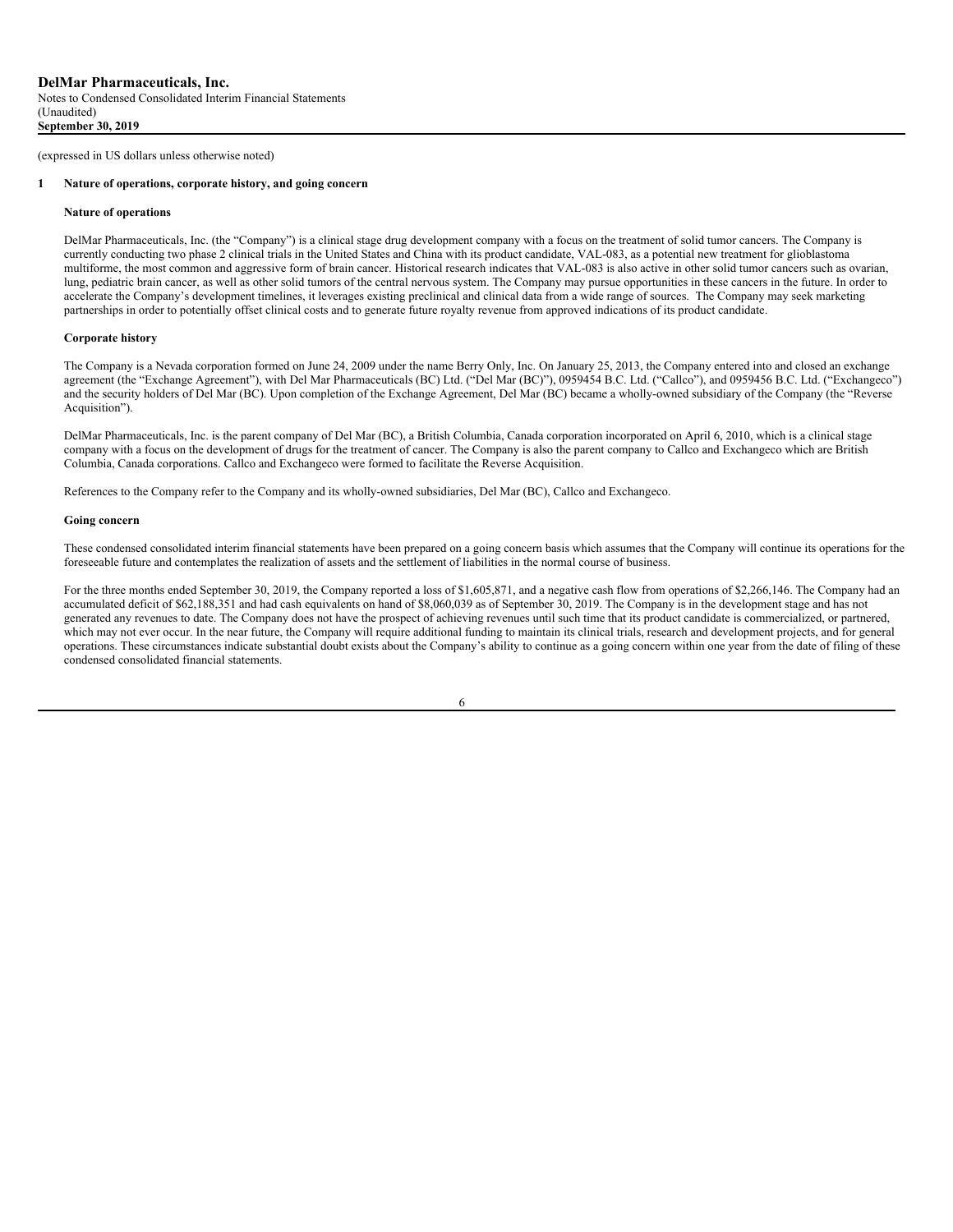Consequently, management is pursuing various financing alternatives to fund the Company's operations so it can continue as a going concern. Management plans to secure the necessary financing through the issue of new equity and/or the entering into of strategic partnership arrangements. The Company may tailor its drug candidate development program based on the amount of funding the Company is able to raise in the future. Nevertheless, there is no assurance that these initiatives will be successful.

These financial statements do not give effect to any adjustments to the amounts and classification of assets and liabilities that may be necessary should the Company be unable to continue as a going concern. Such adjustments could be material.

### **2 Significant accounting policies**

#### **Reverse stock split**

On May 7, 2019, the Company filed a Certificate of Change with the Secretary of State of Nevada that effected a 1-for-10 (1:10) reverse stock split of its common stock, par value \$0.001 per share, which became effective on May 8, 2019. Pursuant to the Certificate of Change, the Company's authorized common stock was decreased in the same proportion as the split resulting in a decrease from 70,000,000 authorized shares of common stock to 7,000,000 shares authorized. The par value of its common stock was unchanged at \$0.001 per share, post-split. All common shares, warrants, stock options, conversion ratios, and per share information in these condensed consolidated interim financial statements give retroactive effect to the 1-for-10 reverse stock split. The Company's authorized and issued preferred stock was not affected by the split.

#### **Amended articles of incorporation**

On June 26, 2019, we amended our articles of incorporation to increase the number of authorized shares of common stock from 7,000,000 to 95,000,000 shares.

#### **Basis of presentation**

The condensed consolidated interim financial statements of the Company have been prepared in accordance with United States Generally Accepted Accounting Principles ("U.S. GAAP") and are presented in United States dollars. The functional currency of the Company and each of its subsidiaries is the United States dollar.

The accompanying condensed consolidated interim financial statements include the accounts of the Company and its wholly-owned subsidiaries, Del Mar BC, Callco, and Exchangeco. All intercompany balances and transactions have been eliminated in consolidation.

The principal accounting policies applied in the preparation of these condensed consolidated interim financial statements are set out below and have been consistently applied to all periods presented.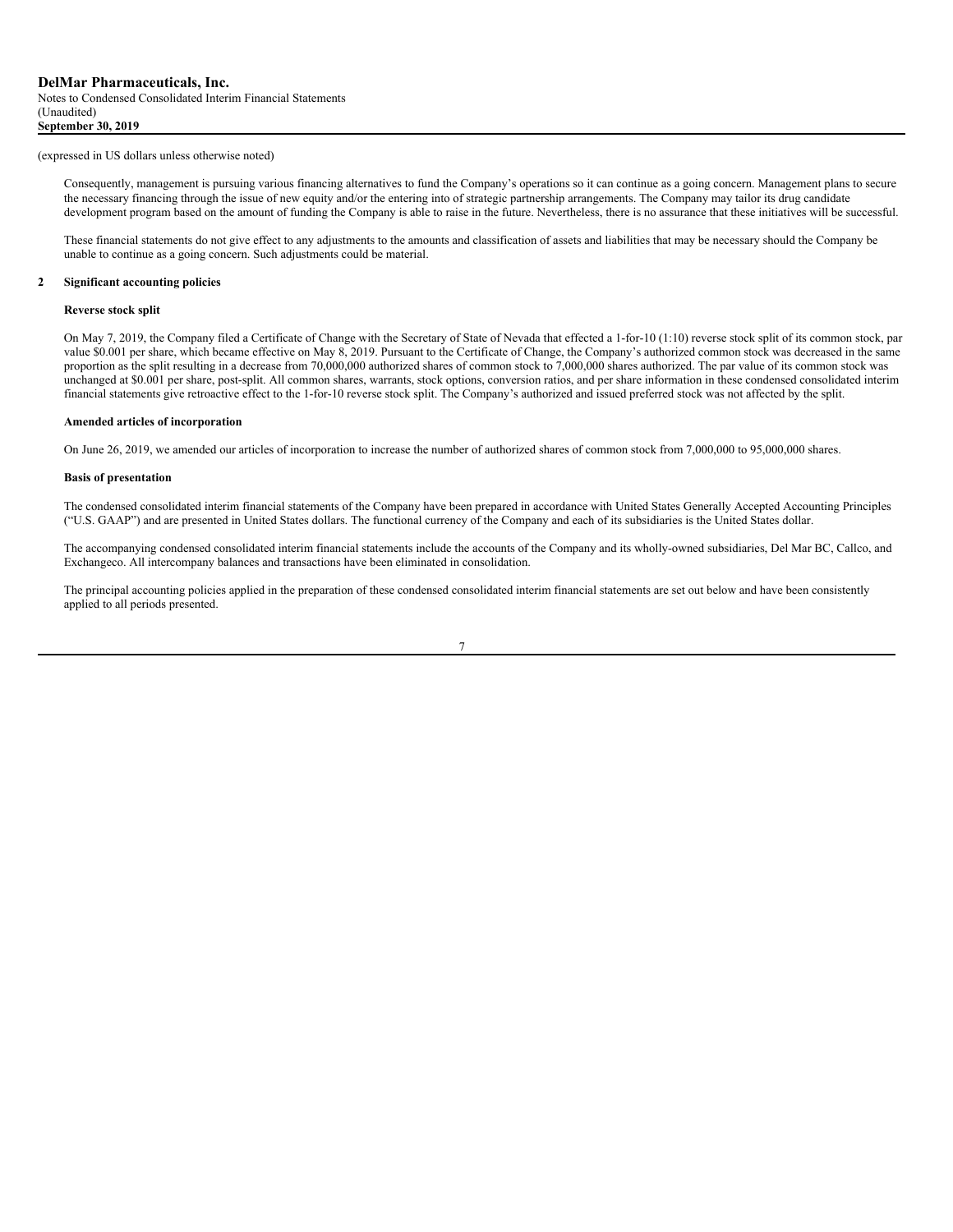#### **Unaudited interim financial data**

The accompanying unaudited condensed consolidated interim financial statements have been prepared in accordance with the rules and regulations of the Securities and Exchange Commission for interim financial information. Accordingly, they do not include all of the information and the notes required by U.S. GAAP for complete financial statements. These unaudited condensed consolidated interim financial statements should be read in conjunction with the audited financial statements of the Company as at June 30, 2019 included in our Form 10-K. In the opinion of management, the unaudited condensed consolidated interim financial statements reflect all adjustments, consisting of normal and recurring adjustments, necessary for a fair presentation. The results for three months ended September 30, 2019 are not necessarily indicative of the results to be expected for the fiscal year ending June 30, 2020, or for any other future annual or interim period.

#### **Use of estimates**

The preparation of financial statements in conformity with US GAAP requires management to make estimates and assumptions about future events that affect the reported amounts of assets, liabilities, expenses, contingent assets and contingent liabilities as at the end of, or during, the reporting period. Actual results could significantly differ from those estimates. Significant areas requiring management to make estimates include the derivative liability, the valuation of equity instruments issued for services, and clinical trial accruals. Further details of the nature of these assumptions and conditions may be found in the relevant notes to these condensed consolidated interim financial statements.

#### **Loss per share**

Income or loss per share is calculated based on the weighted average number of common shares outstanding. For the three-month periods ended September 30, 2019 and 2018 diluted loss per share does not differ from basic loss per share since the effect of the Company's warrants, stock options, performance stock units, and convertible preferred shares is anti-dilutive. As of September 30, 2019, potential common shares of 9,683,596 (2018 – 1,433,353) related to outstanding warrants, 780,000 (2018 – 262,683) relating to stock options, nil (2018 – 120,000) relating to performance stock units, and 162,177 (2018 – 220,279) relating to outstanding Series B convertible preferred shares were excluded from the calculation of net loss per common share because their inclusion would be anti-dilutive.

#### **Recent accounting pronouncements**

From time to time, new accounting pronouncements are issued by the Financial Accounting Standards Board ("FASB") or other standard setting bodies that are adopted by the Company as of the specified effective date.

8

#### Recently adopted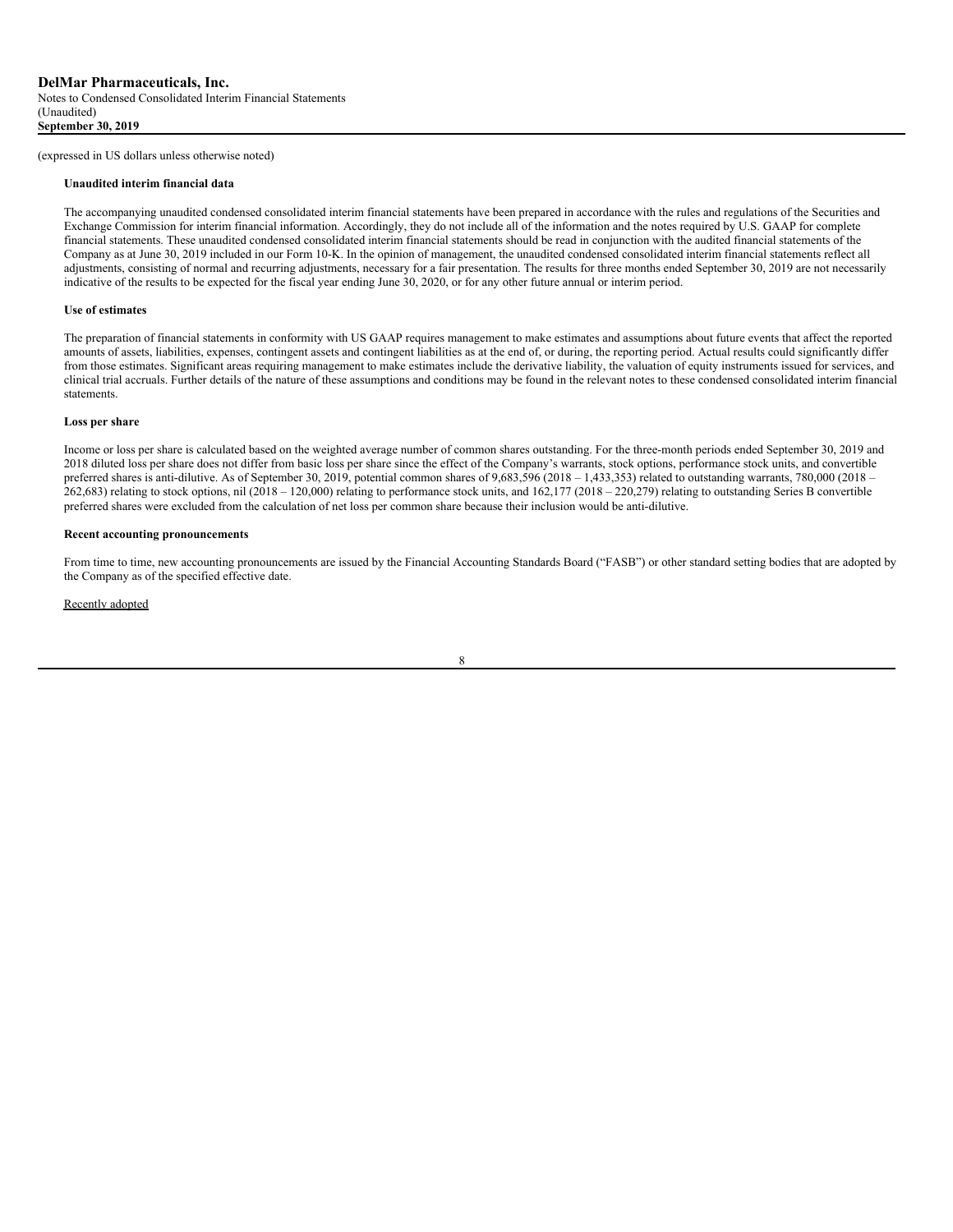#### *ASU 2016-02 — Leases (Topic 842)*

The new standard establishes a right-of-use ("ROU") model that requires a lessee to record a ROU asset and a lease liability on the consolidated balance sheet for all leases with terms longer than 12 months. Leases will be classified as either finance or operating, with classification affecting the pattern of expense recognition in the consolidated income statement. ASU 2016-02 is effective for annual periods beginning after December 15, 2018, including interim periods within those annual periods, with early adoption permitted. A modified retrospective transition approach is required for lessees for capital and operating leases existing at, or entered into after, the beginning of the earliest comparative period presented in the financial statements, with certain practical expedients available. The adoption of ASU 2016-02 did not have a material impact on the Company's results of operations or financial results.

### *ASU 2018-07 — Stock Compensation (Topic 718) Improvements to Nonemployee Shares-based Payment Accounting*

The amendments in this update are intended to the reduce cost and complexity and to improve financial reporting for share-based payments issued to nonemployees. The ASU expands the scope of Topic 718, Compensation —Stock Compensation, which currently only includes share-based payments issued to employees, to also include share-based payments issued to nonemployees for goods and services. The existing guidance on nonemployee share-based payments is significantly different from current guidance for employee share-based payments. This ASU expands the scope of the employee share-based payments guidance to include share-based payments issued to nonemployees. By doing so, the FASB improves the accounting of nonemployee share-based payments issued to acquire goods and services used in its own operations. The amendments in this ASU are effective for public companies for fiscal years beginning after December 15, 2018, including interim periods within that fiscal year. The adoption of ASU 2018-07 did not have a material impact on the Company's results of operations or financial results.

#### Not yet adopted

ASU 2017-11 - I. Accounting for Certain Financial Instruments with Down Round Features, II. Replacement of the Indefinite Deferral for Mandatorily Redeemable Financial Instruments of Certain Non-public Entities and Certain Mandatorily Redeemable Noncontrolling Interests with a Scope Exception

The amendments in this update are intended to reduce the complexity associated with the accounting for certain financial instruments with characteristics of liabilities and equity. Specifically, a down round feature would no longer cause a freestanding equity-linked financial instrument (or an embedded conversion option) to be accounted for as a derivative liability at fair value with changes in fair value recognized in current earnings. In addition, the indefinite deferral of certain provisions of Topic 480 have been re-characterized to a scope exception. The re-characterization has no accounting effect. ASU 2017-11 is effective for public business entities for fiscal years, and interim periods within those fiscal years, beginning after December 15, 2019. Early adoption is permitted. The Company has not yet evaluated the impact of adoption of this ASU on its condensed consolidated interim financial statements and related disclosures.

During the three months ended September 30, 2019, other than ASU 2017-11, there have been no new, or existing recently issued, accounting pronouncements that are of significance, or potential significance, that impact the Company's condensed consolidated interim financial statements.

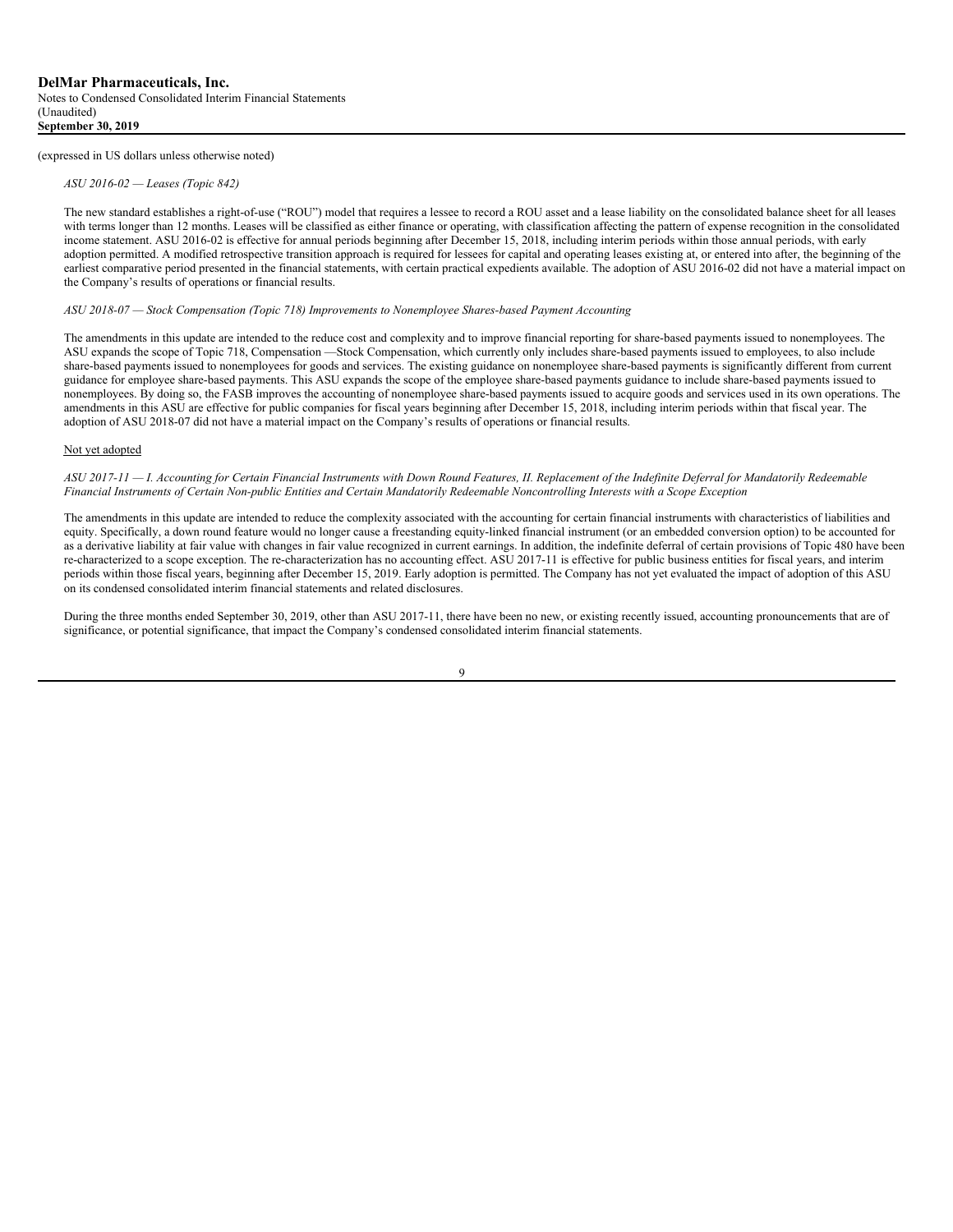### **3 Related party transactions**

The Series A Preferred Stock is held by Valent Technologies, LLC ("Valent"), an entity owned by Dr. Dennis Brown, the Company's Chief Scientific Officer. Therefore, Valent is a related party to the Company. For the three months ended September 30, 2019 and 2018 respectively, the Company recorded \$2,089 related to the dividend payable to Valent on the Series A Preferred Stock (note 5). The dividends have been recorded as a direct increase in accumulated deficit.

The related party payable balances as of September 30, 2019 and June 30, 2019 consist of compensation costs, directors' fees, and amounts owing for expense reimbursement to the Company's officers and directors.

## **4 Derivative liability**

The Company has issued common stock purchase warrants. Based on the terms of certain of these warrants the Company determined that the warrants were a derivative liability which is recognized at fair value at the date of the transaction and re-measured at fair value each reporting period with the changes in fair value recorded in the condensed consolidated interim statement of operations and comprehensive loss.

The derivative liabilities balance was nil at September 30, 2019 and June 30, 2019. The derivative liabilities balance consisted of the 2,180 Agent Warrants at September 30, 2019 and 2018, and at June 30, 2019.

Changes in the Company's derivative liability are summarized as follows:

|                                  |                          | Three months ended<br>September 30, |  |
|----------------------------------|--------------------------|-------------------------------------|--|
|                                  | 2019                     | 2018                                |  |
| <b>Opening balance</b>           | $\overline{\phantom{a}}$ | 1,117                               |  |
| Change in fair value of warrants |                          | 220                                 |  |
|                                  |                          |                                     |  |
| <b>Closing balance</b>           |                          | 1,337                               |  |
| Less current portion             |                          |                                     |  |
|                                  |                          |                                     |  |
| Long term portion                | $\overline{\phantom{a}}$ | 1,337                               |  |
|                                  |                          |                                     |  |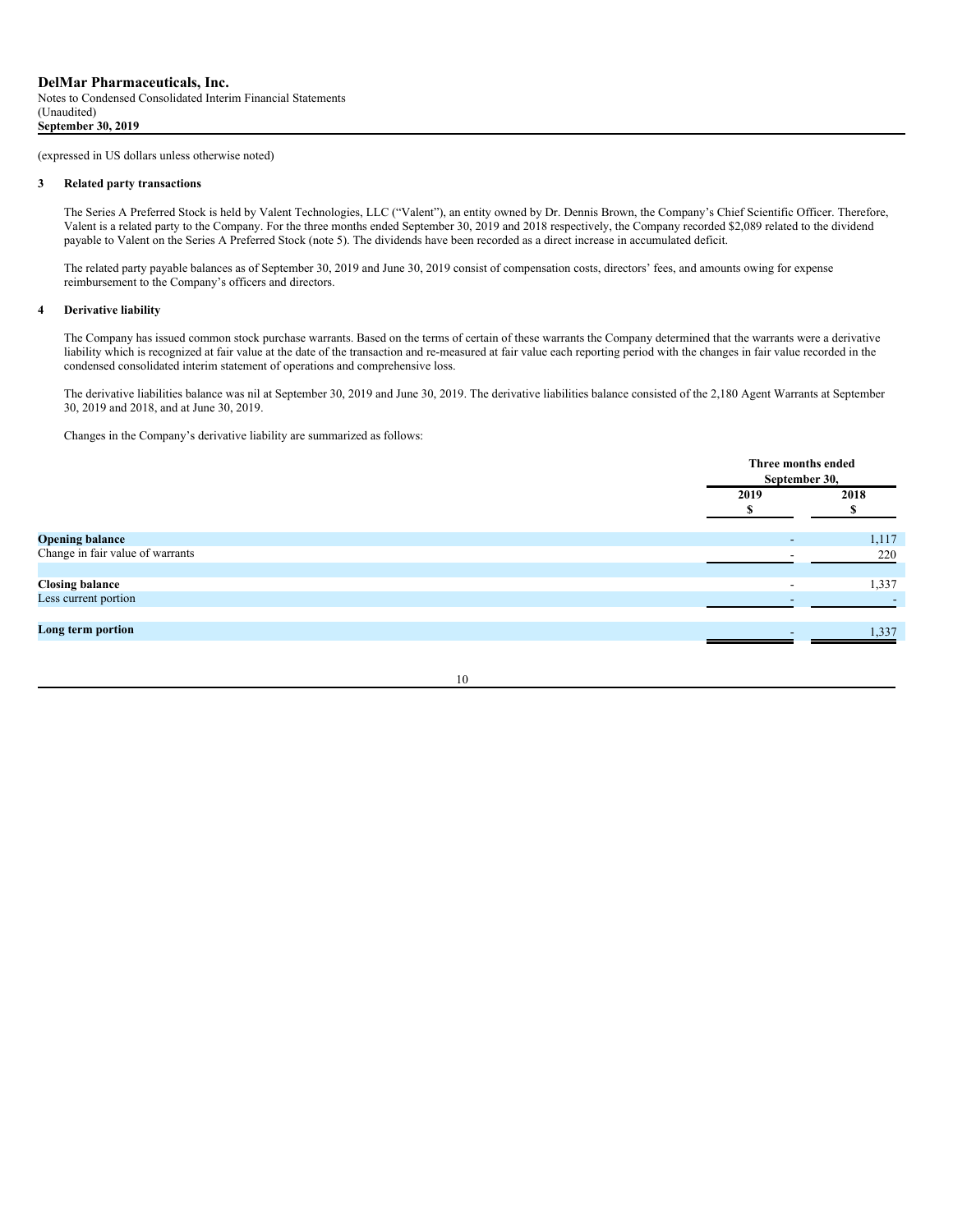Notes to Condensed Consolidated Interim Financial Statements (Unaudited) **September 30, 2019**

(expressed in US dollars unless otherwise noted)

#### **5 Stockholders' equity**

## **Preferred stock**

|                                                        |                     | Selles D'Eteleffeu Stuck |  |
|--------------------------------------------------------|---------------------|--------------------------|--|
|                                                        | Number of<br>shares |                          |  |
| Opening balance – June 30, 2019                        | 673,613             | 4,699,304                |  |
| Conversion of Series B Preferred stock to common stock | (25,000)            | (174, 407)               |  |
| Closing balance – September 30, 2019                   | 648,613             | 4,524,897                |  |

**Series B Preferred Stock**

There was no change to the Series B Preferred stock for the three months ended September 30, 2018 nor to the Series A Preferred stock for either of the three months ended September 30, 2019 or 2018.

## Series B Preferred Stock

During the year ended June 30, 2016, the Company issued an aggregate of 902,238 shares of Series B Preferred Stock at a purchase price of at \$8.00 per share. Each share of Series B Preferred Stock is convertible into 0.25 shares of common stock equating to a conversion price of \$32.00 (the "Conversion Price") and will automatically convert to common stock at the earlier of (i) 24 hours following regulatory approval of VAL-083 with a minimum closing bid price of \$80.00 or (ii) five years from the final closing date. The holders of the Series B Preferred Stock are entitled to an annual cumulative, in arrears, dividend at the rate of 9% payable quarterly. The 9% dividend accrues quarterly commencing on the date of issue and is payable quarterly on June 30, September 30, December 31, and March 31 of each year commencing on June 30, 2016. Dividends are payable solely by delivery of shares of common stock, in an amount for each holder equal to the aggregate dividend payable to such holder with respect to the shares of Series B Preferred Stock held by such holder divided by the Conversion Price. The Series B Preferred Stock does not contain any repricing features. Each share of Series B Preferred Stock entitles its holder to vote with the common stock on an as-converted basis.

The Series B Preferred Stock shall with respect to distributions of assets and rights upon the occurrence of a liquidation, rank (i) senior to the Company's common stock and (ii) senior to the Special Voting Preferred Stock and (iii) senior to any other class or series of capital stock of the Company hereafter created which does not expressly rank pari passu with, or senior to, the Series B Preferred Stock. The Series B Preferred Stock shall be pari passu in liquidation to the Company's Series A Preferred Stock. The liquidation value of the Series B Preferred Stock at September 30, 2019 is the stated value of \$5,188,904 (June 30, 2019 - \$5,388,904).

In addition, the Company and the holders entered into a royalty agreement, pursuant to which the Company will pay the holders of the Series B Preferred Stock, in aggregate, a low, single-digit royalty based on their pro rata ownership of the Series B Preferred Stock on products sold directly by the Company or sold pursuant to a licensing or partnering arrangement (the "Royalty Agreement").

Upon conversion of a holder's Series B Preferred Stock to common stock, such holder shall no longer receive ongoing royalty payments under the Royalty Agreement but will be entitled to receive any residual royalty payments that have vested. Rights to the royalties shall vest during the first three years following the applicable closing date, in equal thirds to holders of the Series B Preferred Stock on each of the three vesting dates, upon which vesting dates such royalty amounts shall become vested royalties.

Pursuant to the Series B Preferred Stock dividend, during the three months ended September 30, 2019, the Company issued 3,700 (2018 – 4,960) shares of common stock and recognized \$2,046 (2018 – \$36,085) as a direct increase in accumulated deficit.

A total of 648,613 (2018 – 881,113) shares of Series B Preferred Stock are outstanding as of September 30, 2019, such that a total of 162,177 (2018 – 220,280) shares of common stock are issuable upon conversion of the Series B Preferred Stock as at September 30, 2019. Converted shares are rounded up to the nearest whole share.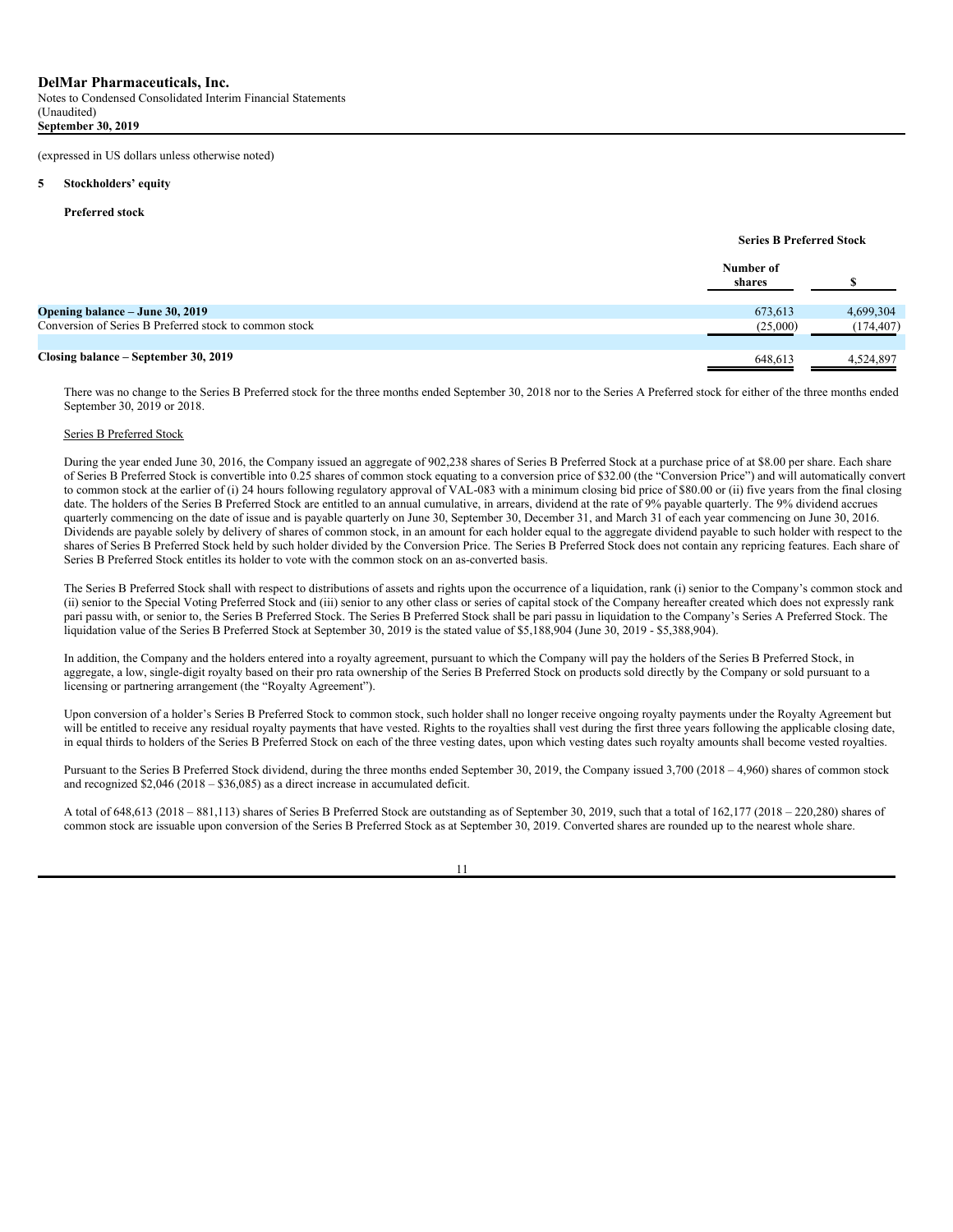#### Series A Preferred Stock

Effective September 30, 2014, the Company filed a Certificate of Designation of Series A Preferred Stock (the "Series A Certificate of Designation") with the Secretary of State of Nevada. Pursuant to the Series A Certificate of Designation, the Company designated 278,530 shares of preferred stock as Series A Preferred Stock. The shares of Series A Preferred Stock have a stated value of \$1.00 per share (the "Series A Stated Value") and are not convertible into common stock. The holder of the Series A Preferred Stock is entitled to dividends at the rate of 3% of the Series A Stated Value per year, payable quarterly in arrears. Upon any liquidation of the Company, the holder of the Series A Preferred Stock will be entitled to be paid, out of any assets of the Company available for distribution to stockholders, the Series A Stated Value of the shares of Series A Preferred Stock held by such holder, plus any accrued but unpaid dividends thereon, prior to any payments being made with respect to the common stock. The Series A Preferred Stock is held by Valent (note 3).

The Series A Preferred Stock shall with respect to distributions of assets and rights upon the occurrence of a liquidation, rank (i) senior to the Company's common stock, and (ii) senior to the Company's Special Voting Preferred Stock and (iii) senior to any other class or series of capital stock of the Company hereafter created which does not expressly rank pari passu with, or senior to, the Series A Preferred Stock. The Series A Preferred Stock shall be pari passu in liquidation to the Company's Series B Preferred Stock. The liquidation value of the Series A Preferred stock at September 30, 2019 and June 30, 209 is the stated value of \$278,530.

#### **Common stock**

Stock Issuances

#### Three months ended September 30, 2019

## *Underwritten public of ering*

On August 16, 2019, the Company closed on the sale of (i) 4,895,000 shares of its common stock, par value \$0.001 per share (the "Common Stock"), (ii) pre-funded warrants ("PFW") to purchase an aggregate of 2,655,000 shares of Common Stock and (iii) common warrants to purchase an aggregate of 7,762,500 shares of Common Stock ("2020 Investor Warrants"), including 800,000 shares of Common Stock and 2020 Investor Warrants to purchase an aggregate of 1,012,500 shares of Common Stock sold pursuant to a partial exercise by the underwriters of the underwriters' option to purchase additional securities, in the Company's underwritten public offering (the "Offering"). Each share of Common Stock or PFW, as applicable, was sold together with a 2020 Investor Warrant to purchase one share of Common Stock at a combined effective price to the public of \$1.00 per share of Common Stock and accompanying 2020 Investor Warrant.

The net proceeds from the Offering, including from the partial exercise of the underwriters' option to purchase additional securities, were \$6,582,966, after deducting underwriting discounts and commissions, and other offering expenses.

The 2020 Investor Warrants are exercisable at \$1.00 per share until their expiry on August 16, 2024 and the PFW are exercisable at \$0.01 per share at any time after August 16, 2019. The Company also issued 377,500 warrants to the underwriters of the Offering (the "2020 Underwriter Warrants"). The 2020 Underwriter Warrants are exercisable at \$1.15 per share commencing February 10, 2020 until their expiry on August 14, 2022.

The Company granted the underwriters a 45-day option, ending September 28, 2019, to purchase up to an additional 1,012,500 shares of Common Stock and/or 2020 Investor Warrants to purchase up to 1,012,500 shares of Common Stock, at the public offering price. On August 15, 2019, the underwriters partially exercised this option by purchasing 800,000 shares of Common Stock and 2020 Investor Warrants to purchase an aggregate of 1,012,500 shares of Common Stock.

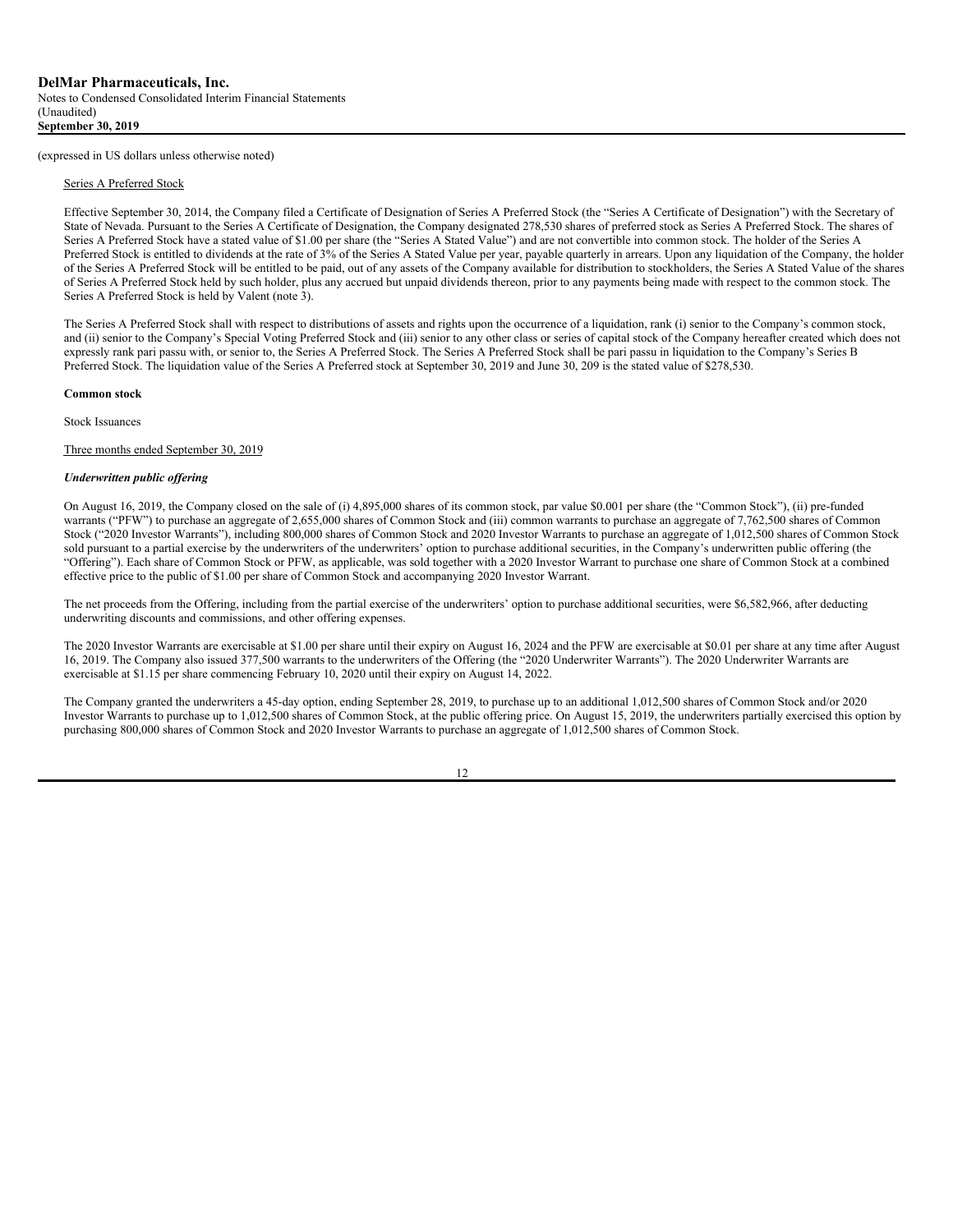During the three months ended September 30, 2019, all of the 2,655,000 PFW were exercised at \$0.01 per PFW for proceeds of \$26,550.

#### **2017 Omnibus Incentive Plan**

As approved by the Company's stockholders at the annual meeting of stockholders held on April 11, 2018, on July 7, 2017, as amended on February 1, 2018, the Company's board of directors approved adoption of the Company's 2017 Omnibus Equity Incentive Plan (the "2017 Plan"). The board of directors also approved a form of Performance Stock Unit Award Agreement to be used in connection with grants of performance stock units ("PSUs") under the 2017 Plan. Under the 2017 Plan, 780,000 shares of Company common stock are reserved for issuance, less the number of shares of common stock issued under the Del Mar (BC) 2013 Amended and Restated Stock Option Plan (the "Legacy Plan") or that are subject to grants of stock options made, or that may be made, under the Legacy Plan. A total of 165,485 shares of common stock have been issued under the Legacy Plan and/or are subject to outstanding stock options granted under the Legacy Plan, and a total of 614,515 shares of common stock have been issued under the 2017 Plan and/or are subject to outstanding stock options granted under the 2017 Plan leaving no shares of common stock available at September 30, 2019 for issuance under the 2017 Plan if all such options under the Legacy Plan were exercised.

The maximum number of shares of Company common stock with respect to which any one participant may be granted awards during any calendar year is 8% of the Company's fully diluted shares of common stock on the date of grant (excluding the number of shares of common stock issued under the 2017 Plan and/or the Legacy Plan or subject to outstanding awards granted under the 2017 Plan and/or the Legacy Plan). No award will be granted under the 2017 Plan on or after July 7, 2027, but awards granted prior to that date may extend beyond that date.

During the three months ended September 30, 2019, and subject to approval by the Company's stockholders, the Company's board of directors approved an increase in the number of shares of common stock available to be issued under the 2017 Plan by 1,500,000. The increase brings the total number of shares available under the 2017 Plan to 2,280,000.

During the three months ended September 30, 2019, the Company also granted 1,041,016 stock options to officers and directors of the Company. The total grant date aggregate fair value of the stock options was \$505,385. Of the total stock options granted of 1,041,016, 491,817 were granted under the existing 2017 Plan limit and 549,199 will be exercisable subject to approval by the Company's stockholders of the 2017 Plan share increase. All of these stock options granted to officers and directors have an exercise price of \$0.61 and expire on September 5, 2029. Of the 1,041,016 stock options granted, 375,000 vest pro rata monthly over one year from the date of grant and 666,016 vest as to one-sixth on the six month anniversary of the grant date with the remaining five-sixths vesting pro rate monthly over 30 months commencing on the seven month anniversary of the grant date.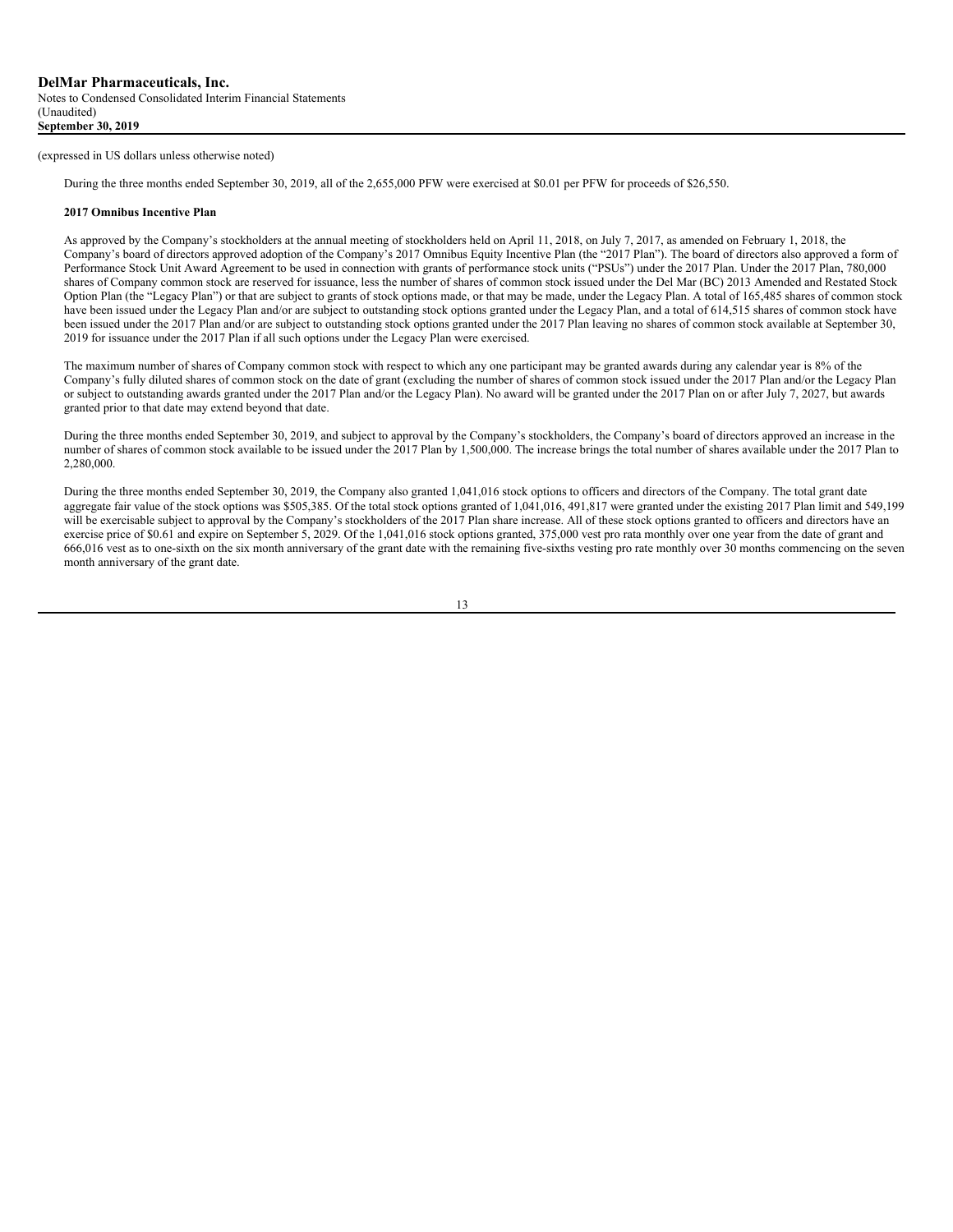Notes to Condensed Consolidated Interim Financial Statements (Unaudited) **September 30, 2019**

(expressed in US dollars unless otherwise noted)

## **Stock Options**

The following table sets forth the aggregate stock options outstanding under all plans as of September 30, 2019:

|                                | Number of<br>stock<br>options<br>outstanding | Weighted<br>average<br>exercise<br>price |
|--------------------------------|----------------------------------------------|------------------------------------------|
| <b>Balance - June 30, 2019</b> | 288,183                                      | 22.31                                    |
| Granted                        | 491,817                                      | 0.61                                     |
| Balance – September 30, 2019   | 780,000                                      | 8.63                                     |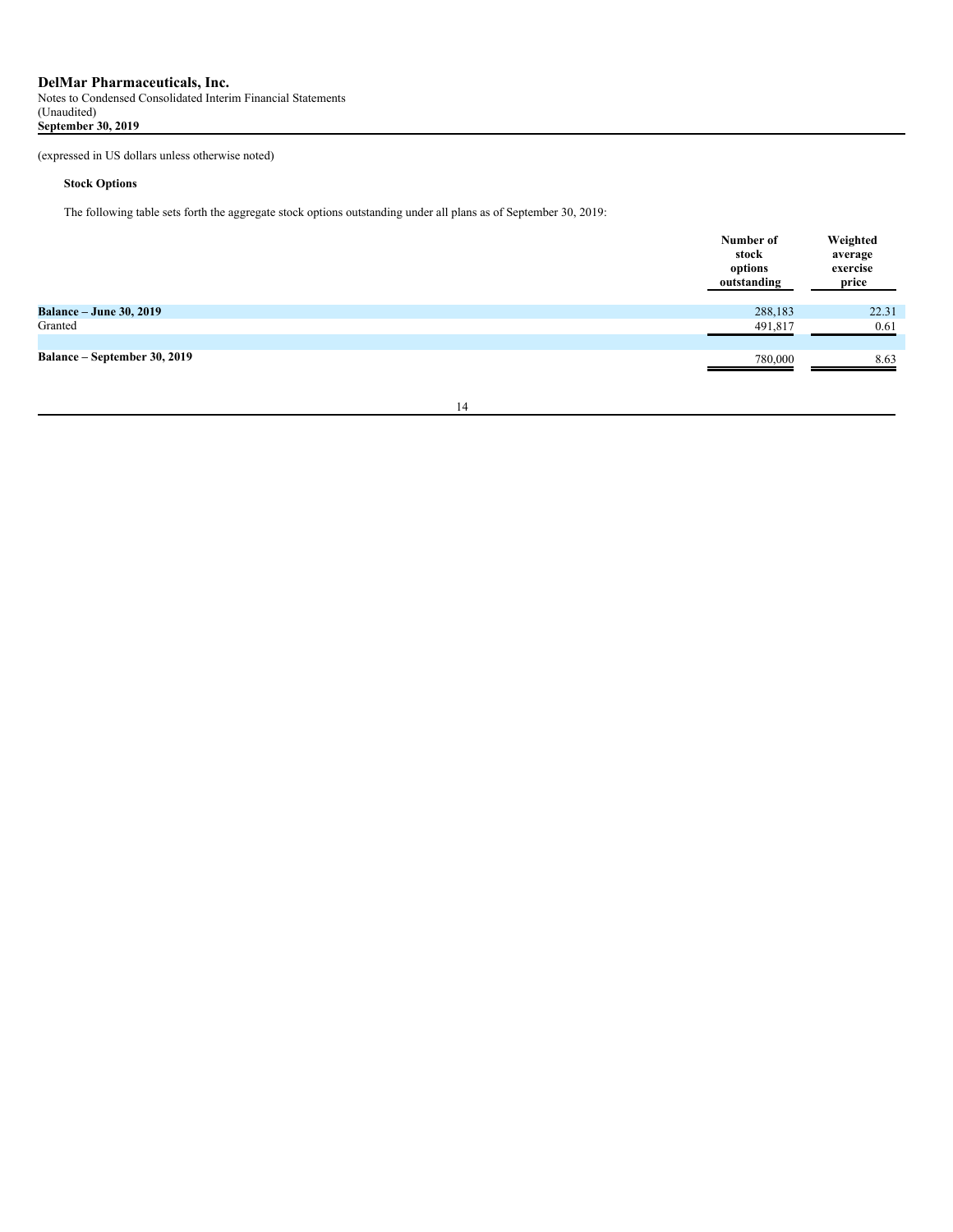Notes to Condensed Consolidated Interim Financial Statements (Unaudited) **September 30, 2019**

(expressed in US dollars unless otherwise noted)

The following table summarizes stock options outstanding and exercisable under all plans at September 30, 2019:

|                         | <b>Number</b>                                  | Weighted<br>average                      | <b>Number</b>                           |  |
|-------------------------|------------------------------------------------|------------------------------------------|-----------------------------------------|--|
| <b>Exercise price</b>   | <b>Outstanding at</b><br>September 30,<br>2019 | remaining<br>contractual<br>life (years) | exercisable at<br>September 30,<br>2019 |  |
| $\overline{\mathbf{z}}$ |                                                |                                          |                                         |  |
| 0.61                    | 491,817                                        | 9.93                                     |                                         |  |
| 6.10                    | 30,000                                         | 9.11                                     | 19,443                                  |  |
| 7.00                    | 5,451                                          | 8.73                                     | 2,271                                   |  |
| 8.70                    | 12,000                                         | 8.09                                     | 12,000                                  |  |
| 9.83                    | 83,647                                         | 8.64                                     | 37,176                                  |  |
| 10.60                   | 3,600                                          | 8.54                                     | 1,800                                   |  |
| 11.70                   | 30,000                                         | 3.41                                     | 30,000                                  |  |
| 15.10                   | 2,500                                          | 2.67                                     | 2,500                                   |  |
| 20.00                   | 13,125                                         | 2.02                                     | 13,125                                  |  |
| 21.10                   | 14,400                                         | 7.77                                     | 9,600                                   |  |
| 29.60                   | 4,500                                          | 5.35                                     | 4,500                                   |  |
| 37.60                   | 4,500                                          | 6.36                                     | 4,500                                   |  |
| 40.00                   | 1,250                                          |                                          | 1,250                                   |  |
| 41.00                   | 4,000                                          | 7.11                                     | 3,778                                   |  |
| 42.00                   | 41,250                                         | 3.31                                     | 41,250                                  |  |
| 44.80                   | 3,000                                          | 6.36                                     | 3,000                                   |  |
| 49.50                   | 22,460                                         | 4.82                                     | 20,641                                  |  |
| 53.20                   | 8,000                                          | 6.60                                     | 8,000                                   |  |
| 61.60                   | 1,500                                          | 3.50                                     | 1,500                                   |  |
| 92.00                   | 3,000                                          | 3.67                                     | 3,000                                   |  |
|                         | 780,000                                        |                                          | 219,334                                 |  |

The above table excludes 549,199 granted stock options that are exercisable subject to approval by the Company's stockholders of the share reserve increase under the 2017 Plan. These options are exercisable at \$0.61 per share until September 5, 2029.

There are 560,666 unvested stock options at September 30, 2019.

Included in the number of stock options outstanding are 2,500 stock options granted at an exercise price of CA \$20.00. The exercise price of these options shown in the above table have been converted to US \$15.10 using the period ending closing exchange rate. Stock options issued during the three months ended September 30, 2019 have been valued using a Black-Scholes pricing model with the following assumptions:

| September 30,<br>2019 |
|-----------------------|
|                       |
| $0\%$                 |
| 99% to 102%           |
| 1.50%                 |
| 5.5 to 6.5            |
|                       |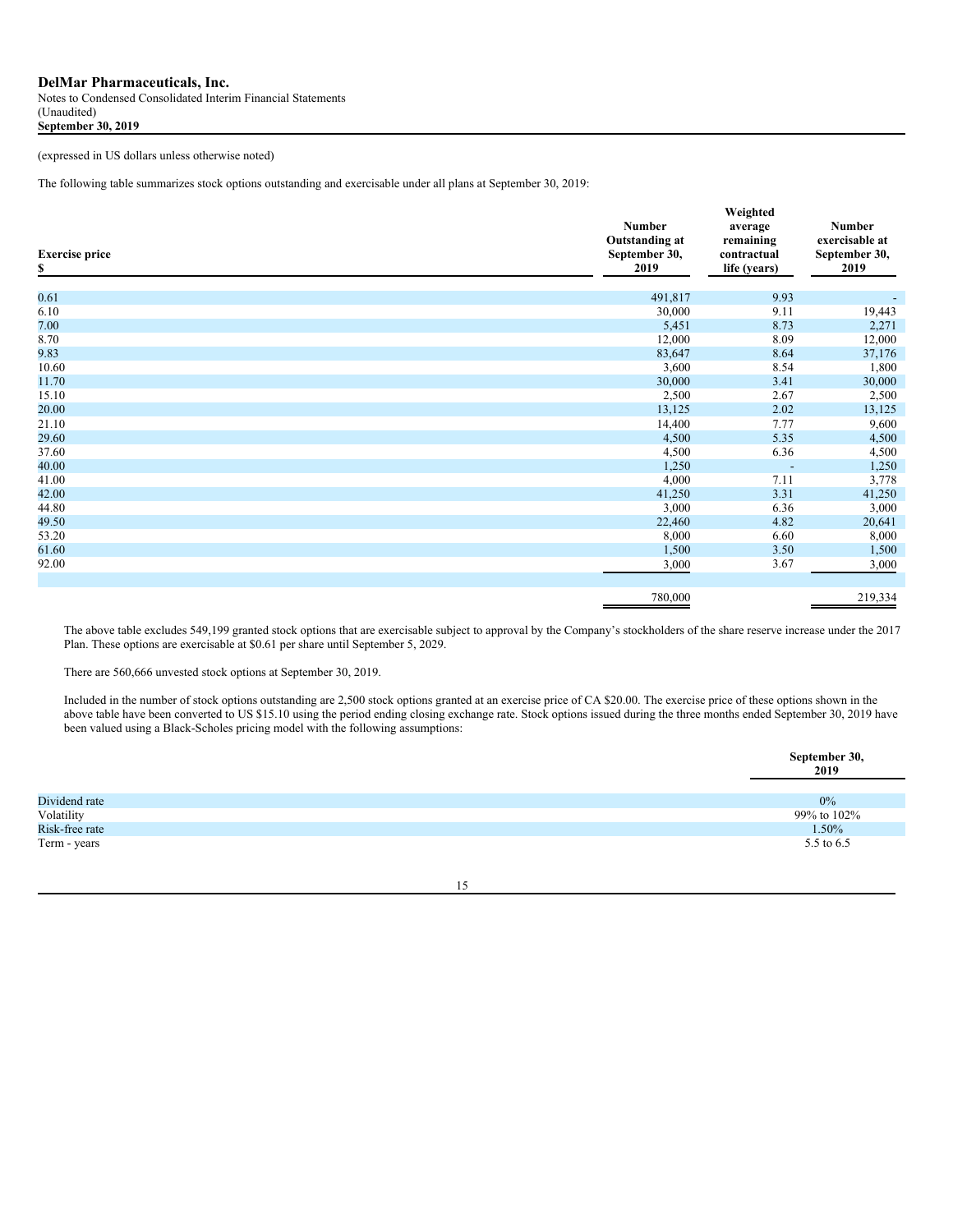Notes to Condensed Consolidated Interim Financial Statements (Unaudited) **September 30, 2019**

(expressed in US dollars unless otherwise noted)

The estimated volatility of the Company's common stock at the date of issuance of the stock options is based on the historical volatility of the Company. The risk-free interest rate is based on rates published by the government for bonds with a maturity similar to the expected remaining life of the stock options at the valuation date. The expected life of the stock options has been estimated using the plain vanilla method.

The Company has recognized the following amounts as stock option expense for the periods noted:

|                            |        | Three months ended<br>September 30, |  |
|----------------------------|--------|-------------------------------------|--|
|                            | 2019   | 2018                                |  |
| Research and development   | 8,153  | 28,450                              |  |
| General and administrative | 42,832 | 104,452                             |  |
|                            |        |                                     |  |
|                            | 50,985 | 132,902                             |  |

All of the stock option expense for the periods ended September 30, 2019 and 2018 has been recognized as additional paid in capital. The aggregate intrinsic value of stock options outstanding at September 30, 2019 was \$0 (2018 - \$1,499) and the aggregate intrinsic value of stock options exercisable at September 30, 2019 was also \$0 (2018 - \$0). As of September 30, 2019, there was \$352,104 in unrecognized compensation expense that will be recognized over the next 2.93 years. No stock options granted under the Company's equity plans have been exercised to September 30, 2019. Upon the exercise of stock options new shares will be issued.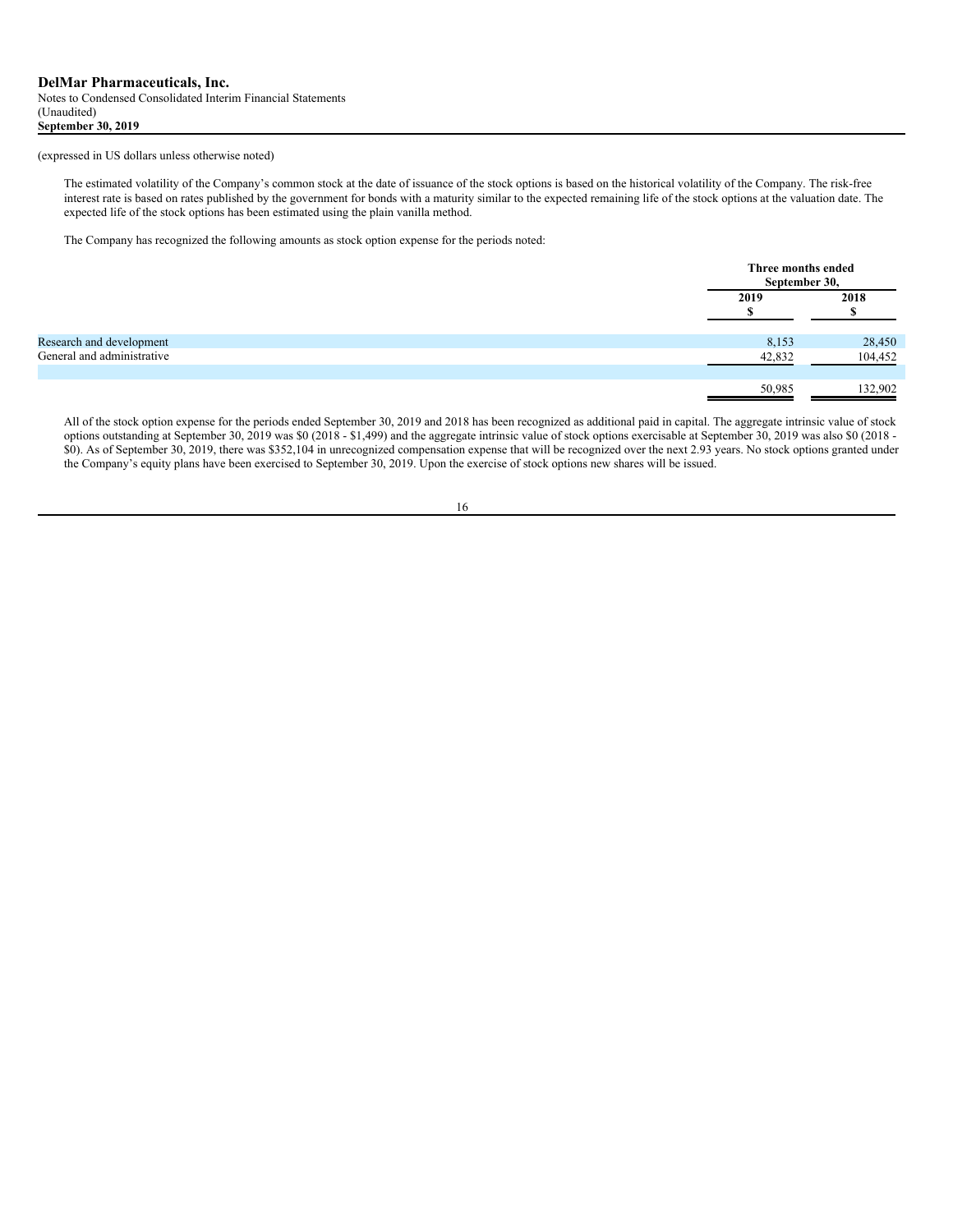Notes to Condensed Consolidated Interim Financial Statements (Unaudited) **September 30, 2019**

(expressed in US dollars unless otherwise noted)

## **Warrants**

Certain of the Company's warrants have been recognized as a derivative liability (note 4). The following table summarizes changes in the Company's outstanding warrants as of September 30, 2019:

| <b>Description</b>                                        | <b>Number</b> |
|-----------------------------------------------------------|---------------|
|                                                           |               |
| <b>Balance – June 30, 2019</b>                            | 1,543,596     |
|                                                           |               |
| 2020 Investor Warrants issued in underwritten offering    | 7,762,500     |
| PFW issued in underwritten offering                       | 2,655,000     |
| 2020 Underwriter Warrants issued in underwritten offering | 377,500       |
| Exercise of PFW                                           | (2,655,000)   |
|                                                           |               |
| $D - 1 - \cdots$ $D - 1 - 1 - 20$ 2010                    | 9 683 596     |

#### **Balance - September 30, 2019 9,683,596**

The following table summarizes the Company's outstanding warrants as of September 30, 2019:

| <b>Description</b>  | <b>Number</b> | <b>Exercise</b><br>price \$ | <b>Expiry date</b>               |
|---------------------|---------------|-----------------------------|----------------------------------|
|                     |               |                             |                                  |
| 2020 Investor       | 7,762,500     | 1.00                        | August 16, 2024                  |
| 2019 Investor       | 760,500       | 3.10                        | June 5, 2024                     |
| 2018 Investor       | 280,000       | 12.50                       | September 22, 2022               |
| 2017 Investor       | 207,721       | 35.00                       | April 19, 2022                   |
| 2015 Investor       | 97,905        | 30.00                       | July 31, 2020                    |
| Issued for services | 26,500        | 30.00                       | July 1, 2020 to February 1, 2021 |
| Issued for services | 6,000         | 17.80                       | January 25, 2023                 |
| Issued for services | 33,600        | 11.70                       | February 27, 2023                |
| Issued for services | 12,000        | 9.00                        | September 15, 2023               |
| Issued for services | 4,140         | 59.30                       | February 27, 2020                |
| Issued for services | 2,000         | 9.00                        | October 11, 2021                 |
| 2020 Underwriter    | 377,500       | 1.15                        | August 14, 2022                  |
| $2019$ Agent        | 46,800        | 3.875                       | June 3, 2024                     |
| 2018 Agent          | 40,000        | 12.50                       | September 20, 2022               |
| $2017$ Agent        | 13,848        | 40.60                       | April 12, 2022                   |
| $2016$ Agent        | 10,402        | 40.00                       | May 12, 2021                     |
| 2015 Agent          | 2,180         | 30.00                       | July 15, 2020                    |
|                     | 9,683,596     |                             |                                  |

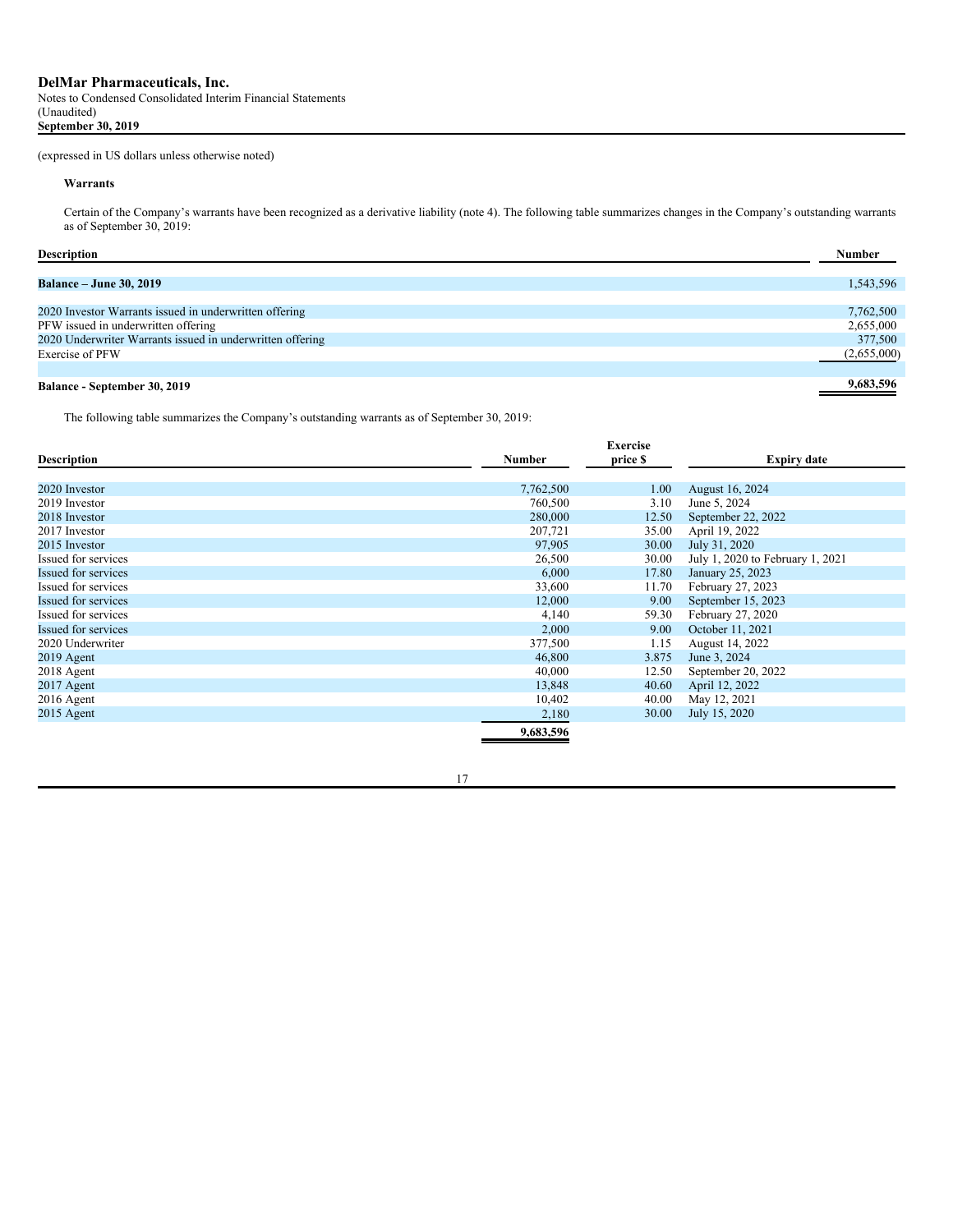#### **6 Financial instruments**

The Company has financial instruments that are measured at fair value. To determine the fair value, we use the fair value hierarchy for inputs used in measuring fair value that maximizes the use of observable inputs and minimizes the use of unobservable inputs by requiring that the most observable inputs be used when available. Observable inputs are inputs market participants would use to value an asset or liability and are developed based on market data obtained from independent sources. Unobservable inputs are inputs based on assumptions about the factors market participants would use to value an asset or liability. The three levels of inputs that may be used to measure fair value are as follows:

- Level one inputs utilize quoted prices (unadjusted) in active markets for identical assets or liabilities;
- Level two inputs are inputs other than quoted prices included in Level 1 that are observable for the asset or liability, either directly or indirectly such as interest rates, foreign exchange rates, and yield curves that are observable at commonly quoted intervals; and
- Level three unobservable inputs developed using estimates and assumptions, which are developed by the reporting entity and reflect those assumptions that a market participant would use.

Assets and liabilities are classified based on the lowest level of input that is significant to the fair value measurements. Changes in the observability of valuation inputs may result in a reclassification of levels for certain securities within the fair value hierarchy.

The Company's financial instruments consist of cash and cash equivalents, other receivables, accounts payable, related party payables and derivative liability. The carrying values of cash and cash equivalents, other receivables, accounts payable and related party payables approximate their fair values due to the immediate or short-term maturity of these financial instruments.

## Derivative liability

The Company accounts for certain warrants under the authoritative guidance on accounting for derivative financial instruments indexed to, and potentially settled in, a company's own stock, on the understanding that in compliance with applicable securities laws, the warrants require the issuance of securities upon exercise and do not sufficiently preclude an implied right to net cash settlement. The Company classifies these warrants on its balance sheet as a derivative liability which is fair valued at each reporting period subsequent to the initial issuance. The Company has used a Black-Scholes Option Pricing Model (based on a closed-form model that uses a fixed equation) to estimate the fair value of the warrants which is equivalent to the fair value of the warrants calculated using the Binomial-Lattice Pricing Model. Determining the appropriate fair-value model and calculating the fair value of warrants requires considerable judgment. Any change in the estimates (specifically probabilities and volatility) used may cause the value to be higher or lower than that reported. The estimated volatility of the Company's common stock at the date of issuance, and at each subsequent reporting period, is based on the historical volatility of the Company. The risk-free interest rate is based on rates published by the government for bonds with a maturity similar to the expected remaining life of the warrants at the valuation date. The expected life of the warrants is assumed to be equivalent to their remaining contractual term.

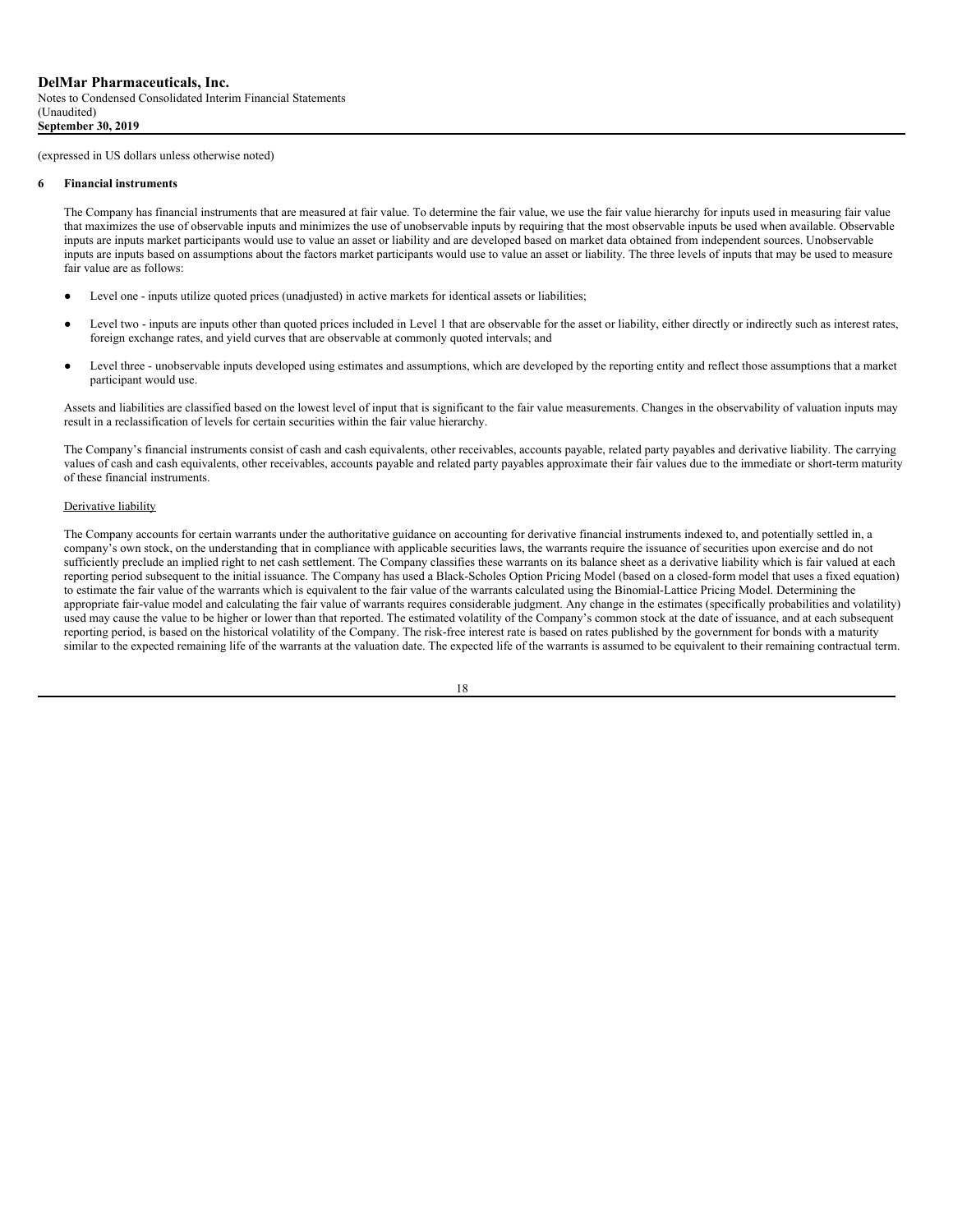a) Fair value of derivative liability

The derivative is not traded in an active market and the fair value is determined using valuation techniques. The Company uses judgment to select a variety of methods to make assumptions that are based on specific management plans and market conditions at the end of each reporting period. The Company uses a fair value estimate to determine the fair value of the derivative liability. The carrying value of the derivative liability would be higher, or lower, as management estimates around specific probabilities change. The estimates may be significantly different from those amounts ultimately recorded in the consolidated financial statements because of the use of judgment and the inherent uncertainty in estimating the fair value of these instruments that are not quoted in an active market. All changes in the fair value are recorded in the consolidated statement of operations and comprehensive loss each reporting period. This is considered to be a Level 3 financial instrument as volatility is considered a Level 3 input.

The fair value of derivative liabilities at September 30, 2019 and June 30, 2019 was \$0.

#### **7 Supplementary statement of cash flows information**

|                                                         | Three months ended<br>September 30, |        |
|---------------------------------------------------------|-------------------------------------|--------|
|                                                         | 2019                                | 2018   |
| Series B Preferred share common stock dividend (note 5) | 2,046                               | 36,085 |
| Income taxes paid                                       |                                     |        |
| Interest paid                                           | -                                   |        |

#### **8 Subsequent events**

The Company has evaluated its subsequent events from September 30, 2019 through the date these condensed consolidated financial statements were issued and has determined that there are no subsequent events requiring disclosure in these condensed consolidated financial statements other than the items noted below.

Subsequent to September 30, 2019, the Company issued 1,280 shares of common stock for services. In addition, 1,250 stock options at an exercise price of \$40.00 expired unexercised on October 1, 2019. The Company also granted 250,000 stock options to an officer of the Company, subject to stockholder approval of the share increase to the 2017 Plan. The options have an exercise price of \$0.735 and expire November 12, 2029. The options vest upon the achievement of certain clinical development milestones.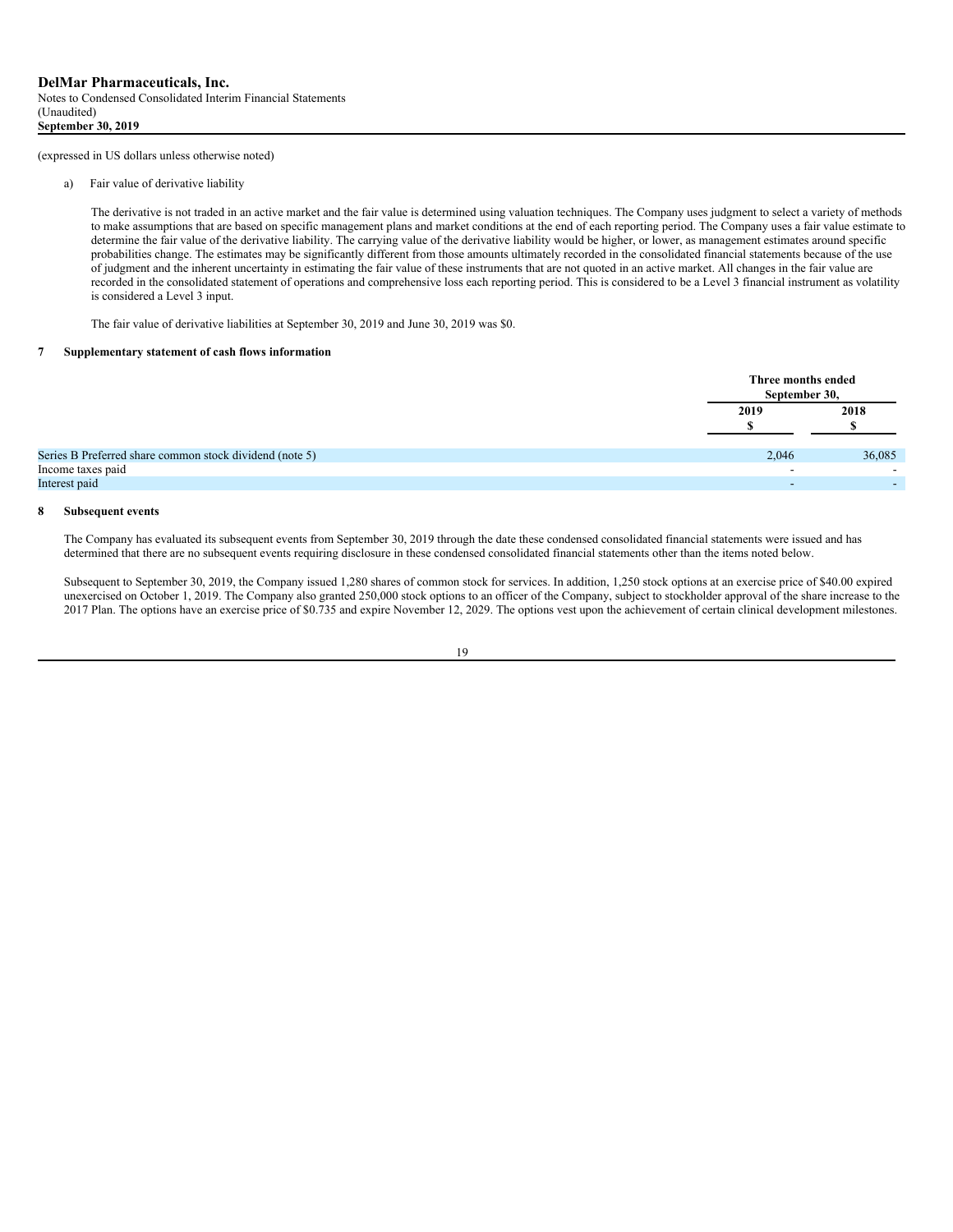### <span id="page-21-0"></span>**Item 2. Management's Discussion and Analysis of Financial Condition and Results of Operations.**

This Management's Discussion and Analysis ("MD&A") contains "forward-looking statements", within the meaning of the Private Securities Litigation Reform Act of 1995, which represent our projections, estimates, expectations, or beliefs concerning, among other things, financial items that relate to management's future plans or objectives or to our future economic and financial performance. In some cases, you can identify these statements by terminology such as "may", "should", "plans", "believe", "will", "anticipate", "estimate", "expect" "project", or "intend", including their opposites or similar phrases or expressions. You should be aware that these statements are projections or estimates as to future events and are subject to a number of factors that may tend to influence the accuracy of the statements. These forward-looking statements should not be regarded as a representation by us or any other person that our events or plans will be achieved. You should not unduly rely on these forward-looking statements, which speak only as of the date of this report. Except as may be required under applicable securities laws, we undertake no obligation to publicly revise any forward-looking statement to reflect circumstances or events after the date of this report or to reflect the occurrence of unanticipated events.

You should review the factors and risks we describe under "Risk Factors" in our report on Form 10-K for the year ended June 30, 2019 and in our other filings with the Securities and Exchange Commission, available at www.sec.gov. Actual results may differ materially from any forward-looking statement.

References to "we", "us", and "our", refer to DelMar Pharmaceuticals, Inc. and our wholly-owned subsidiaries, Del Mar (BC), Callco and Exchangeco.

## **Recent Highlights**

- On October 29, 2019 we announced that we will present two posters updating results from our two Phase 2 clinical trials of VAL-083 at the 2019 Society for Neuro-Oncology ("SNO") Annual meeting. On November 22, 2019, at the SNO annual meeting we will host a key opinion leader ("KOL") event which will include our Scientific Advisory Board ("SAB") as well members of our senior management team. The KOL event will feature our SAB and management in a panel discussion of our GBM clinical studies.
- On August 16, 2019, we completed a financing raising approximately \$6.6 million in net proceeds. We believe the net proceeds from this offering of approximately \$6.6 million will be sufficient to complete full enrollment in all three patient groups of our two ongoing Phase 2 clinical studies for our drug development candidate, VAL-083, expected to occur by the fourth quarter of calendar year 2020.

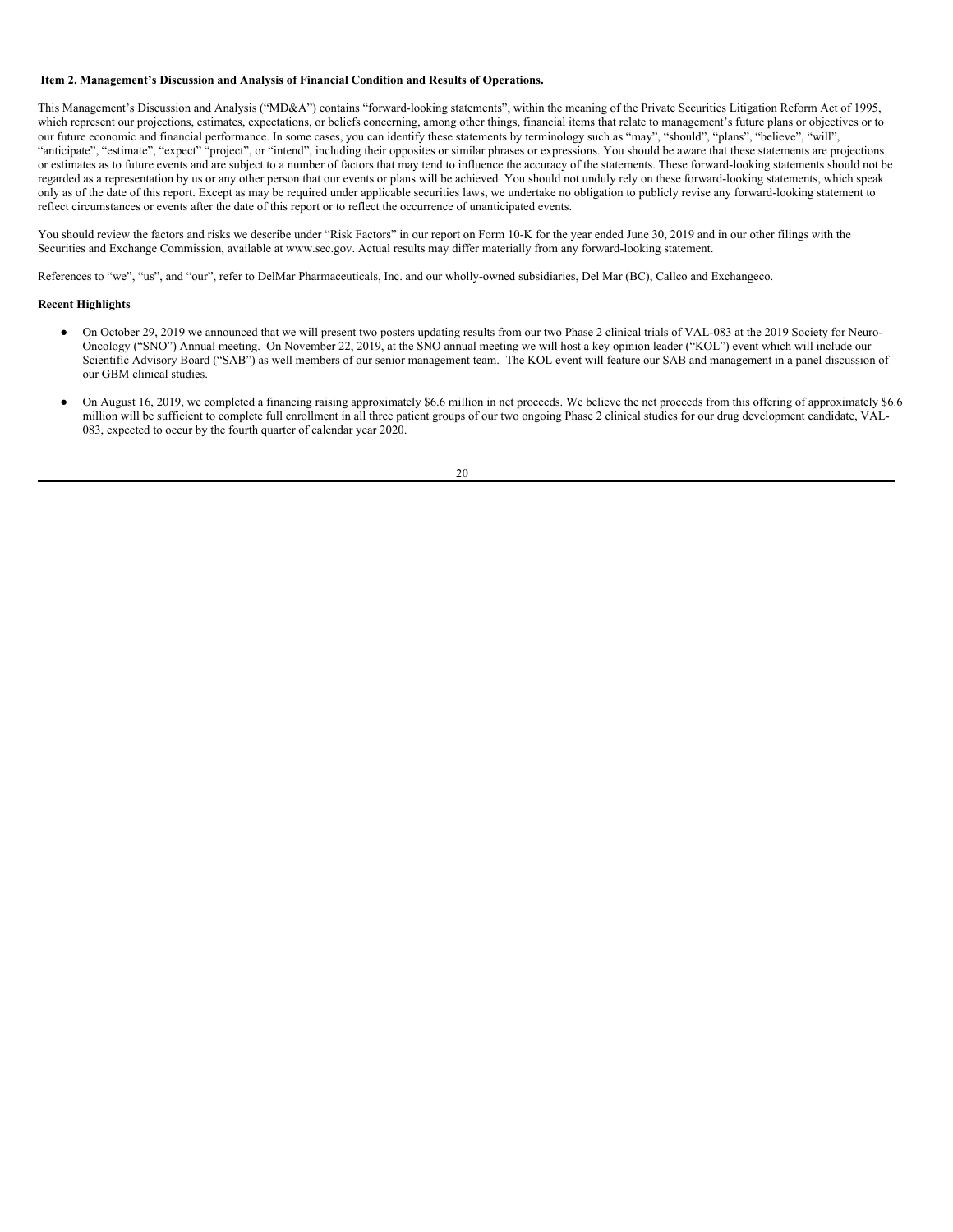- As of August 1, 2019, we provided an update on the first 20 patients enrolled in our ongoing Phase 2 clinical study investigating the first-line treatment of VAL-083 in combination with radiation therapy in newly-diagnosed, MGMT-unmethylated glioblastoma multiforme ("GBM"). The study, which is being conducted at the Sun Yatsen University Cancer Center ("SYSUCC") is designed to enroll up to 30 patients to determine whether first-line therapy with VAL-083 treatment improves progression free survival ("PFS"). The current standard of care is first-line TMZ with radiation.
- On July 24, 2019 we announced the enrollment of the first patient in the adjuvant (pre-temozolomide maintenance) arm of our Phase 2, open label study of VAL-083 in MGMT-unmethylated GBM being conducted at the University of Texas MD Anderson Cancer Center ("MDACC"). The MDACC Institutional Review Board ("IRB") had previously approved the addition of up to 24 patients in the pre-temozolomide ("TMZ") maintenance setting (i.e. the adjuvant setting). The up to 24 newly-diagnosed patients will have undergone surgery and chemoradiation with TMZ but will now receive VAL-083 in place of standard of care TMZ for adjuvant therapy.
- As of July 24, 2019, we have enrolled 56 of the planned up to 83 patients in the recurrent arm of our Phase 2, open-label clinical study of VAL-083 in MGMTunmethylated GBM. This arm is enrolling bevacizumab (Avastin®)-naïve, recurrent GBM ("rGBM") patients with MGMT-unmethylated status. This arm of the study is also being conducted at MDACC and is designed to determine the impact of VAL-083 treatment on overall survival compared to historical reference control. We previously announced that the MDACC IRB had approved the addition of up to 35 patients to our rGBM study at a dose of 30 mg/m<sup>2</sup>.
- As of September 1, 2019, we relocated our headquarters from Vancouver, British Columbia to San Diego, California. The Vancouver office will remain open as an administrative office.

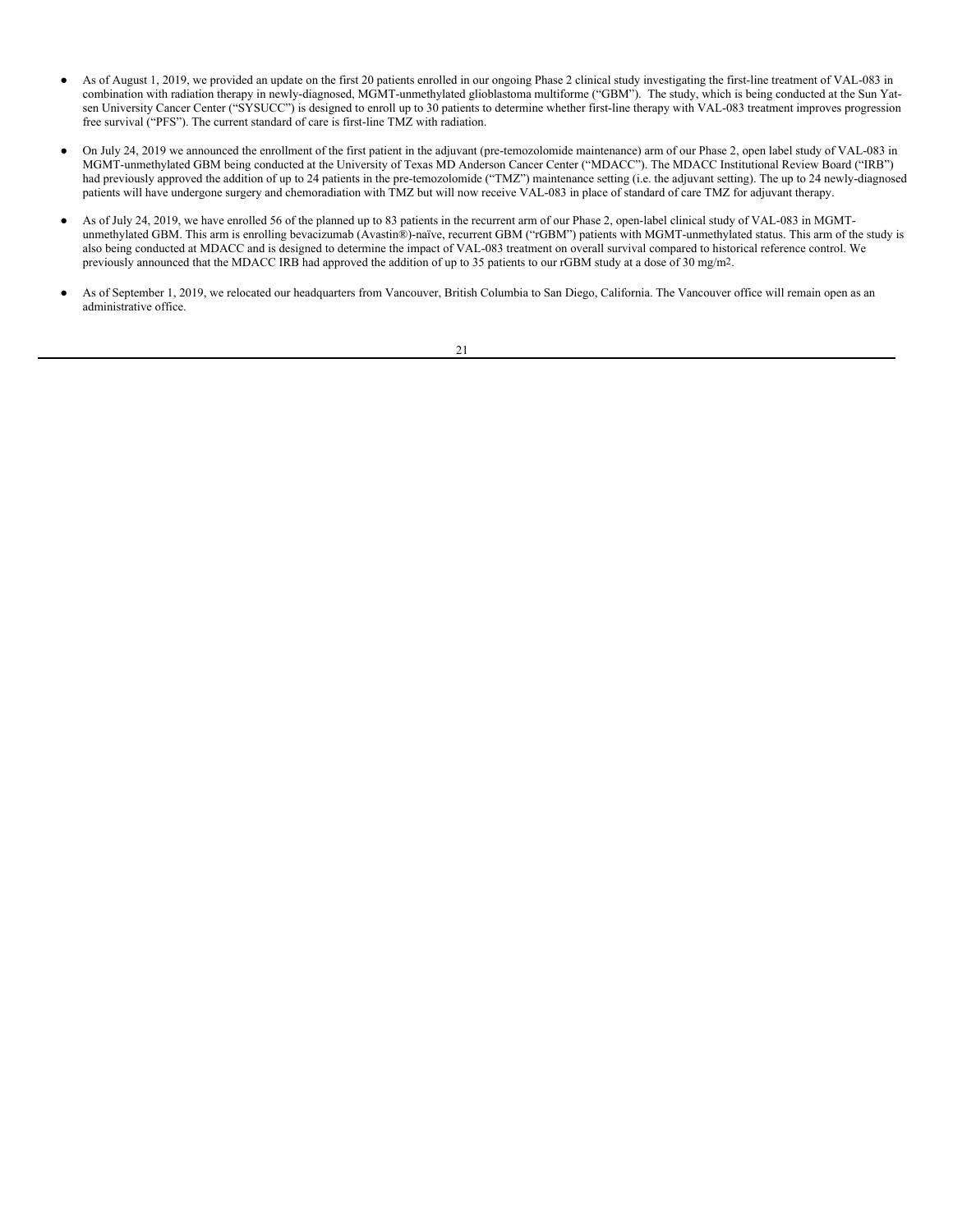## **VAL-083 Clinical Studies**

We are currently developing VAL-083, a novel DNA-targeting agent for the treatment of GBM and potentially other solid tumors, including ovarian cancer. Our recent research has highlighted the opportunities afforded by VAL-083's unique mechanism of action and its potential to address unmet medical needs by focusing our development efforts on patients whose tumors exhibit biological features that make them resistant to, or unlikely to respond to, currently available therapies. For example, our research demonstrating VAL-083's activity in GBM is independent of the MGMT methylation status allows us to focus patient selection based on this important biomarker.

The evaluation of MGMT promoter methylation status has increasingly become common practice in the diagnostic assessment of GBM. In September 2017, the National Comprehensive Cancer Network ("NCCN") updated guidelines for the standard treatment of GBM based on MGMT methylation status. We believe these guidelines provide for enhanced opportunities for us to capitalize on VAL-083's unique mechanism of action by utilizing MGMT methylation as a biomarker to optimize patient selection for our novel DNA-targeting agent to target the majority of GBM patients who are diagnosed with MGMT-unmethylated tumors.

Our current priority is to leverage this research and VAL-083's unique mechanism of action to efficiently advance our drug candidate for the most promising indications, including:

- MGMT-unmethylated GBM, currently comprising two ongoing separate Phase 2 clinical studies for:
	- o GBM patients in two study arms at MDACC:
		- $\Box$  as adjuvant therapy immediately following chemoradiation; and
		- □ in Avastin®-naïve rGBM patients;
	- o Newly diagnosed GBM patients (ongoing study at SYSUCC); and
- Potential future indications include ovarian cancer, NSCLC, and other solid tumor indications.

## **MGMT-unmethylated GBM**

GBM is the most common and the most lethal form of glioma. According to the Central Brain Tumor Registry of the United States, GBM occurs with an incidence of 3.20 per 100,000 person-years. Approximately 13,000 new cases of GBM were diagnosed in the United States and 16,000 in Europe during 2017. Within the GBM patient population, approximately two-thirds of patients are unmethylated with respect to their MGMT status.

Measurement of MGMT (O6-methyl guanine methyltransferase) methylation status has become routine in clinical practice as a biomarker that correlates with resistance to the standard-of-care chemotherapy with TMZ (Temodar $\mathbb{R}$ ), and patient outcomes in GBM. Greater than 60% of GBM patients' tumors are characterized as "MGMT-unmethylated" and exhibit a high expression of MGMT, a naturally occurring DNA-repair enzyme, the activity of which nullifies the chemotherapeutic activity of TMZ. The development of new therapies for MGMT-unmethylated GBM is a significant unmet medical need. Importantly, the most recent update to NCCN guidelines states that the treatment benefit of TMZ is likely to be lower in GBM patients with an unmethylated MGMT promoter, and therefore, allows for withholding of TMZ in the treatment of newly diagnosed GBM patients with MGMT-unmethylated tumors due to lack of efficacy.

We have demonstrated that VAL-083's anti-tumor mechanism is active independent from the MGMT status*in vitro*. We believe this suggests the potential of VAL-083 as a replacement for the current standard-of-care chemotherapy, temozolomide, in MGMT-unmethylated GBM. We are therefore utilizing MGMT-methylation status to identify GBM patients who are unlikely to respond to temozolomide and instead treat them with VAL-083.

We believe that our research, in the context of the recent amendment to NCCN guidelines, highlights this unmet need and the opportunity for VAL-083 as a potential new standard-of-care in the treatment of MGMT-unmethylated GBM.

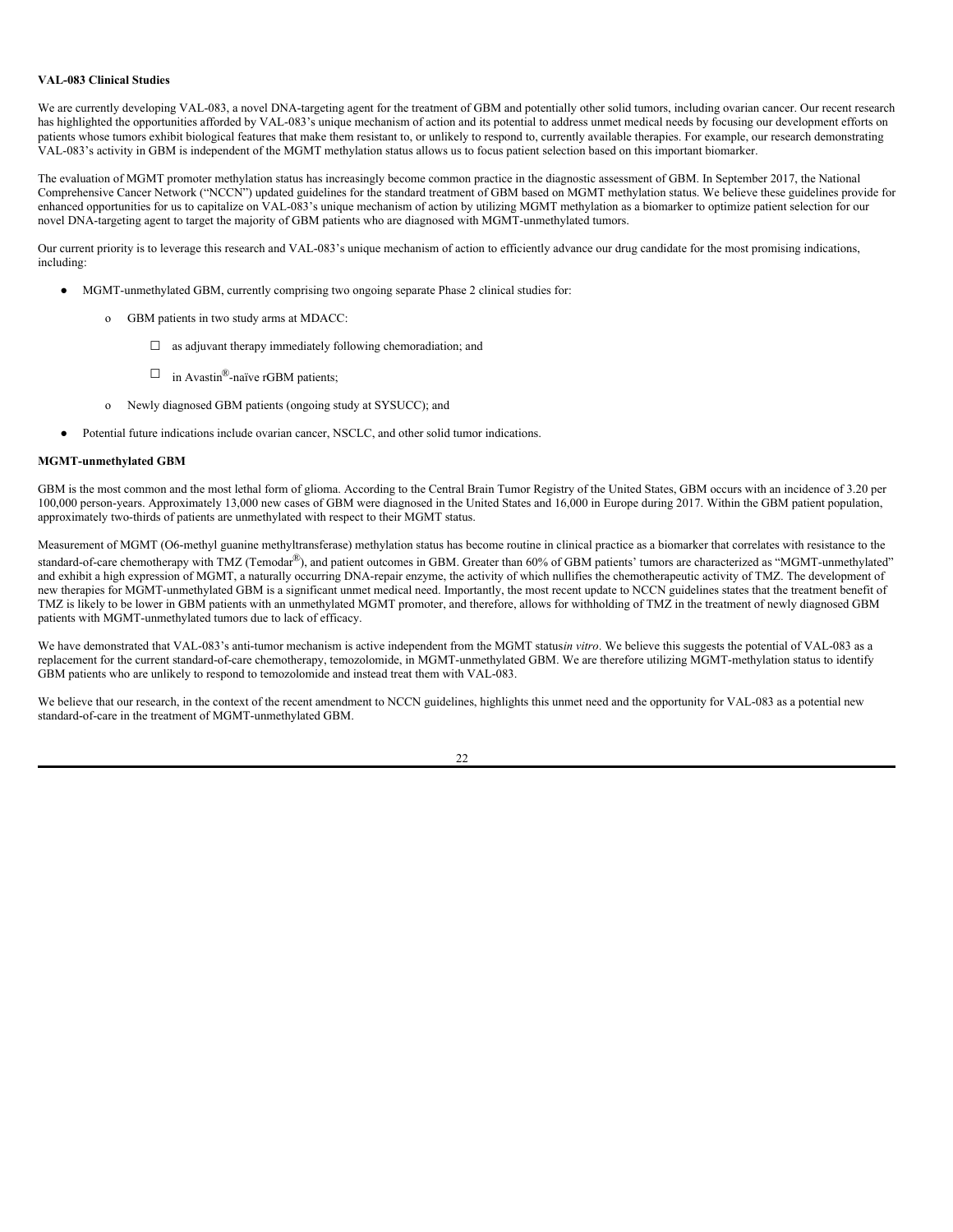## *Phase 2 Study in MGMT-unmethylated GBM in Collaboration with University of Texas MD Anderson Cancer Center*

In February 2017, we initiated a biomarker driven, open-label, single-arm Phase 2 study in collaboration with MDACC. This biomarker-driven study (testing for MGMT methylation status) has been amended to enroll up to 83 patients (35 with a starting dose of 40 mg/m<sup>2</sup>; 48 with a starting dose of 30 mg/m<sup>2</sup>) to determine the potential of VAL-083 treatment to improve overall survival in GBM patients whose tumors have recurred following treatment with temozolomide. These patients will not have been treated previously with Avastin®. In addition, this study has been amended to include 24 patients in the adjuvant patient population. The GBM patients in the adjuvant arm of the study will have had treatment with TMZ in combination with radiation but rather than then being treated with additional cycles of TMZ, these patients will begin treatment with VAL-083.

## *Recurrent Study Arm*

As of July 24, 2019, 56 patients had been enrolled in the recurrent arm of this Phase 2 study. The original starting dose of 40 mg/m of VAL-083 on days 1, 2 and 3, of a 21day cycle, which was based on the results from our previous Phase 1/2 safety study of VAL-083 in patients with recurrent glioma (clinicaltrials.gov identifier: NCT01478178), has continued to demonstrate myelosuppression as the principal side effect of VAL-083, as per prior clinical experience. The safety profile has been well within the existing safety monitoring guidelines described in the present study protocol. However, in consultation with the principal investigator at MDACC, we have amended the protocol for this clinical study to modify the starting dose of VAL-083 to 30 mg/m<sup>2</sup> on days 1, 2 and 3, of a 21-day cycle for this specific population previously treated with temozolomide. This modification may improve tolerance in this patient population and thereby potentially increase overall exposure to VAL-083 by increasing the number of cycles of drug patients may be able to receive. We have modified the patient screening platelet count, from  $100,000/\mu$ L to  $125,000/\mu$ L, for the same reasons.

The historical comparison survival data for the recurrent arm of the study is lomustine based on a median overall survival of 7.2 months in unmethylated patients. Safety data from this study will become part of the overall safety dossier to support future filings with the FDA and other regulatory agencies.

On May 31, 2019, we provided a clinical study update on the recurrent study arm of our MDACC clinical study at a KOL presentation during the 2019 American Society of Clinical Oncology annual meeting in Chicago, IL.

- As of May 5, 2019, 51 patients have been enrolled, 35 patients at a starting dose of 40 mg/m<sup>2</sup>, and 16 patients at a starting dose of 30 mg/m<sup>2</sup>.
- For the 47 patients who have been on study long enough to be assessed at the post-cycle 2 MRI:
	- <sup>0</sup> 9/35 (25.7%) patients initially receiving 40 mg/m<sup>2</sup> exhibited "Stable Disease" per investigator assessment at the end of cycle 2
	- $\frac{9}{4/12}$  (33.3%) patients initially receiving 30 mg/m<sup>2</sup> exhibited "Stable Disease" per investigator assessment at the end of cycle 2

It is important for this GBM patient population, which has been heavily pre-treated with temozolomide, to be able to be treated with multiple cycles of VAL-083 without significant hematological toxicities. We believe the modified dose of VAL-083, in addition to the change in patient eligibility platelet counts, should help provide for enhanced patient safety. We believe a positive outcome from this study can establish a position for VAL-083 in the treatment of MGMT-unmethylated rGBM.

A detailed description of this study can be found at clinicatrials.gov, Identifier Number: NCT02717962.

## *Adjuvant Study Arm*

On July 24, 2019, we announced the enrollment of the first patient in the adjuvant arm of the Phase 2 study being conducted at MDACC.

As noted above, patients in the recurrent arm of the MDACC clinical study have been heavily pre-treated with temozolomide. Based on published data from our MDACC and SYSUCC clinical studies, we believe there is a significant opportunity to treat GBM patients in the pre-temozolomide maintenance stage (i.e., adjuvant). At the AACR's annual meeting in April 2019, we reported that myelosuppression (thrombocytopenia and neutropenia) is the most common adverse event associated with VAL-083. The higher potential for myelosuppression with the 40 mg/m<sup>2</sup>/day of VAL-083 in this study appears to be correlated with the number of cycles of prior TMZ maintenance therapy (> 5 cycles). The MDACC IRB has approved the addition of up to 24 patients to the adjuvant setting. These patients will have had initial cycles of temozolomide concomitant with radiation but will not have yet started subsequent cycles of TMZ (i.e. maintenance stage TMZ patients). The comparison survival data for this study is survival data from Tanguturi et al (2017 Nero-Oncology) for MGMT-unmethylated patients of 6.9 months.

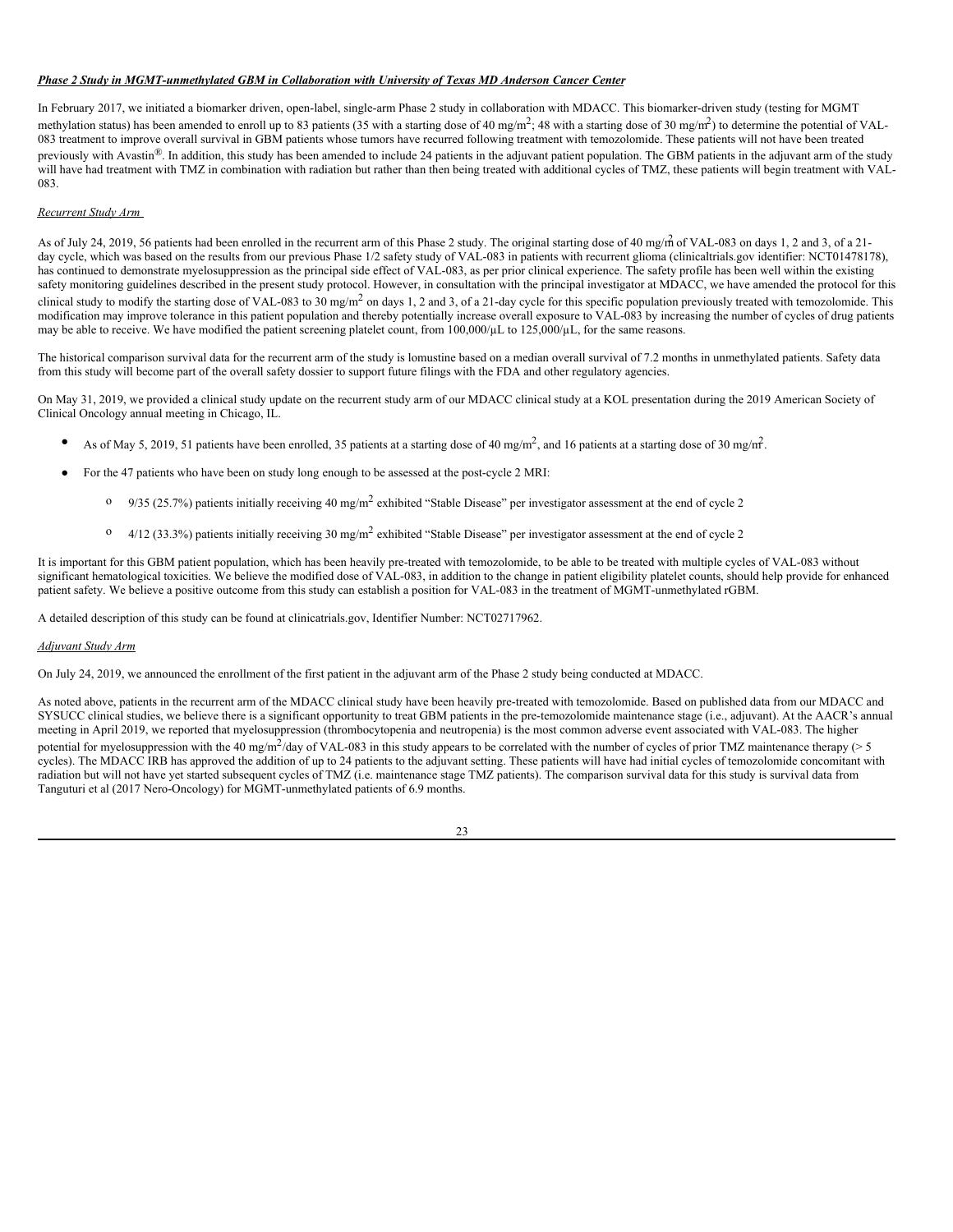## *Phase 2 Study in Newly Diagnosed MGMT-unmethylated GBM*

In September 2017, we initiated a single arm, biomarker driven, open-label Phase 2 study in newly diagnosed MGMT-unmethylated GBM patients at SYSUCC in Guangzhou, China. The study is being conducted under our collaboration agreement with Guangxi Wuzhou Pharmaceutical Company.

In this Phase 2 study, VAL-083 is being combined with radiotherapy as a potential replacement for standard-of-care chemoradiation with temozolomide in patients with MGMT-unmethylated GBM. One goal of the study will be to confirm the safety of the three-day VAL-083 dosing regimen in combination with radiotherapy and to investigate outcomes of the combination of VAL-083 and radiotherapy in MGMT-unmethylated GBM patients.

We plan to enroll up to 30 newly-diagnosed, MGMT-unmethylated GBM patients in this study. The efficacy endpoints of the study include tumor response, as assessed by the Response Assessment in NeuroOncology ("RANO"), and progression-free survival ("PFS"), progression-free survival at six months ("PFS6"), and overall survival ("OS"), compared to historical results in the target population. The study is being conducted in two parts: (1) Dose-confirmation: VAL-083 in cohorts (20, 30 and 40 mg/m<sup>2</sup>/day IV daily x 3 every 21 days) to assess safety and activity when administered concurrently with x-ray therapy ("XRT") to confirm the maximum tolerated dose ("MTD"), and (2) Expansion: VAL-083 will be studied in up to 20 additional patients at the target dose, as determined by the dose-confirmation part of the study, administered concurrently with XRT. Assessments of safety and tolerability will be used to support further clinical development of VAL-083 in combination with radiotherapy. Pharmacokinetic assessments of VAL-083 in plasma and cerebral spinal fluid ("CSF") will be used to correlate drug exposure in the central nervous system with patient outcomes.

Dose confirming cohorts studying 20, 30, and 40 mg/m<sup>2</sup>/day x three every 21 days have been completed. Based on the dose confirmation phase of the study, we have selected 30 mg/m<sup>2</sup> for combination with irradiation for the treatment of newly-diagnosed MGMT-unmethylated GBM patients.

As of August 1, 2019, of the first 20 enrolled patients, 17 have received at least their first assessment (two patients have not been enrolled long enough to receive their first assessment and one patient died before their first assessment). "Best Overall Response" for these patients per Investigator Assessment were:

- Nine have been assessed as having achieved a complete response  $(CR)$  (9/17, or 53%)
- Seven have been assessed with stable disease (SD), (7/17, or 41%); and
- One has been assessed as disease progression (PD)  $(1/17, \text{ or } 6\%)$ .

Of the 20 patients enrolled, 17 (85%) have received their two-month (post-third cycle) MRI and investigator assessment, 13 (65%) have received their five-month MRI and investigator assessment, and seven (35%) have received their eight-month MRI and investigator assessment. Two patients (10%) have not been on the study long enough to reach their first assessment, and one patient (5%) died before their first assessment. Importantly, 16 of the 20 patients enrolled (80%) were still alive as of the data cut-off date.

Through our research, and that of the NCI, we have previously demonstrated that VAL-083 crosses the blood brain barrier. New preliminary data from the SYSUCC study indicate that the concentration of VAL-083 is generally higher in CSF than in plasma at two hours post-infusion.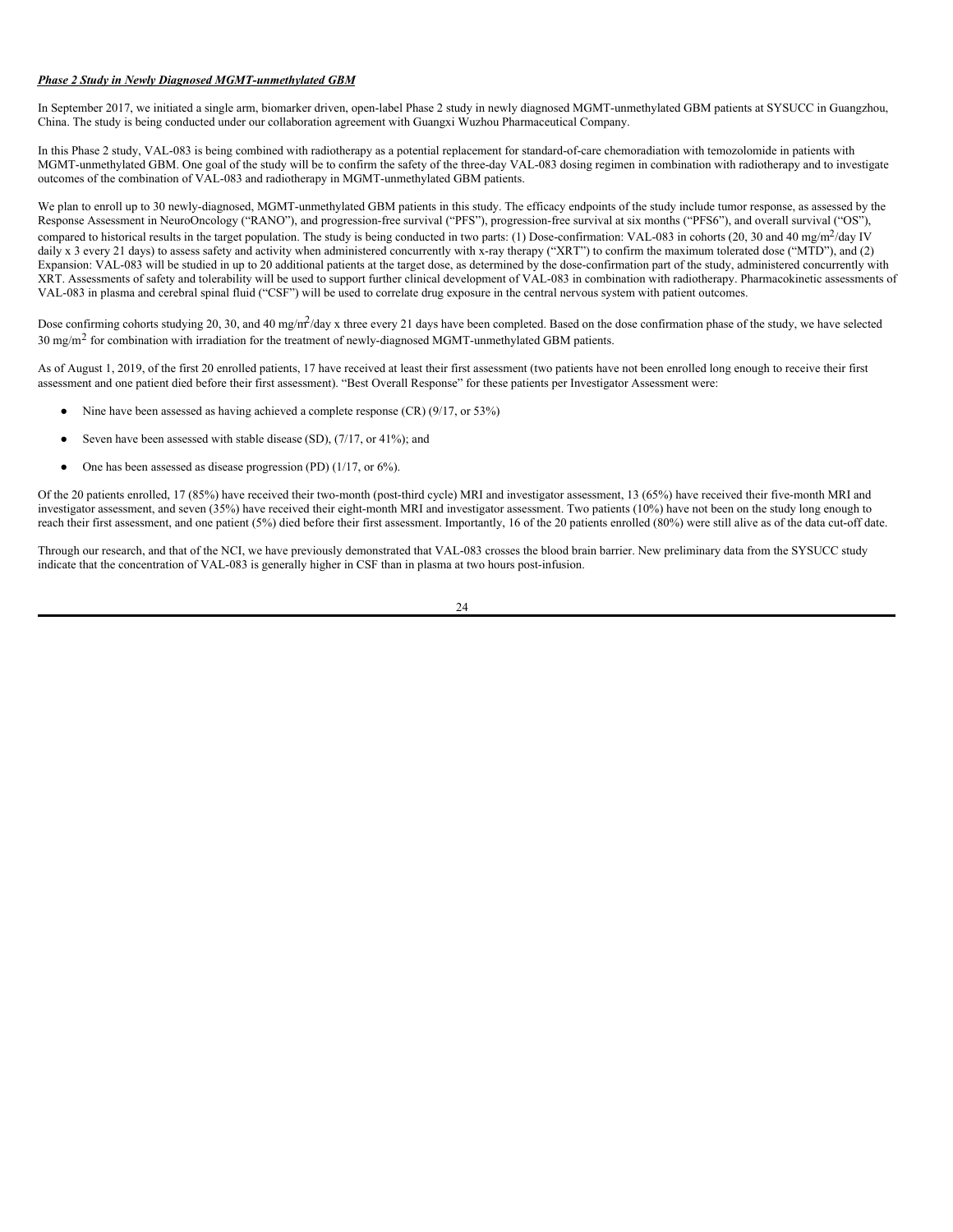### **Concentration of VAL-083 — Two Hours Post Dose**

|                 | <b>Mean Concentrations (ng/mL)</b> |                         | Conc. Ratio @ 2 hours |
|-----------------|------------------------------------|-------------------------|-----------------------|
| Dose $(mg/m^2)$ | Plasma (2 hours post dose)         | CSF (2 hours post dose) | CSF/Plasma            |
| 20              | 110                                | L 34                    | 1.40                  |
| 30              |                                    | 34ء                     | 1.41                  |
| 40              | 170                                | 190                     | .                     |

By comparison, temozolomide is typically 80% lower in the CSF than the plasma (Schreck et al. 2018, Oncology (Williston Park)). The reason this is important is that accumulation of VAL-083 in the CSF further validates that VAL-083 crosses the blood-brain-barrier and demonstrates that therapeutic drug concentrations in the CSF are achievable for extended periods of time.

## **Fast Track Designation**

The FDA has granted us Fast Track designation for VAL-083 in rGBM.

Fast Track designation is designed to expedite the review of drugs that show promise in treating life-threatening diseases and address unmet medical needs, with the goal of getting new treatments to patients earlier. Fast Track designation provides sponsors with an opportunity for increased frequency for communication with the FDA to ensure an optimal development plan and to collect appropriate data needed to support drug approval. Additional benefits of the Fast Track designation may include an Accelerated Approval, a Priority Review, and a Rolling Review. Accelerated Approval is granted to drugs that demonstrate an effect on a surrogate, or intermediate endpoints, reasonably likely to predict clinical benefit. Priority Review shortens the FDA review process for a new drug from ten months to six months and is appropriate for drugs that demonstrate significant improvements in both safety and efficacy of an existing therapy. Rolling Review provides a drug company the opportunity to submit completed sections of its New Drug Application ("NDA") for review by the FDA. Typically, NDA reviews do not commence until the drug company has submitted the entire application to the FDA. Through the Fast Track designation, the FDA attempts to ensure that questions raised during the drug development process are resolved quickly, often leading to earlier approval and increased access for patients.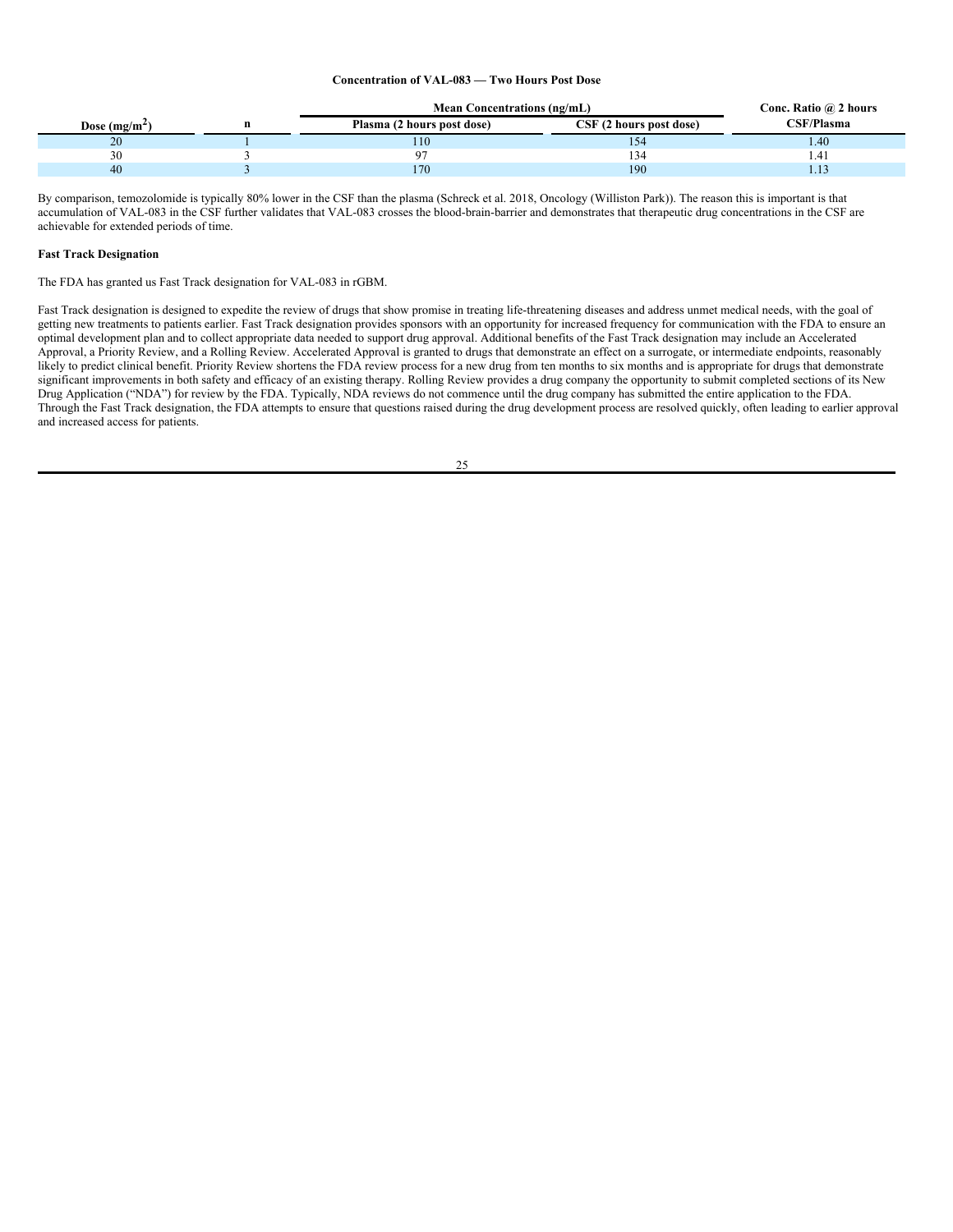### **Current Treatments for Gliomas and Glioblastoma Multiforme**

Gliomas are a type of Central Nervous System ("CNS") tumor that arises from glial cells in the brain or spine. Glial cells are the cells surrounding nerves. Their primary function is to provide support and protection for neurons in the CNS.

GBM is the most common and the most lethal form of glioma. According to the Central Brain Tumor Registry of The United States, GBM occurs with an incidence of 3.20 per 100,000 person-years. Approximately 13,000 new cases of GBM were diagnosed in the United States and 16,000 in Europe during 2017.

Common symptoms of GBM include headaches, seizures, nausea, weakness, paralysis and personality or cognitive changes such as loss of speech or difficulty in thinking clearly. GBM progresses quickly and patients' conditions deteriorate rapidly progressing to death. The outlook for GBM patients is generally poor. The overall median survival in newly diagnosed GBM patients with best available treatments is less than 15 months, and two-year and five-year survival rates are approximately 30% and 10%, respectively. Median overall survival in newly-diagnosed, unmethylated GBM patients is 12.2 months.

In September 2017, the National Comprehensive Cancer Network ("NCCN"), updated treatment guidelines for GBM. The recommended treatment regimen for GBM includes surgical resection to remove as much of the tumor as possible ("debulking") followed by radiotherapy with concomitant and adjuvant chemotherapy with temozolomide with or without tumor treating fields ("TTF"). GBM patients whose tumors exhibit an unmethylated promoter for the gene encoding the DNA repair enzyme MGMT, a biomarker correlated with resistance to temozolomide, may be treated with radiation alone following surgery.

Patients with an unmethylated MGMT promoter have high levels of MGMT, a naturally-occurring DNA repair enzyme that repairs tumor-fighting lesions induced by TMZ thus allowing a patient's tumor to continue to grow despite treatment, which leads to poor outcomes. Measurement of MGMT methylation status has become routine in clinical practice as biomarker that correlates with response to TMZ and patient outcomes in GBM.



**Probability of GBM Patient Survival Correlated to Expression of MGMT Enzyme (Unmethylated promoter = High MGMT Expression and Significantly Shorter Survival)**

TTF (Optune<sup>®</sup>) is a non-invasive technique for adults with GBM. TTF uses alternating electrical fields to disrupt tumor cell division, or cause cell death, thereby preventing the tumor from growing or spreading as quickly. A clinical study reported that GBM patients treated with TTF combined with TMZ experienced longer survival than those treated with TMZ alone.

The majority of GBM patients' tumors recur within 6 – 12 months of initial treatment. Experimental therapy through clinical studies is recommended under NCCN guidelines for eligible patients. NCCN guidelines also recommend treatment with systemic chemotherapy, such as lomustine ("CCNU"). For patients who are eligible for additional surgical debulking, local chemotherapy with carmustine ("BCNU") wafers may be employed. CCNU and BCNU target the same DNA-site as TMZ and are also subject to MGMT-related resistance.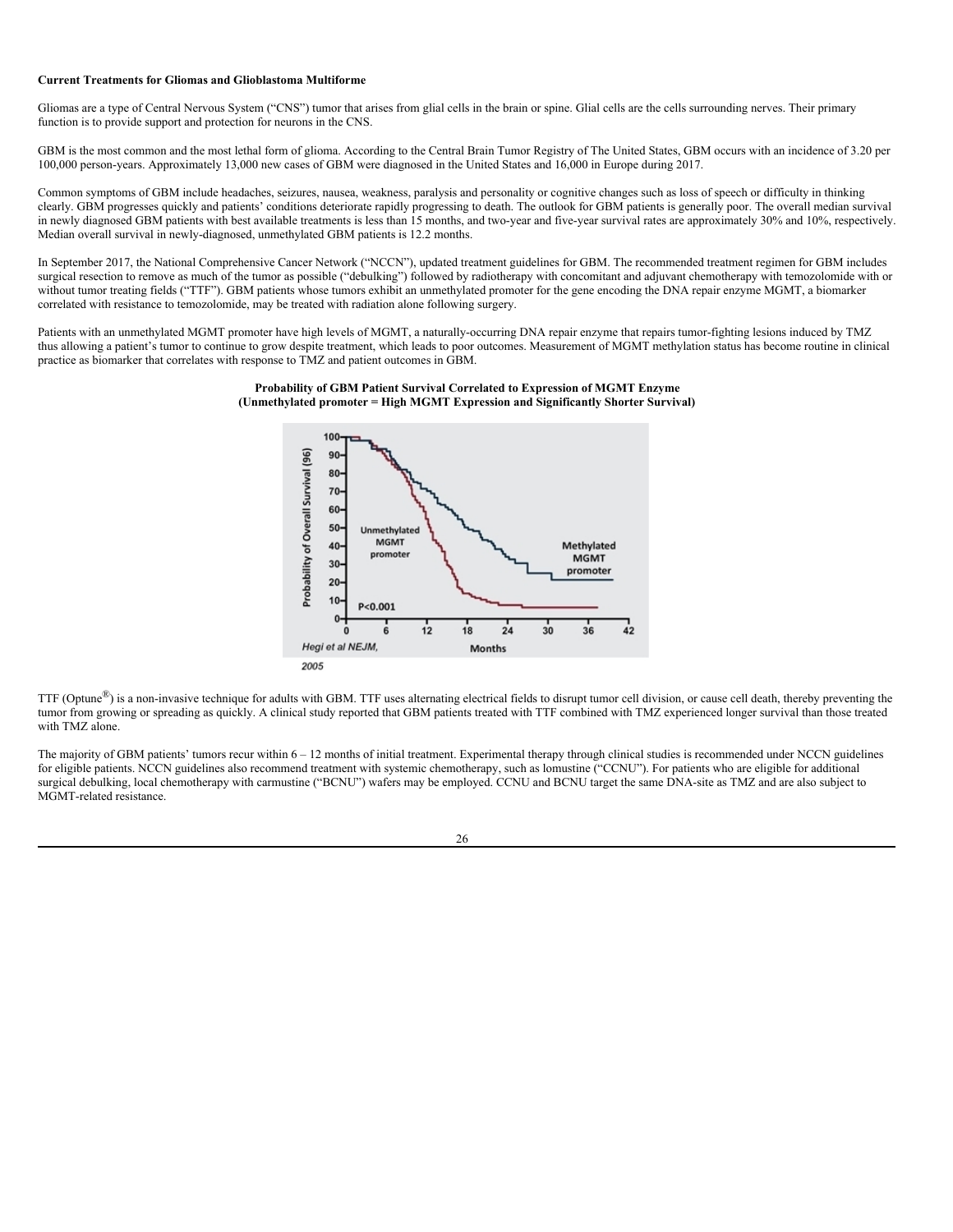Avastin (Avastin®, an anti-VEGF antibody) recently received full approval in the US, Canada, Australia, and Japan as a single agent for patients with recurrent GBM following prior therapy. Avastin carries an FDA "black-box warning" related to severe, sometimes fatal, side effects such as gastrointestinal perforations, wound healing complications and hemorrhage. There are no data demonstrating an improvement in disease-related symptoms or increased survival for GBM patients treated with Avastin.

Recurrent GBM patients, especially those whose tumors progress following treatment with Avastin, have limited or no treatment options and a very poor prognosis. According to published literature, the median survival for GBM patients whose tumors progress following Avastin is less than five months.

## **VAL-083 Mechanism of Action and the Opportunity in the Treatment of Cancer**

Chemotherapy forms the basis of treatment in nearly all cancers. We believe that VAL-083 may be effective in treating tumors exhibiting biological features that cause resistance to currently available chemotherapy, particularly for patients who have failed, or become resistant to, other treatment regimens.

Based on published research and our own data, the cytotoxic functional groups, and the mechanism of action of VAL-083 are functionally different from alkylating agents commonly used in the treatment of cancer. VAL-083 has previously demonstrated activity in cell-lines that are resistant to other types of chemotherapy. No evidence of crossresistance has been reported in published clinical studies.

Our research suggests that VAL-083 attacks cancer cells via a unique mechanism of action which is distinct from other chemotherapies used in the treatment of cancer. Our data indicate that VAL-083 forms inter-strand crosslinks at the  $N^7$  position of guanine on the DNA of cancer cells. Our data also indicate that this crosslink forms rapidly and is not easily repaired by the cancer cell resulting in cell-cycle arrest and lethal double-strand DNA breaks in cancer cells. VAL-083 readily crosses the blood brain barrier. Published preclinical and clinical research demonstrate that VAL-083 is absorbed more readily in tumor cells than in normal cells.

*In vitro*, our data also demonstrate that VAL-083's distinct mechanism may be able to overcome drug resistance against a range of cancers. For example, VAL-083 is active against MGMT-unmethylated GBM cells which are resistant to treatment with temozolomide and nitrosoureas. VAL-083 also retains a high level of activity in p53 mutated non-small cell lung cancer ("NSCLC"), ovarian cancer and medulloblastoma cell lines that are resistant to platinum-based chemotherapy.

Importantly, clinical activity against each of the tumors mentioned above was established in prior NCI-sponsored Phase 2 clinical studies. We believe that these historical clinical data and our own research support the development of VAL-083 as a potential new treatment for multiple types of cancer.

The main dose-limiting toxicity ("DLT") related to the administration of VAL-083 in previous NCI-sponsored clinical studies and our own clinical studies is myelosuppression, particularly thrombocytopenia. Myelosuppression, including thrombocytopenia, is a common side effect of chemotherapy. Myelosuppression is the decrease in cells responsible for providing immunity, carrying oxygen, and causing normal blood clotting. Thrombocytopenia is a reduction in platelet counts which assist in blood clotting. Modern medicine allows for better management of myelosuppressive side effects. We believe this offers the potential opportunity to improve upon the drug's already established efficacy profile by substantially increasing the dose of VAL-083 that can be safely administered to cancer patients.

There is no evidence of lung, liver, or kidney toxicity even with prolonged treatment by VAL-083. Data from the Chinese market where the drug has been approved for more than 15 years supports the safety findings of the NCI studies.

#### **Other Indications for VAL-083 — Potential Future Opportunities**

#### *Ovarian Cancer*

Ovarian cancer is the fifth most common cancer in women and is the leading cause of death among women diagnosed with gynecological malignancies. In 2016, approximately 22,300 women in the US were diagnosed with ovarian cancer and 14,300 died from their disease.

VAL-083's activity against ovarian epithelial adenocarcinoma ("OEA") and squamous cell carcinoma of the cervix ("SCC") was reported in prior NCI-sponsored clinical studies. Importantly, NCI-researchers recommended VAL-083 for further advanced studies in the treatment of ovarian cancer.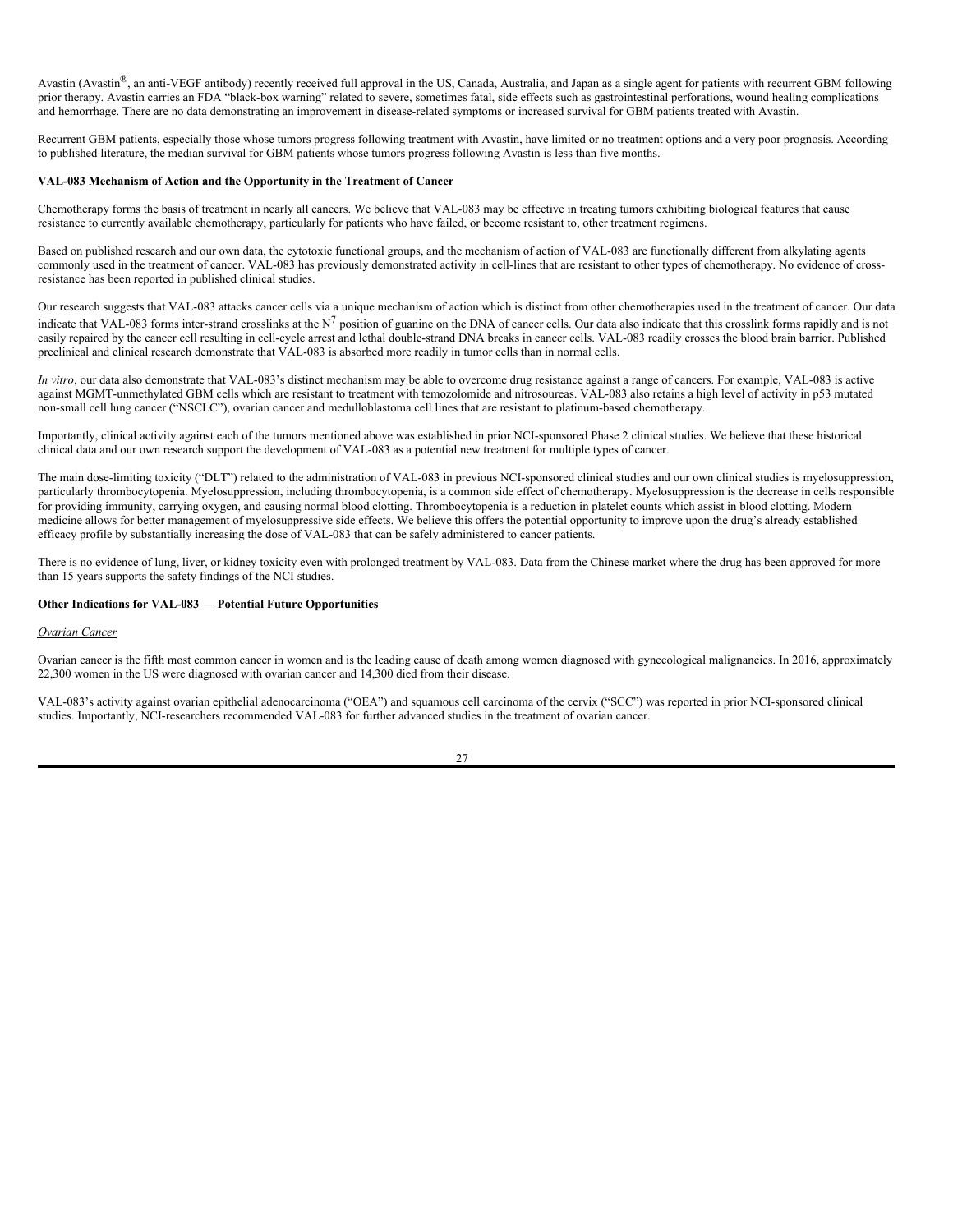We have presented data demonstrating that VAL-083's distinct mechanism of action allows activity in tumors that are resistant to other therapies. We have shown that cytotoxicity of VAL-083 against ovarian cancer is independent of sensitivity to cisplatin or p53 status *in vitro.* We have demonstrated that VAL-083 is active in Pt-resistant ovarian cells harboring a range of p53-mutations.

In April 2016, the FDA granted orphan drug designation for the use of VAL-083 in the treatment of ovarian cancer.

In September 2017, we filed an IND for the use of VAL-083 in ovarian cancer, along with a protocol for a Phase 1/2, open-label, multicenter, study of VAL-083 in patients with **Re**current **P**latinum **R**esistant **Ov**arian Cancer (the REPROVe study).

The FDA has allowed this study to begin enrolling patients, but based on ongoing evaluation and input from our ovarian clinical advisory board, we are reassessing the ovarian cancer program. We are in the process of evaluating the best path forward in ovarian cancer and are looking at various strategic options including combination with PARP inhibitors. As a result, we have inactivated the IND while we explore alternative study designs.

### *Lung Cancer*

Lung cancer is a leading cause of cancer death around the world and effective treatment for lung cancer remains a significant global unmet need despite advances in therapy. Incidence of lung cancer in the United States is approximately 47 per 100,000 with the majority (85%) being non-small cell lung cancer ("NSCLC"), the most common type of lung cancer. Globally, the market for lung cancer treatment may exceed \$24 billion by 2033 according to a report published by Evaluate Pharma.

The activity of VAL-083 against solid tumors, including lung cancer, has been established in both preclinical and human clinical studies conducted by the NCI. DelMar has developed new nonclinical data to support the utility of VAL-083 in the modern treatment of lung cancer. In an established murine xenograft model of NSCLC, the activity of VAL-083 was compared to standard platinum-based therapy with cisplatin against human NSCLC cell lines A549 (TKI-sensitive) and H1975 (TKI-resistant). In the study, VAL-083 demonstrated superior efficacy and safety in the treatment of TKI-susceptible (A549) tumors and in TKI-resistant (H1975) tumors.

### *Central Nervous System Metastases of Solid Tumors*

The successful management of systemic tumors by modern targeted therapies has led to increased incidence of mortality due to CNS metastases of lung cancer and other solid tumors. In June 2013, we split our Phase 1/2 clinical study protocol into two separate studies: one focusing solely on refractory GBM and the other focusing on secondary brain cancers caused by other tumors that have spread to the brain.

Based on historical clinical activity and our own research, we believe that VAL-083 may be suitable for the treatment of patients with central nervous system metastases who currently have limited treatment options. Subject to the availability of financial and operating resources, we may develop a separate protocol for the continued exploration of VAL-083 in patients with secondary brain cancer caused by a solid tumor spreading to the brain.

## *Pediatric Brain Tumors*

Tumors of the brain and spine make up approximately 20% of all childhood cancers and they are the second most common form of childhood cancer after leukemia.

The activity of VAL-083 against childhood and adolescent brain tumors has been established in both preclinical and human clinical studies conducted by the NCI. We have presented data indicating that VAL-083 offers potential therapeutic alternatives for the treatment of pediatric brain tumors including SHH-p53 mutated medulloblastoma. In March 2016, the FDA granted orphan drug designation for the use of VAL-083 in the treatment of medulloblastoma. Subject to the availability of resources, we intend to collaborate with leading academic researchers for the continued exploration of VAL-083 as a potential treatment of childhood brain tumors.

## **Corporate History**

We are a Nevada corporation formed on June 24, 2009 under the name Berry Only, Inc. ("Berry'). Prior to a reverse acquisition undertaken on January 25, 2013 Berry did not have any significant assets or operations. We are the parent company of Del Mar Pharmaceuticals (BC) Ltd. ("Del Mar (BC)"), a British Columbia, Canada corporation incorporated on April 6, 2010, that is focused on the development of drugs for the treatment of cancer. We are also the parent company to 0959454 B.C. Ltd., a British Columbia corporation ("Callco"), and 0959456 B.C. Ltd., a British Columbia corporation ("Exchangeco"). Callco and Exchangeco were formed to facilitate the reverse acquisition.

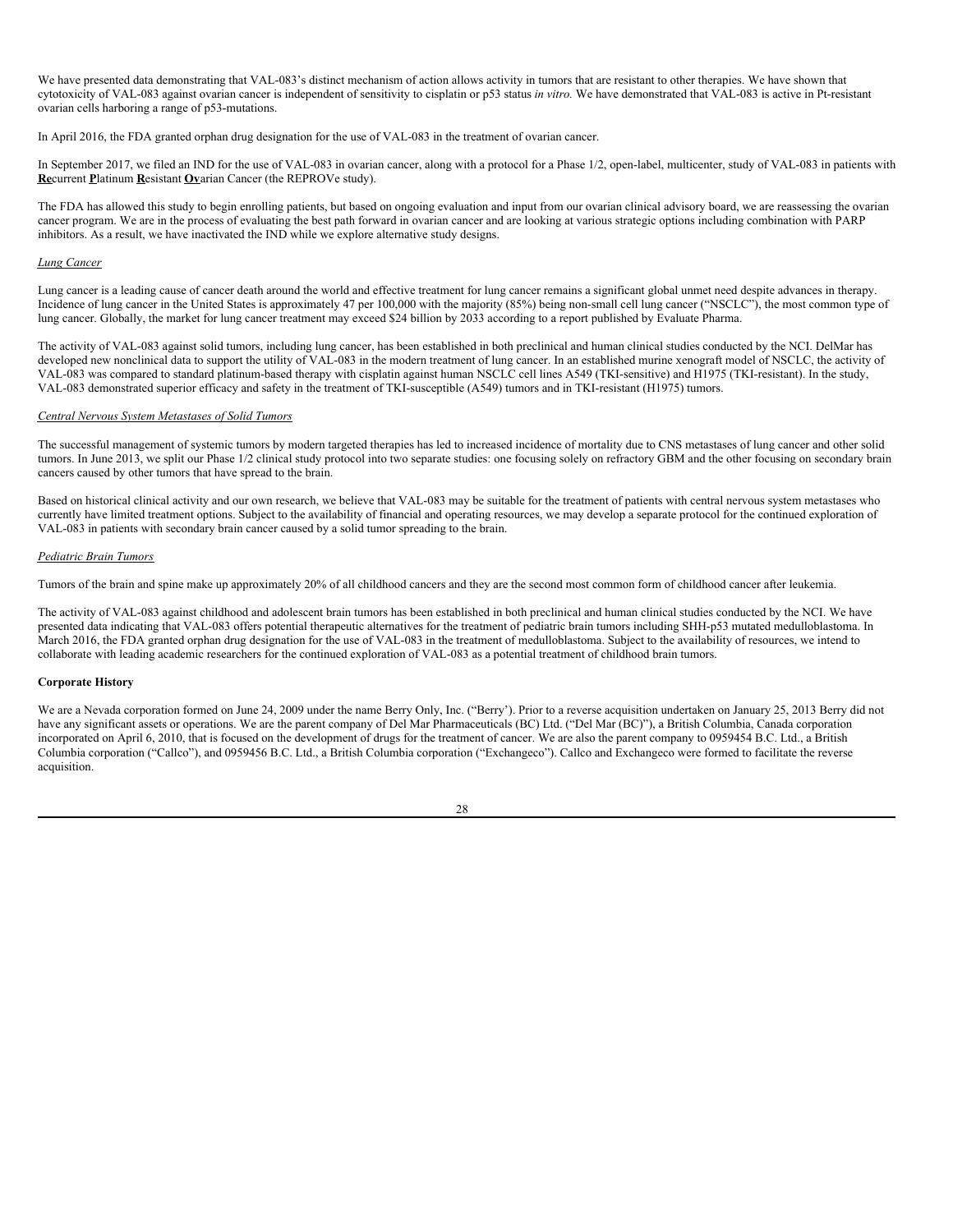#### **Outstanding Securities**

As of November 12, 2019, we had 11,399,700 shares of common stock issued and outstanding, 7,813 shares of common stock issuable upon exchange of the Exchangeable Shares of Exchangeco (which entitle the holder to require Exchangeco to redeem (or, at our option or Callco's, to have us or Callco purchase) the Exchangeable Shares, and upon such redemption or purchase to receive an equal number of shares of our common stock) (the Exchangeable Shares are recognized on an as-exchanged for common stock basis for financial statement purposes), outstanding warrants to purchase 9,683,596 shares of common stock, 648,613 outstanding shares of Series B Preferred Stock that are convertible into 162,177 shares of common stock, and outstanding stock options to purchase 1,577,949 shares of common stock (of which 799,199 options are subject to stockholder approval of the increase in the number of shares authorized for issuance under the 2017 Plan at the next annual meeting of stockholders). All Exchangeable Shares, warrants, and stock options are convertible, or exercisable into, one share of common stock. Each Series B convertible preferred share is convertible into 0.25 shares of common stock.

On May 8, 2019, we effected a one-for-ten reverse stock split (the "Reverse Stock Split") of our issued and outstanding and authorized common stock. All per share amounts and number of shares of common stock in the MD&A and condensed consolidated interim financial statements reflect the Reverse Stock Split. The Reverse Stock Split does not affect the our authorized preferred stock of 5,000,000 shares; except that, pursuant to the terms of the Certificate of Designations of Series B Convertible Preferred Stock for the issued and outstanding shares of our Series B Convertible Preferred Stock, par value \$0.001 per share (the "Series B Preferred Stock"), the conversion price at which shares of Series B Preferred Stock may be converted into shares of common stock will be proportionately adjusted to reflect the Reverse Stock Split.

On June 26, 2019, we amended our articles of incorporation, as amended, to increase the number of authorized shares of common stock from 7,000,000 to 95,000,000 shares.

## **Related Parties**

We acquired our initial patents and technology rights from Valent, an entity owned by Dr. Dennis Brown, our Chief Scientific Officer. As a result, Valent is a related party to the Company.

### **Selected Quarterly Information**

The financial information reported herein has been prepared in accordance with accounting principles generally accepted in the United States. Our functional currency at September 30, 2019 and June 30, 2019 is the US\$. The following tables represent selected financial information for us for the periods presented.

*Selected Balance Sheet Data*

|                            | September 30,<br>2019 | <b>June 30,</b><br>2019<br>٠п |
|----------------------------|-----------------------|-------------------------------|
| Cash and cash equivalents  | 8,060,039             | 3,718,758                     |
| Working capital            | 7,015,653             | 1,955,468                     |
| Total assets               | 8,363,757             | 4,037,255                     |
| Total stockholders' equity | 7,024,914             | 1,967,530                     |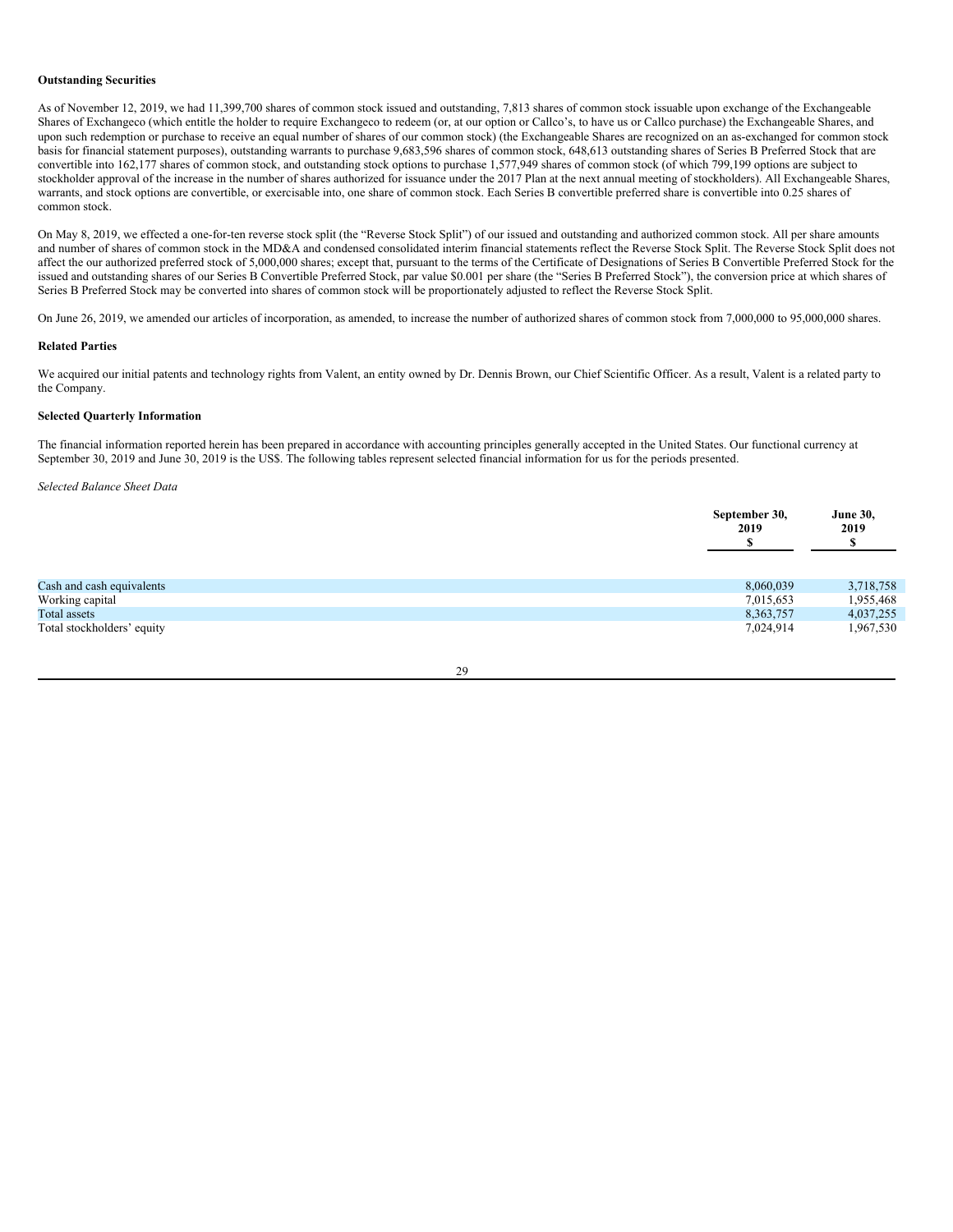## *Selected Statement of operations data*

## **For the three months ended:**

|                                                             | September 30,<br>2019    | September 30,<br>2018 |
|-------------------------------------------------------------|--------------------------|-----------------------|
|                                                             |                          |                       |
| Research and development                                    | 721,475                  | 1,019,120             |
| General and administrative                                  | 913,628                  | 986,470               |
| Change in fair value of derivative liability                | $\overline{\phantom{a}}$ | <b>220</b>            |
| Foreign exchange (gain) loss                                | (374)                    | 5,838                 |
| Interest income                                             | (28, 858)                | (19, 844)             |
| Net and comprehensive loss for the period                   | 1,605,871                | 1,991,804             |
| Series B Preferred stock dividend                           | 2,046                    | 36,085                |
| Net and comprehensive loss available to common stockholders | 1.607.917                | 2,027,889             |
| Basic weighted average number of shares outstanding         | 7,538,562                | 2,296,909             |
| Basic and fully diluted loss per share                      | 0.21                     | 0.88                  |

## **Expenses net of non-cash, share-based compensation expense – non-GAAP**

The following table discloses research and development, and general and administrative expenses net of non-cash, share-based compensation payment expense. The disclosure has been provided to reconcile the total operational expenses on a GAAP basis and the non-GAAP operational expenses net of non-cash stock-based compensation in order to provide an estimate of cash used in research and development, and general and administrative expense. Management uses the cash basis of expenses for forecasting and budget purposes to determine the allocation of resources and to plan for future financing opportunities.

## **For the three months ended:**

|                                                                                          | September 30,<br>2019 | September 30,<br>2018 |
|------------------------------------------------------------------------------------------|-----------------------|-----------------------|
| Research and development - GAAP                                                          | 721,475               | 1,019,120             |
| Less: non-cash, share-based compensation expense                                         | (12,996)              | (32,590)              |
| Research and development net of non-cash, share-based, compensation expense – Non-GAAP   | 708,479               | 986,530               |
|                                                                                          |                       |                       |
| General and administrative - GAAP                                                        | 913.628               | 986,470               |
| Less: non-cash, share-based compensation expense                                         | (42, 832)             | (196, 626)            |
| General and administrative net of non-cash, share-based, compensation expense – Non-GAAP | 870,796               | 789,844               |
|                                                                                          |                       |                       |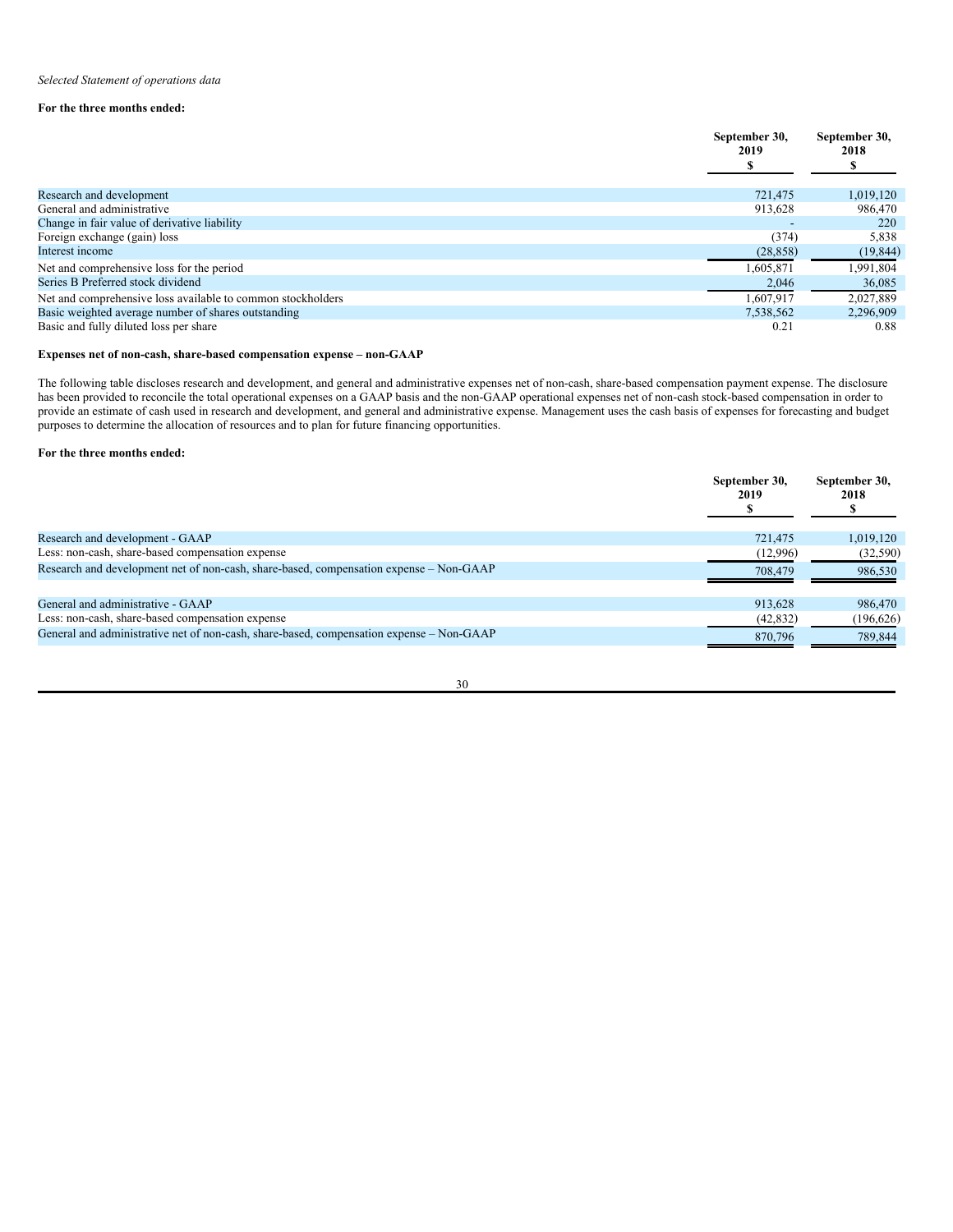#### **Results of Operations**

## **Comparison of the three months ended September 30, 2019 and September 30, 2018**

|                                              |                       | <b>Three Months Ended</b> |            |                         |
|----------------------------------------------|-----------------------|---------------------------|------------|-------------------------|
|                                              | September 30,<br>2019 | September 30,<br>2018     | Change     | Change<br>$\frac{0}{0}$ |
| Research and development                     | 721,475               | 1.019.120                 | (297, 645) | (29)                    |
| General and administrative                   | 913,628               | 986,470                   | (72, 842)  | (7)                     |
| Change in fair value of derivative liability |                       | 220                       | (220)      | (100)                   |
| Foreign exchange (gain) loss                 | (374)                 | 5,838                     | (6,212)    | (106)                   |
| Interest income                              | (28, 858)             | (19, 844)                 | (9,014)    | 45                      |
| Net loss and comprehensive loss              | 1,605,871             | .991,804                  | (385, 933) |                         |

#### *Research and Development*

Research and development expenses decreased to \$721,475 for the three months ended September 30, 2019 from \$1,109,120 for the three months ended September 30, 2018. The decrease was largely attributable to lower clinical development, preclinical research, and intellectual property expenses. With respect to non-cash, share-based compensation expense, we recognized \$12,996 and \$32,590 for the three months ended September 30, 2019 and 2018 respectively. For both periods, the amount recognized related to stock option expense and shares issued for services.

Excluding the impact of non-cash, share-based compensation expense, research and development expenses decreased to \$708,479 during the current quarter from \$986,530 for the prior quarter due to lower clinical development, preclinical research, and intellectual property expenses. The decrease in clinical costs for the three months ended September 30, 2019 compared to the three months ended September 30, 2018 was primarily due to the timing of the costs recognized for the manufacture of cGMP drug product incurred in the three months ended September 30, 2018. Clinical development costs can vary significantly period-to-period due to the timing of patient enrollment, how a patient reacts to treatment, and the number of treatment cycles a patient receives.

Preclinical research costs have decreased in the current quarter due to the completion, or deferral, of studies that were ongoing in the prior period. Intellectual property costs decreased in the three months ended September 30, 2019 compared to the three months ended September 30, 2018 as we have refined our patent portfolio by focusing on our most important patent claims in the most strategic jurisdictions. Patent costs can vary considerably depending on the filing of new patents, conversion of the provisional applications to PCT applications, foreign office actions, and actual filing costs.

#### *General and Administrative*

General and administrative expenses decreased to \$913,628 for the three months ended September 30, 2019 from \$986,470 for the three months ended September 30, 2018. A significant portion of the decrease was due to a decrease in non-cash, share-based compensation expense in the current quarter compared to the prior quarter partially offset by higher personnel, and office and sundry expenses for the three months ended September 30, 2019 compared to the three months ended September 30, 2018. In relation to general and administrative expenses during the three months ended September 30, 2018, we incurred non-cash, share-based compensation expense of \$196,626 relating to performance share units, warrants issued for services, and stock option expense while during the three months ended September 30, 2019, we incurred non-cash, share-based compensation expense of \$42,832 relating to warrants issued for services and stock option expense. All performance share units were canceled on April 30, 2019 so there was no related expense incurred during the three months ended September 30, 2019.

| I<br>I<br>i<br>٧ |  |
|------------------|--|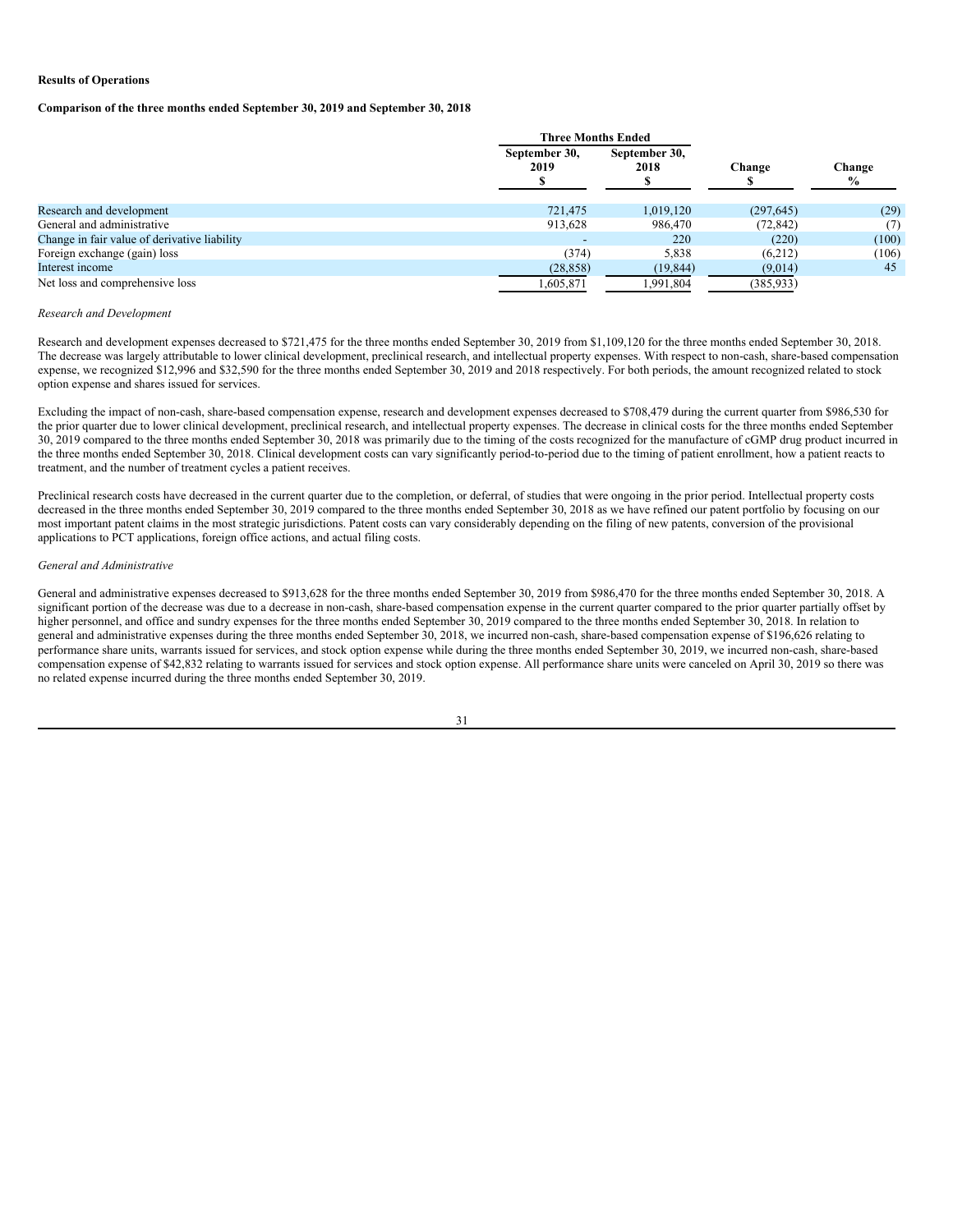Excluding the impact of non-cash, share-based compensation expense, general and administrative expenses increased in the three months ended September 30, 2019 to \$870,796 from \$789,844 for the three months ended September 30, 2018. The increase was primarily due to increased personnel, and office and sundry expenses in the current period compared to the prior period. Personnel costs increased during the three months ended September 30, 2019 primarily due to an increase in compensation for senior management and directors. Office and sundry expenses have increased in the three months ended September 30, 2019 compared to the three months ended September 30, 2018 due to primarily to increased directors' and officers' liability insurance premiums.

### *Preferred Share Dividends*

For each of the three months ended September 30, 2019 and 2018 we recorded \$2,089 related to the dividend payable to Valent on the Series A preferred stock. The dividend has been recorded as a direct increase in accumulated deficit for both periods.

We issued 3,700 (2018 – 4,960) shares of common stock on September 30, 2019 as a dividend on the Series B Preferred stock and recognized \$2,046 (2018 - \$36,085) as a direct increase in accumulated deficit.

## **Liquidity and Capital Resources**

#### **Three months ended September 30, 2019 compared to the three months ended September 30, 2018**

|                                      | September 30,<br>2019 | September 30,<br>2018 | $Change$   | Change<br>$\frac{0}{0}$ |
|--------------------------------------|-----------------------|-----------------------|------------|-------------------------|
| Cash flows from operating activities | (2,266,146)           | (2,084,923)           | (181, 223) |                         |
| Cash flows from financing activities | 6,607,427             | (2,089)               | 6,609,516  | (3,164)                 |

#### *Operating Activities*

Net cash used in operating activities increased to \$2,266,146 for the three months ended September 30, 2019 from \$2,084,923 for the three months ended September 30, 2018. During the three months ended September 30, 2019 and 2018 we reported net losses of \$1,605,871 and \$1,991,804, respectively. Non-cash items relating to amortization of intangible assets, shares and warrants issued for services, performance stock unit expense (2018 only), and stock option expense totaled \$58,629 (2018 - \$236,095) for the three months ended September 30, 2019. The most significant changes in non-cash working capital for the three months ended September 30, 2019 were from decreases in cash from a reduction in accounts payable and accrued liabilities of \$616,974 and a reduction in related party payables of \$113,908 facilitated by the financing completed in the quarter. The most significant change in non-cash working capital for the three months ended September 30, 2018 was cash used in a decrease in accounts payable and accrued liabilities of \$568,199.

## *Financing Activities*

During the three months ended September 30, 2019 we received \$6,582,966 in net proceeds from the completion of an underwritten public offering by us of common stock, pre-funded warrants, and common stock purchase warrants. Additionally, we received \$26,550 pursuant to the exercise of warrants in the current period.

We recorded \$2,089 related to the dividend payable to Valent during each of the three months ended September 30, 2019 and 2018 respectively.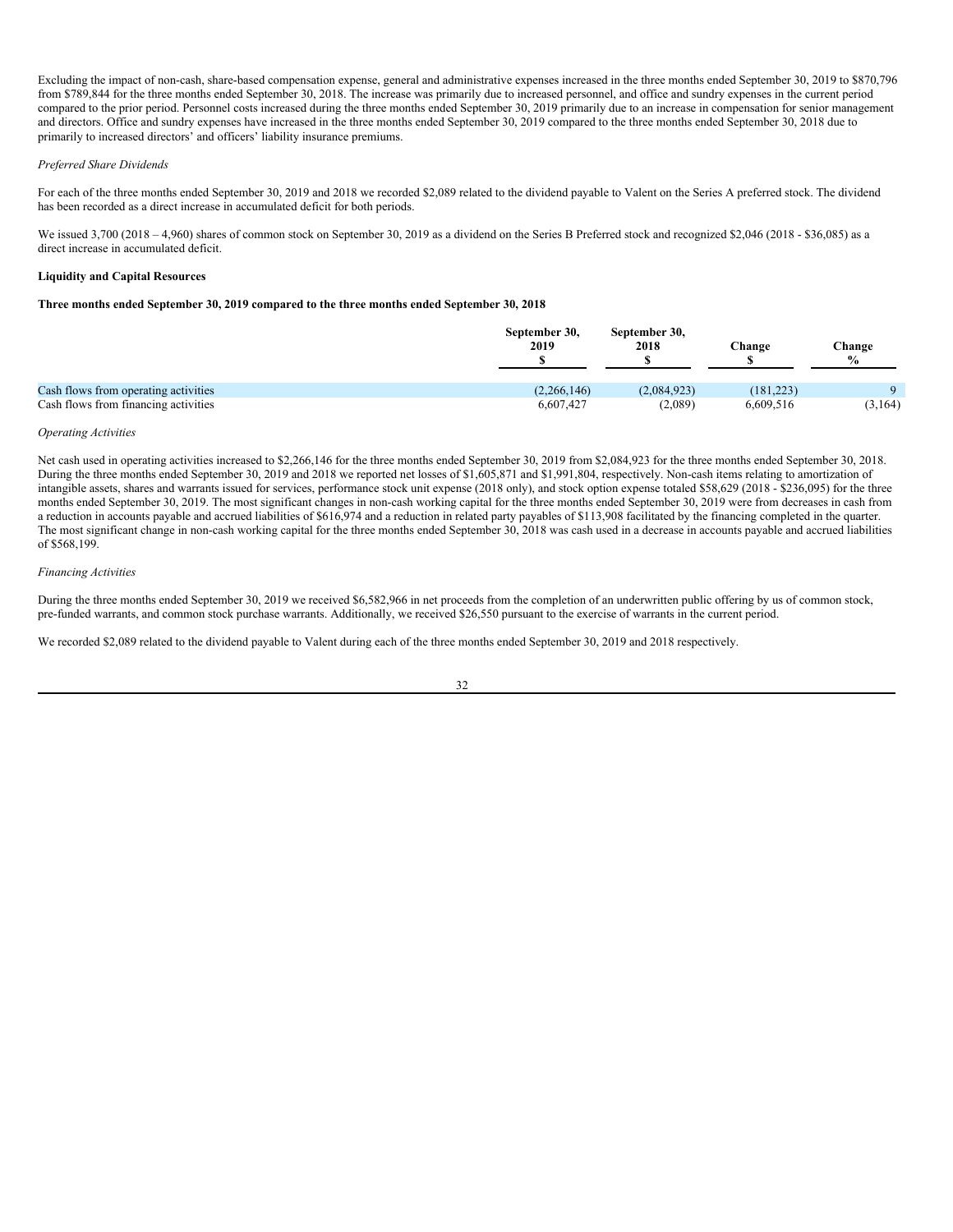#### **Going Concern and Capital Expenditure Requirements**

## Going Concern

(See note 1 to the condensed consolidated interim financial statements)

The condensed consolidated interim financial statements have been prepared on a going concern basis which assumes that we will continue our operations for the foreseeable future and contemplates the realization of assets and the settlement of liabilities in the normal course of business.

For the three months ended September 30, 2019, we reported a loss of \$1,605,871 and negative cash flow from operations of \$2,266,146. As of September 30, 2019, we had an accumulated deficit of \$62,188,351 and cash and cash equivalents on hand of \$8,060,039. We are in the development stage and have not generated any revenues to date. We do not have the prospect of achieving revenues until such time that our product candidate is commercialized, or partnered, which may not ever occur. In the near future, we will require additional funding to maintain our clinical trials, research and development projects, and for general operations. These circumstances indicate substantial doubt exists about our ability to continue as a going concern within one year from the date of filing of these condensed consolidated financial statements.

Consequently, management is pursuing various financing alternatives to fund our operations so we can continue as a going concern. Management plans to secure the necessary financing through the issue of new equity and/or the entering into of strategic partnership arrangements. We may tailor our drug candidate development program based on the amount of funding we are able to raise in the future. Nevertheless, there is no assurance that these initiatives will be successful.

The financial statements do not give effect to any adjustments to the amounts and classification of assets and liabilities that may be necessary should we be unable to continue as a going concern. Such adjustments could be material.

Our future funding requirements will depend on many factors, including but not limited to:

- the rate of progress and cost of our clinical trials, preclinical studies and other discovery and research and development activities;
- the costs associated with establishing manufacturing and commercialization capabilities;
- the costs of acquiring or investing in businesses, product candidates and technologies;
- the costs of filing, prosecuting, defending and enforcing any patent claims and other intellectual property rights;
- the costs and timing of seeking and obtaining FDA and other regulatory approvals;
- the effect of competing technological and market developments;
- the economic and other terms and timing of any collaboration, licensing or other arrangements into which we may enter; and
- the impact of us being a public entity.

In September 2018, we announced that we had engaged Oppenheimer & Co. Inc. as our strategic advisor to help manage the exploration and evaluation of a wide range of strategic opportunities. Pursuant to the terms of the agreement, we subsequently terminated this agreement on October 19, 2019. There was no termination fee owing or paid. Until we can generate a sufficient amount of product revenue to finance our cash requirements, which we may never do, we expect to finance future cash needs primarily through public or private equity offerings, or strategic collaborations. The sale of equity and convertible debt securities may result in dilution to our stockholders and certain of those securities may have rights senior to those of our shares of capital stock. If we raise additional funds through the issuance of preferred stock, convertible debt securities or other debt financing, these securities or other debt could contain covenants that would restrict our operations. Any other third-party funding arrangement could require us to relinquish valuable rights. Economic conditions may affect the availability of funds and activity in equity markets. We do not know whether additional funding will be available on acceptable terms, or at all. If we are not able to secure additional funding when needed, we may have to delay, reduce the scope of or eliminate one or more of our clinical trials or research and development programs or make changes to our operating plan. In addition, we may have to seek a partner for one or more of our product candidate programs at an earlier stage of development, which would lower the economic value of those programs to us.

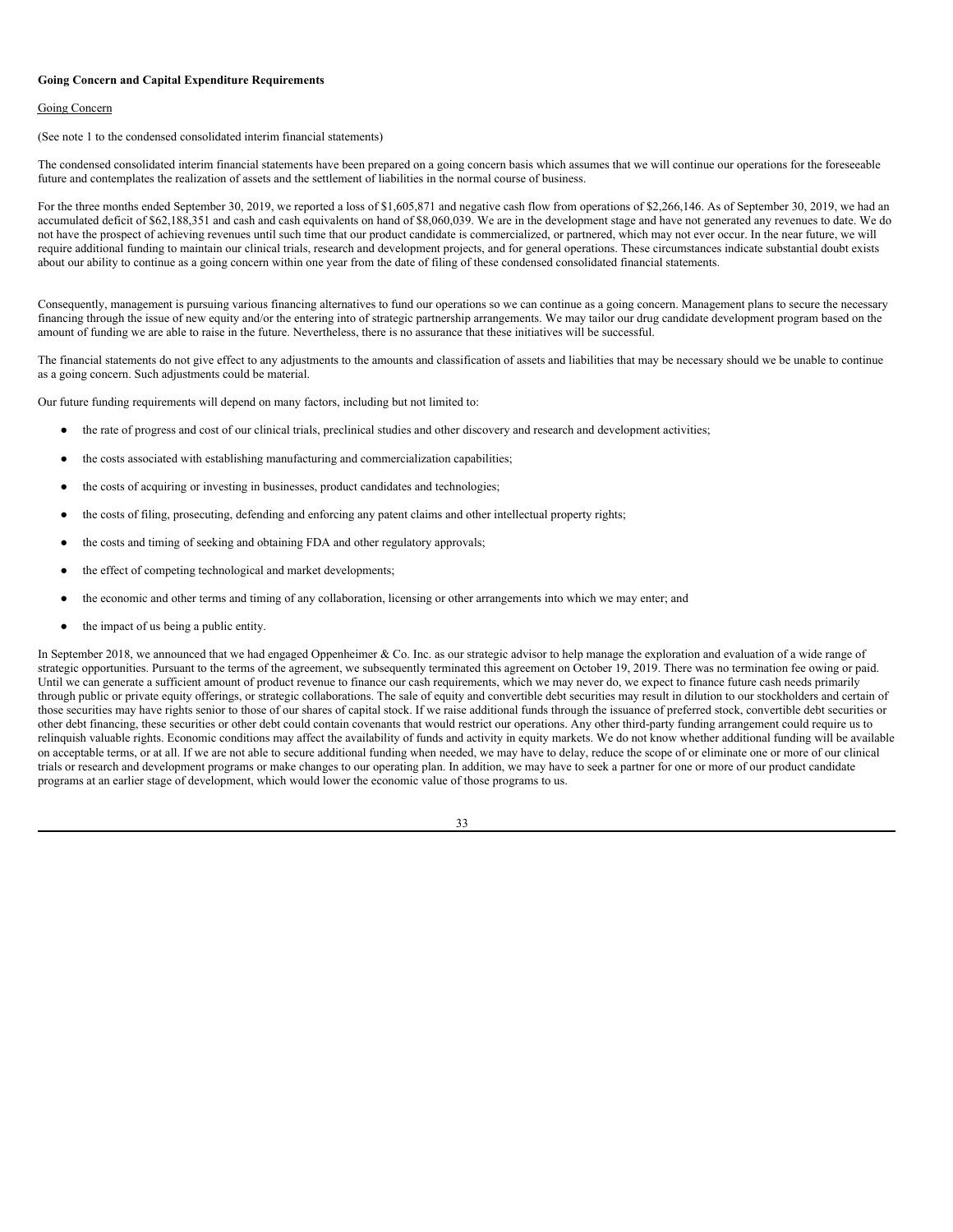#### **Critical Accounting Policies**

The preparation of financial statements, in conformity with generally accepted accounting principles in the United States, requires companies to establish accounting policies and to make estimates that affect both the amount and timing of the recording of assets, liabilities, revenues and expenses. Some of these estimates require judgments about matters that are inherently uncertain and therefore actual results may differ from those estimates.

A detailed presentation of all of our significant accounting policies and the estimates derived therefrom is included in Note 2 to our consolidated financial statements for the year ended June 30, 2019 contained in our Form 10-K filed with the SEC on September 9, 2019. While all of the significant accounting policies are important to our condensed consolidated financial statements, the following accounting policies and the estimates derived therefrom are critical:

- Warrants and shares issued for services
- Stock options
- Performance stock units
- Derivative liability
- Clinical trial accruals

#### Warrants and shares issued for services

We have issued equity instruments for services provided by employees and nonemployees. The equity instruments are valued at the fair value of the instrument granted.

#### Stock options

We account for these awards under Accounting Standards Codification ("ASC") 718, "Compensation - Stock Compensation" ("ASC 718"). ASC 718 requires measurement of compensation cost for all stock-based awards at fair value on the date of grant and recognition of compensation over the requisite service period for awards expected to vest. Compensation expense for unvested options to non-employees is revalued at each period end and is being amortized over the vesting period of the options. The determination of grant-date fair value for stock option awards is estimated using the Black-Scholes model, which includes variables such as the expected volatility of our share price, the anticipated exercise behavior of its grantee, interest rates, and dividend yields. These variables are projected based on our historical data, experience, and other factors. Changes in any of these variables could result in material adjustments to the expense recognized for share-based payments. Such value is recognized as expense over the requisite service period, net of actual forfeitures, using the accelerated attribution method. We recognize forfeitures as they occur. The estimation of stock awards that will ultimately vest requires judgment, and to the extent actual results, or updated estimates, differ from current estimates, such amounts are recorded as a cumulative adjustment in the period estimates are revised.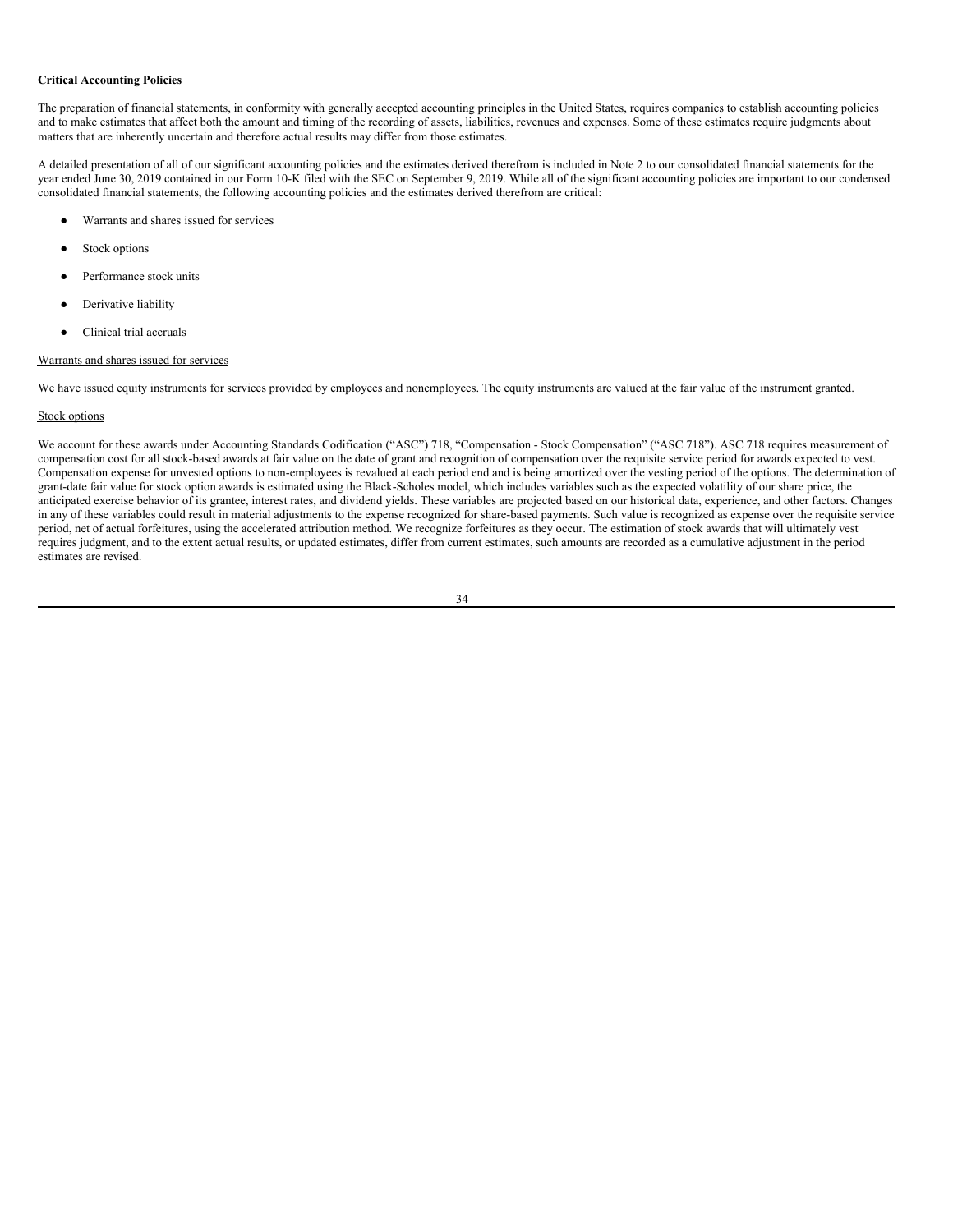#### Performance stock units

We also account for performance stock units (PSU's) under ASC 718. ASC 718 requires measurement of compensation cost for all stock-based awards at fair value on the date of grant and recognition of compensation over the requisite service period for awards expected to vest. As vesting of the PSU's is based on a number of factors, the determination of the grant-date fair value for PSU's has been estimated using a Monte Carlo simulation approach which includes variables such as the expected volatility of our share price and interest rates to generate potential future outcomes. These variables are projected based on our historical data, experience, and other factors. Changes in any of these variables could result in material adjustments to the expense recognized for the PSUs. Such value is recognized as expense over the derived service period using the accelerated attribution method. The estimation of PSUs that will ultimately vest requires judgment, and to the extent actual results, or updated estimates, differ from current estimates, such amounts are recorded as a cumulative adjustment in the period estimates are revised.

#### Derivative liability

We account for certain warrants under the authoritative guidance on accounting for derivative financial instruments indexed to, and potentially settled in, a company's own stock, on the understanding that in compliance with applicable securities laws, the warrants require the issuance of securities upon exercise and do not sufficiently preclude an implied right to net cash settlement. We classify these warrants on our balance sheet as a derivative liability which is fair valued at each reporting period subsequent to the initial issuance. We have used a binomial model as well as a Black-Scholes Option Pricing Model (based on a closed-form model that uses a fixed equation) to estimate the fair value of the share warrants. Determining the appropriate fair-value model and calculating the fair value of warrants requires considerable judgment. Any change in the estimates (specifically probabilities and volatility) used may cause the value to be higher or lower than that reported. The estimated volatility of our common stock at the date of issuance, and at each subsequent reporting period, is based on our historical volatility. The risk-free interest rate is based on rates published by the government for bonds with a maturity similar to the expected remaining life of the warrants at the valuation date. The expected life of the warrants is assumed to be equivalent to their remaining contractual term.

## Clinical trial accruals

Clinical trial expenses are a component of research and development costs and include fees paid to contract research organizations, investigators and other service providers who conduct specific research for development activities on our behalf. The amount of clinical trial expenses recognized in a period related to service agreements is based on estimates of the work performed on an accrual basis. These estimates are based on patient enrollment, services provided and goods delivered, contractual terms and experience with similar contracts. We monitor these factors by maintaining regular communication with the service providers. Differences between actual expenses and estimated expenses recorded are adjusted for in the period in which they become known. Prepaid expenses or accrued liabilities are adjusted if payments to service providers differ from estimates of the amount of service completed in a given period.

#### **Off-Balance Sheet Arrangements**

We do not have any off-balance sheet arrangements.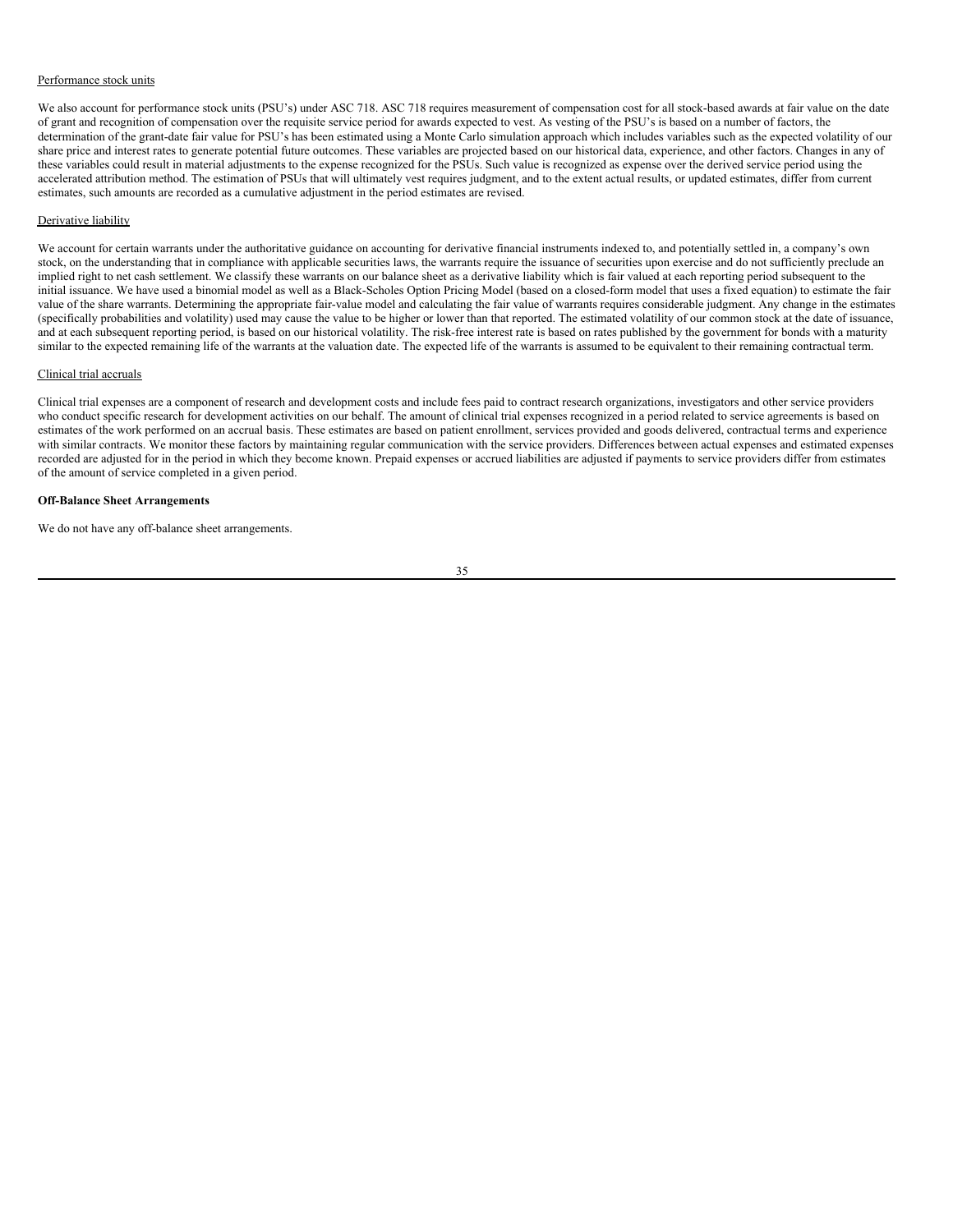## <span id="page-37-0"></span>**Item 3. Quantitative and Qualitative Disclosures About Market Risk.**

Not required for a smaller reporting company.

## <span id="page-37-1"></span>**Item 4. Controls and Procedures.**

#### **Disclosure Controls and Procedures**

Management, with the participation of the Chief Executive Officer and Chief Financial Officer, conducted an evaluation (as required by Rule 13a-15 under the Exchange Act) of the effectiveness of our disclosure controls and procedures (as defined in Rules 13a-15(e) and 15d-15(e) under the Exchange Act) as of the end of the period covered by this report. Based on that evaluation, our Chief Executive Officer and Chief Financial Officer concluded that our disclosure controls and procedures were not effective as of the end of the period covered by this report, due to the material weakness in internal control over financial reporting as discussed in the Company's Annual Report on Form 10-K for the year ended June 30, 2019, filed with the SEC on September 9, 2019.

### **Changes in internal controls**

There have been no changes in our internal control over financial reporting that occurred during the quarter ended September 30, 2019 that have materially affected, or are reasonably likely to materially affect, our internal control over financial reporting.

| I<br>I<br>i | i<br>I<br>×<br>٧ |  |
|-------------|------------------|--|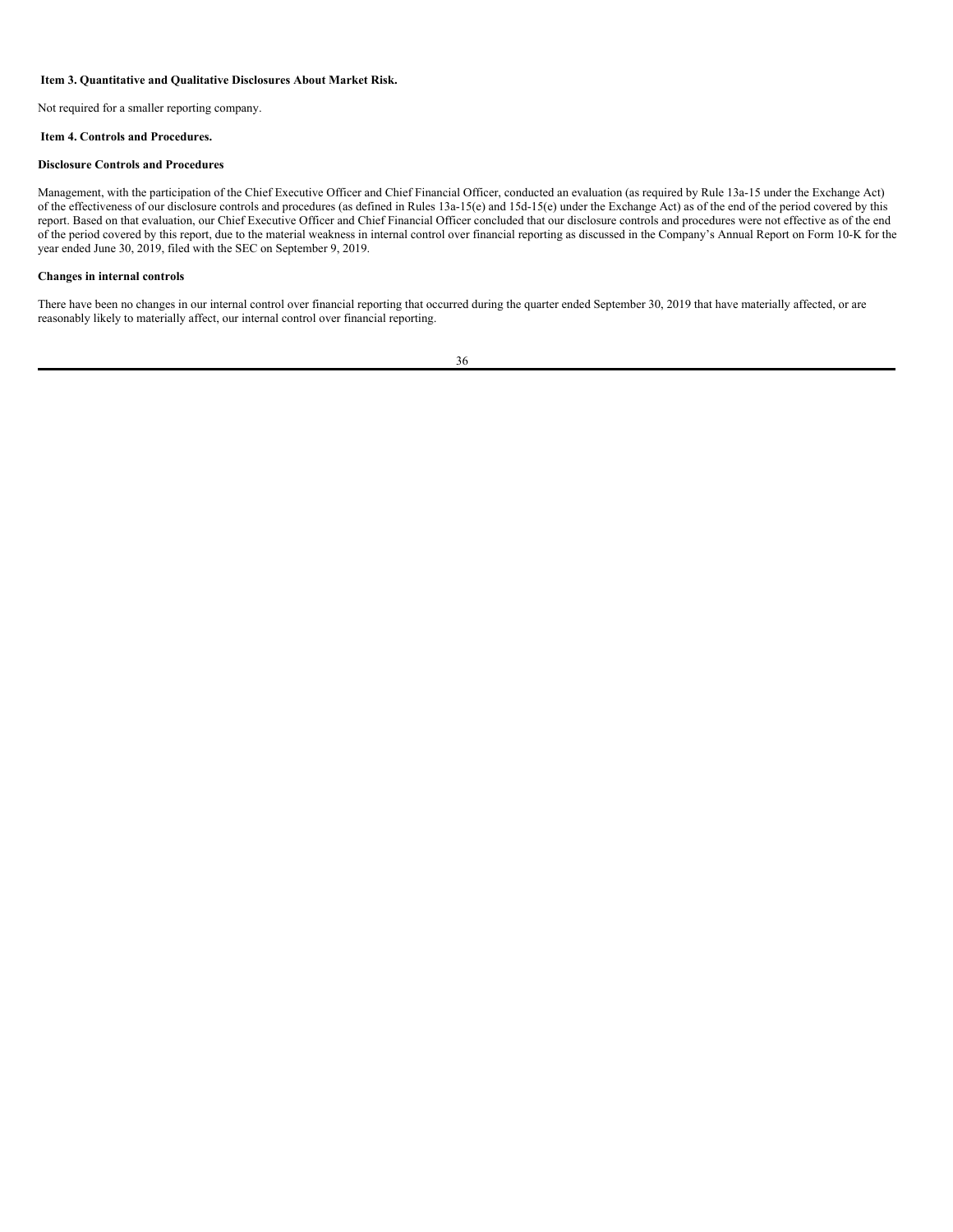## **PART II - OTHER INFORMATION**

#### <span id="page-38-0"></span>**Item 1. Legal Proceedings.**

There are no legal proceedings the Company is party to or any of its property is subject to.

#### <span id="page-38-1"></span>**Item 1A. Risk Factors.**

#### If we fail to comply with the continued minimum closing bid requirements of the Nasdaq Capital Market LLC ("Nasdaq") by March 24, 2020 or other requirements for continued listing, including stockholder equity requirements, our common stock may be delisted and the price of our common stock and our ability to access the capital *markets could be negatively impacted.*

Our common stock is listed for trading on Nasdaq. We must satisfy Nasdaq's continued listing requirements, including, among other things, a minimum closing bid price requirement of \$1.00 per share for 30 consecutive business days. If a company's common stock trades for 30 consecutive business days below the \$1.00 minimum closing bid price requirement, Nasdaq will send a deficiency notice, advising that such company has been afforded a "compliance period" of 180 calendar days to regain compliance with the applicable requirements. Thereafter, if such a company does not regain compliance with the bid price requirement, a second 180-day compliance period may be available, provided (i) it meets the continued listing requirement for market value of publicly held shares and all other applicable requirements for initial listing on Nasdaq, including stockholder equity requirements, which we may be unable to satisfy (except for the bid price requirement), and (ii) it provides written notice to Nasdaq of its intention to cure this deficiency during the second compliance period by effecting a reverse stock split, if necessary. In the event the company does not regain compliance with Rule 5550(a)(2) prior to the expiration of the initial 180 calendar day period, and if it appears to the Staff of the Listing Qualifications Department of The Nasdaq Stock Market LLC (the "Nasdaq Staff") that the company will not be able to cure the deficiency, or if the company is not otherwise eligible, the Nasdaq Staff will provide the company with written notification that its securities are subject to delisting from Nasdaq. At that time, the company may appeal the delisting determination to a Hearings Panel.

On September 26, 2019, the Nasdaq Staff notified us that we did not comply with the minimum \$1.00 per share bid price requirement for continued listing, as set forth in Nasdaq Listing Rule 5550(a)(2), and we have 180 calendar days, or until March 24, 2020, to regain compliance. The closing bid price of our securities must be at least \$1.00 per share for a minimum of ten consecutive business days to regain compliance.

If we are unable to regain compliance with the minimum closing bid price requirement by March 24, 2020, or if we fail to meet any of the other continued listing requirements, including stockholder equity requirements, our securities may be delisted from Nasdaq, which could reduce the liquidity of our common stock materially and result in a corresponding material reduction in the price of our common stock. In addition, delisting could harm our ability to raise capital through alternative financing sources on terms acceptable to us, or at all, and may result in the potential loss of confidence by investors, employees and business development opportunities. Such a delisting likely would impair your ability to sell or purchase our common stock when you wish to do so. Further, if we were to be delisted from Nasdaq, our common stock may no longer be recognized as a "covered security" and we would be subject to regulation in each state in which we offer our securities. Thus, delisting from Nasdaq could adversely affect our ability to raise additional financing through the public or private sale of equity securities, would significantly impact the ability of investors to trade our securities and would negatively impact the value and liquidity of our common stock

## <span id="page-38-2"></span>**Item 2. Unregistered Sales of Equity Securities and Use of Proceeds.**

During the three months ended September 30, 2019, we issued 3,700 shares of common stock as dividends on our outstanding shares of Series B Preferred Stock and 6,925 shares of common stock in relation to services received by us.

In connection with the foregoing, we relied upon the exemption from registration provided by Section 4(a)(2) under the Securities Act of 1933, as amended, for transactions not involving a public offering.

#### <span id="page-38-3"></span>**Item 3. Defaults Upon Senior Securities.**

None.

## <span id="page-38-4"></span>**Item 4. Mine Safety Disclosures.**

Not applicable.

## <span id="page-38-5"></span>**Item 5. Other Information.**

On November 12, 2019, the Company granted 250,000 stock options to Dennis Brown, the Company's Chief Science Officer, subject to stockholder approval of the increase in the number of shares authorized for issuance under the 2017 Omnibus Incentive Plan at the next annual meeting of stockholders. The options have an exercise price of \$0.735 and expire on November 12, 2029. The options vest upon the achievement of certain clinical development milestones.

#### <span id="page-38-6"></span>**Item 6. Exhibits.**

| No.               | <b>Description</b>                                                  |
|-------------------|---------------------------------------------------------------------|
| 31.1              | Rule 13a-14(a)/ 15d-14(a) Certification of Chief Executive Officer* |
| 31.2              | Rule 13a-14(a)/ 15d-14(a) Certification of Chief Financial Officer* |
| 32.1              | Section 1350 Certification of Chief Executive Officer <sup>**</sup> |
| 32.2              | Section 1350 Certification of Chief Financial Officer**             |
| <b>EX-101.INS</b> | <b>XBRL INSTANCE DOCUMENT</b>                                       |
| <b>EX-101.SCH</b> | XBRL TAXONOMY EXTENSION SCHEMA DOCUMENT                             |
| $EX-101.CAL$      | XBRL TAXONOMY EXTENSION CALCULATION LINKBASE                        |
| <b>EX-101.DEF</b> | XBRL TAXONOMY DEFINITION LINKBASE                                   |
| <b>EX-101.LAB</b> | XBRL TAXONOMY EXTENSION LABELS LINKBASE                             |
| <b>EX-101.PRE</b> | XBRL TAXONOMY EXTENSION PRESENTATION LINKBASE                       |

Filed herewith.

Furnished herewith.

Indicates management contract or compensatory plan.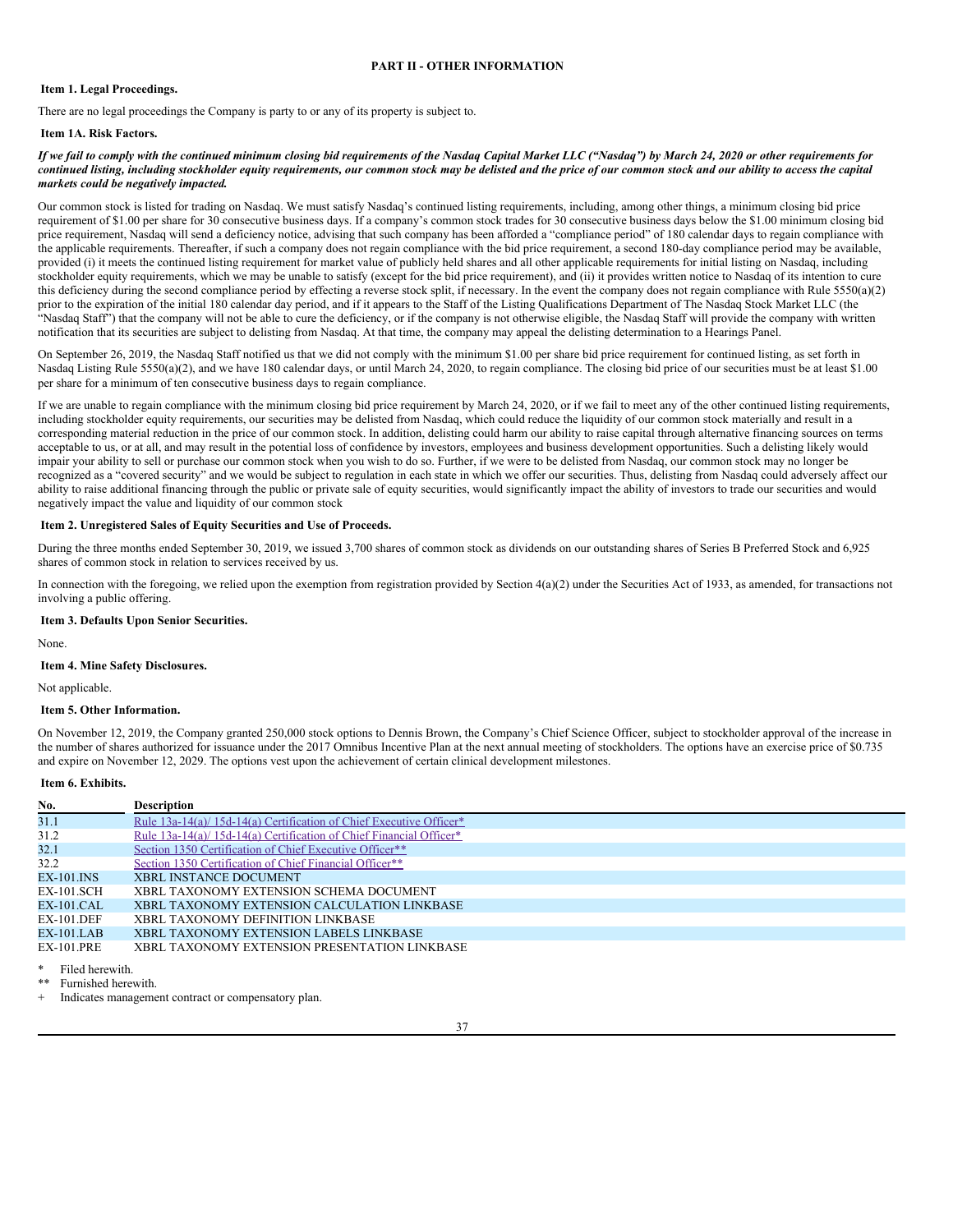## **SIGNATURES**

Pursuant to the requirements of the Securities Exchange Act of 1934, the registrant has duly caused this report to be signed on its behalf by the undersigned thereunto duly authorized.

Date: November 13, 2019 By: /s/ Saiid Zarrabian

Date: November 13, 2019 By: /s/ Scott Praill

# **DelMar Pharmaceuticals, Inc.**

- Saiid Zarrabian Chief Executive Officer (Principal Executive Officer)
- Scott Praill

Chief Financial Officer (Principal Financial and Accounting Officer)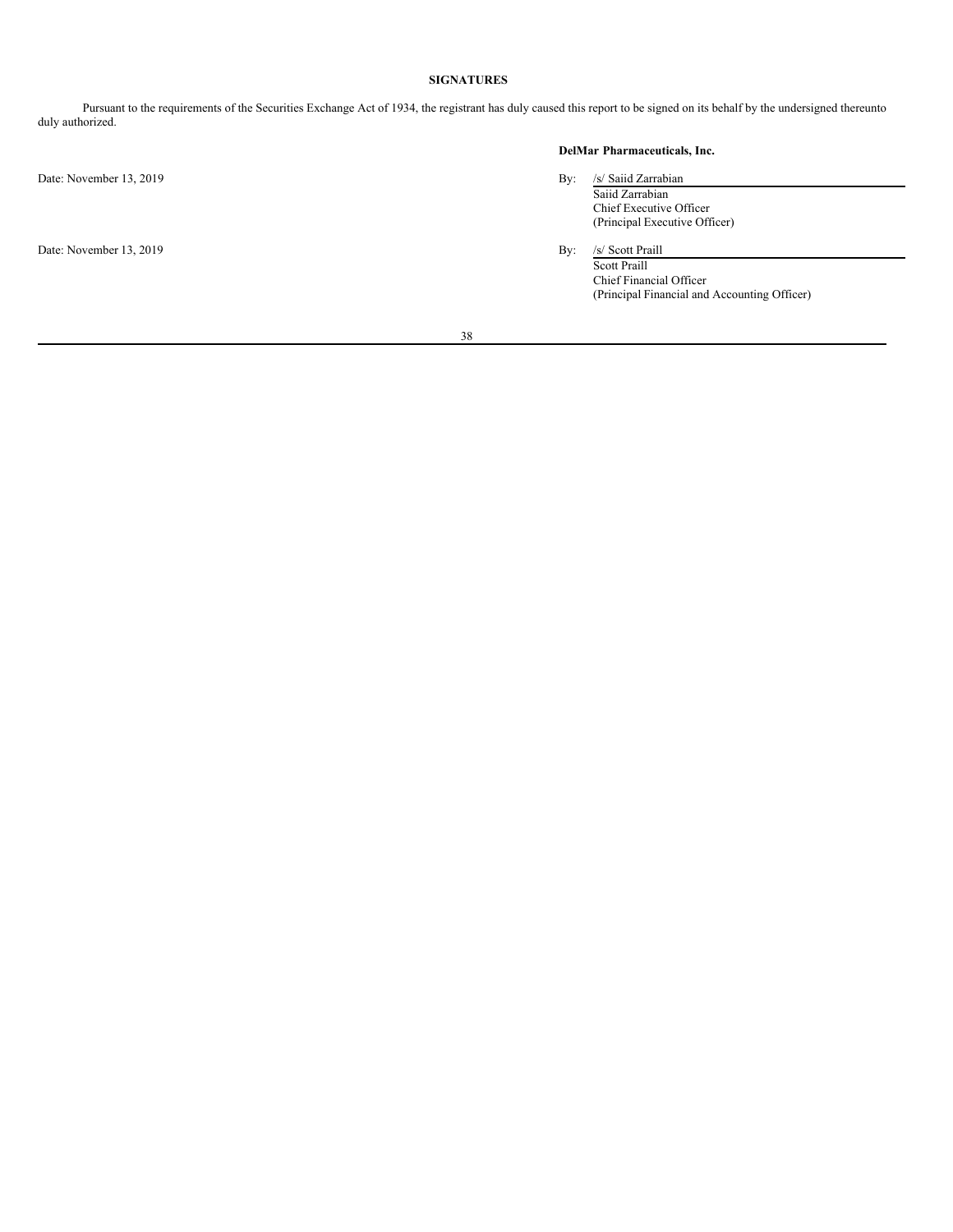<span id="page-40-0"></span>I, Saiid Zarrabian, certify that:

- 1. I have reviewed this quarterly report on Form 10-Q of DelMar Pharmaceuticals, Inc.;
- 2. Based on my knowledge, this report does not contain any untrue statement of a material fact or omit to state a material fact necessary to make the statements made, in light of the circumstances under which such statements were made, not misleading with respect to the period covered by this report;
- 3. Based on my knowledge, the financial statements, and other financial information included in this report, fairly present in all material respects the financial condition, results of operations and cash flows of the registrant as of, and for, the periods presented in this report;
- The registrant's other certifying officer(s) and I are responsible for establishing and maintaining disclosure controls and procedures (as defined in Exchange Act Rules 13a-15(e) and 15d-15(e)) and internal control over financial reporting (as defined in Exchange Act Rules 13a-15(f) and 15d-15(f)) for the registrant and have:
	- (a) Designed such disclosure controls and procedures, or caused such disclosure controls and procedures to be designed under our supervision, to ensure that material information relating to the registrant, including its consolidated subsidiaries, is made known to us by others within those entities, particularly during the period in which this report is being prepared;
	- (b) Designed such internal control over financial reporting, or caused such internal control over financial reporting to be designed under our supervision, to provide reasonable assurance regarding the reliability of financial reporting and the preparation of financial statements for external purposes in accordance with generally accepted accounting principles;
	- (c) Evaluated the effectiveness of the registrant's disclosure controls and procedures and presented in this report our conclusions about the effectiveness of the disclosure controls and procedures, as of the end of the period covered by this report based on such evaluation; and
	- (d) Disclosed in this report any change in the registrant's internal control over financial reporting that occurred during the registrant's most recent fiscal quarter (the registrant's fourth fiscal quarter in the case of an annual report) that has materially affected, or is reasonably likely to materially affect, the registrant's internal control over financial reporting; and
- 5. The registrant's other certifying officer(s) and I have disclosed, based on our most recent evaluation of internal control over financial reporting, to the registrant's auditors and the audit committee of the registrant's board of directors (or persons performing the equivalent functions):
	- (a) All significant deficiencies and material weaknesses in the design or operation of internal control over financial reporting which are reasonably likely to adversely affect the registrant's ability to record, process, summarize and report financial information; and
	- (b) Any fraud, whether or not material, that involves management or other employees who have a significant role in the registrant's internal control over financial reporting.

Date: November 13, 2019

/s/ Saiid Zarrabian

Saiid Zarrabian Chief Executive Officer (Principal Executive Officer)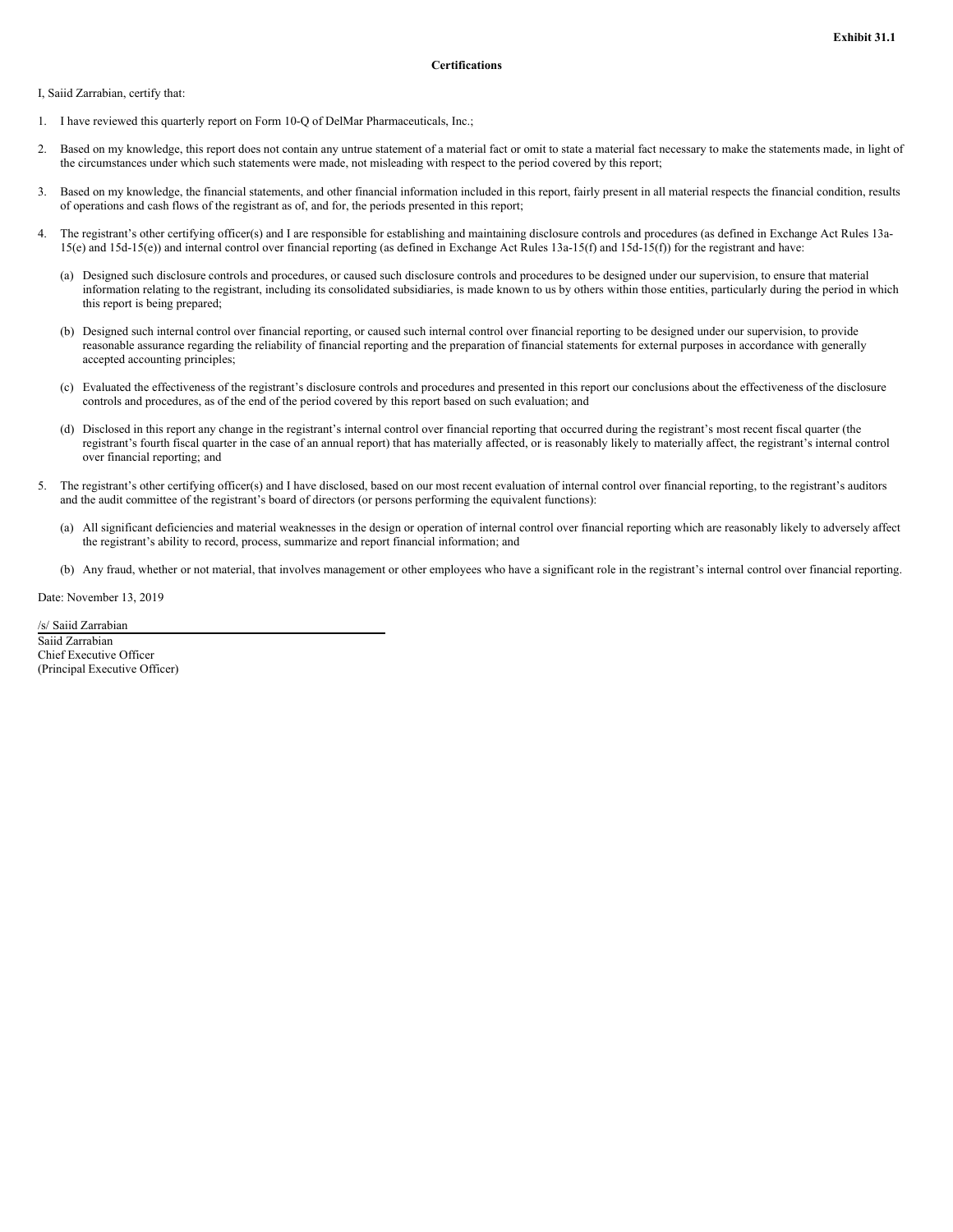<span id="page-41-0"></span>I, Scott Praill, certify that:

- 1. I have reviewed this quarterly report on Form 10-Q of DelMar Pharmaceuticals, Inc.;
- 2. Based on my knowledge, this report does not contain any untrue statement of a material fact or omit to state a material fact necessary to make the statements made, in light of the circumstances under which such statements were made, not misleading with respect to the period covered by this report;
- 3. Based on my knowledge, the financial statements, and other financial information included in this report, fairly present in all material respects the financial condition, results of operations and cash flows of the registrant as of, and for, the periods presented in this report;
- The registrant's other certifying officer(s) and I are responsible for establishing and maintaining disclosure controls and procedures (as defined in Exchange Act Rules 13a-15(e) and 15d-15(e)) and internal control over financial reporting (as defined in Exchange Act Rules 13a-15(f) and 15d-15(f)) for the registrant and have:
	- (a) Designed such disclosure controls and procedures, or caused such disclosure controls and procedures to be designed under our supervision, to ensure that material information relating to the registrant, including its consolidated subsidiaries, is made known to us by others within those entities, particularly during the period in which this report is being prepared;
	- (b) Designed such internal control over financial reporting, or caused such internal control over financial reporting to be designed under our supervision, to provide reasonable assurance regarding the reliability of financial reporting and the preparation of financial statements for external purposes in accordance with generally accepted accounting principles;
	- (c) Evaluated the effectiveness of the registrant's disclosure controls and procedures and presented in this report our conclusions about the effectiveness of the disclosure controls and procedures, as of the end of the period covered by this report based on such evaluation; and
	- (d) Disclosed in this report any change in the registrant's internal control over financial reporting that occurred during the registrant's most recent fiscal quarter (the registrant's fourth fiscal quarter in the case of an annual report) that has materially affected, or is reasonably likely to materially affect, the registrant's internal control over financial reporting; and
- 5. The registrant's other certifying officer(s) and I have disclosed, based on our most recent evaluation of internal control over financial reporting, to the registrant's auditors and the audit committee of the registrant's board of directors (or persons performing the equivalent functions):
	- (a) All significant deficiencies and material weaknesses in the design or operation of internal control over financial reporting which are reasonably likely to adversely affect the registrant's ability to record, process, summarize and report financial information; and
	- (b) Any fraud, whether or not material, that involves management or other employees who have a significant role in the registrant's internal control over financial reporting.

Date: November 13, 2019

/s/ Scott Praill Scott Praill

Chief Financial Officer (Principal Financial Officer)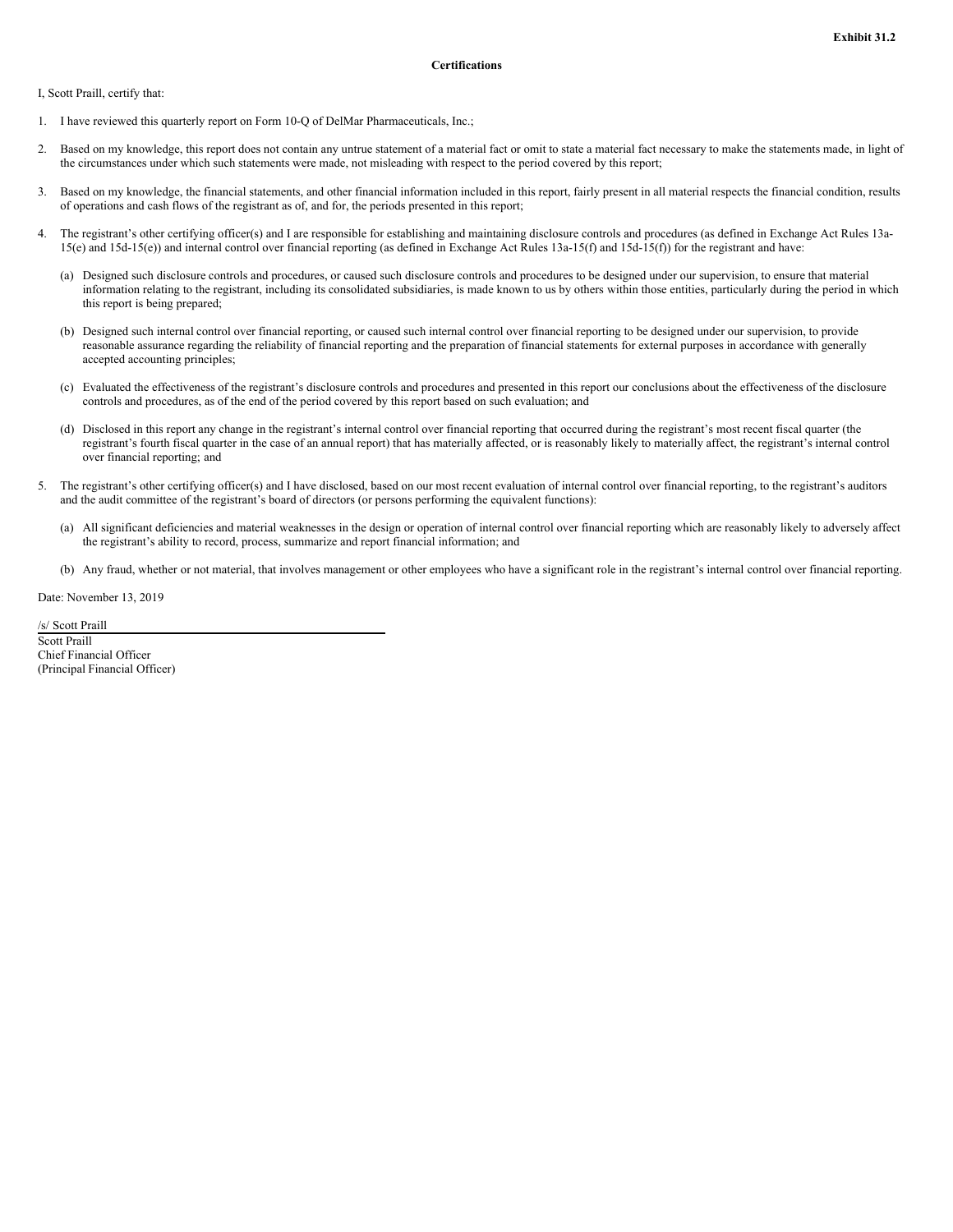### **CERTIFICATION PURSUANT TO 18 U.S.C. SECTION 1350, AS ADOPTED PURSUANT TO SECTION 906 OF THE SARBANES-OXLEY ACT OF 2002**

<span id="page-42-0"></span>In connection with the Quarterly Report of DelMar Pharmaceuticals, Inc. (the "Company") on Form 10-Q for the period ended September 30, 2019, as filed with the Securities and Exchange Commission on the date hereof (the "Report"), I, Saiid Zarrabian, Chief Executive Officer of the Company, certify to my knowledge and in my capacity, pursuant to 18 U.S.C. § 1350, as adopted pursuant to § 906 of the Sarbanes-Oxley Act of 2002, that:

(1) the Report fully complies with the requirements of Section 13(a) or 15(d) of the Securities Exchange Act of 1934; and

(2) the information contained in the Report fairly presents, in all material respects, the financial condition and results of operations of the Company.

Dated: November 13, 2019

/s/ Saiid Zarrabian Saiid Zarrabian Chief Executive Officer (Principal Executive Officer)